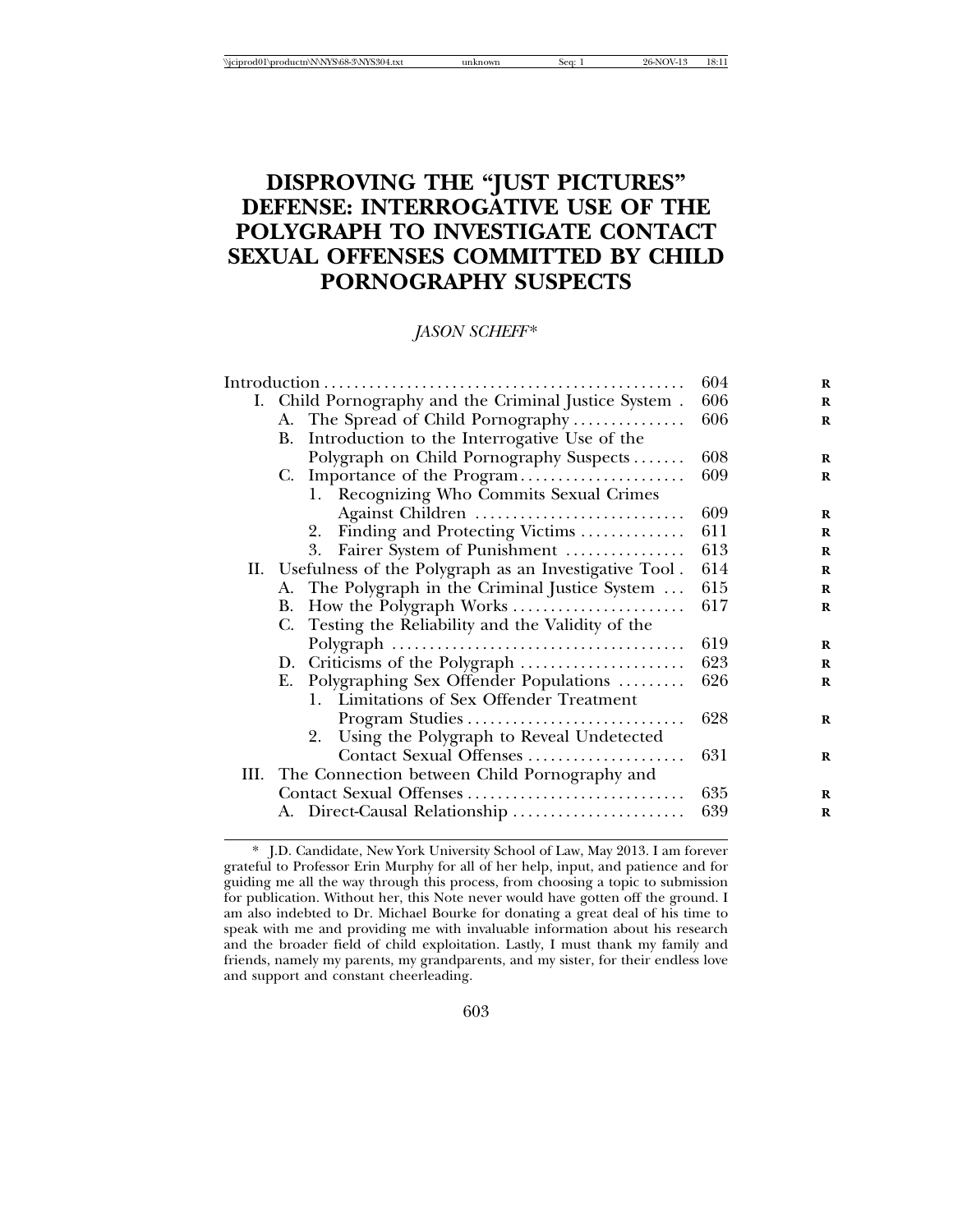| B. Influential/Stimulative Relationship               | 642 | $\bf{R}$ |
|-------------------------------------------------------|-----|----------|
| 1.                                                    | 642 | $\bf{R}$ |
| Positive Reinforcement and the Internet<br>2.         | 643 | $\bf{R}$ |
| 3.                                                    | 645 | $\bf{R}$ |
| 4.                                                    | 647 | R        |
| C. Strictly Correlative Relationship                  | 649 | $\bf{R}$ |
| D. Preventative Relationship                          | 653 | R        |
| E. How Courts Understand this Relationship            | 655 | R        |
| Constitutional Considerations of Interrogative<br>IV. |     |          |
|                                                       | 656 | $\bf{R}$ |
| V. Pragmatic Considerations of Interrogative          |     |          |
|                                                       | 660 | $\bf{R}$ |
| A. Expenditure of Resources                           | 660 | R        |
| B. The Department of Justice and the Polygraph        | 661 | R        |
|                                                       | 663 | $\bf{R}$ |
| 1. Waiver of <i>Miranda</i> Rights                    | 663 | R        |
| 2.                                                    | 664 | R        |
| Willful Admissions<br>D.                              | 665 | R        |
| E. Truthfulness of Admissions                         | 668 | $\bf{R}$ |
| Proposed Interrogative Polygraphing Program<br>VI.    | 669 | $\bf{R}$ |
|                                                       | 672 | R        |

### INTRODUCTION

There is a divide within the criminal justice field about the level of danger that child pornography offenders<sup>1</sup> pose to society. Some readily accept the "just pictures" defense,<sup>2</sup> believing that child pornography offenders pose no danger to children.3 Those at the other end of the spectrum, however, believe that child pornography offenders also commit contact sexual offenses against children.4 This divide can be attributed to a dearth of knowledge about

<sup>1.</sup> Unless otherwise specified, "child pornography offenders" or "child pornography suspects" refers to those arrested for possession, receipt, and/or distribution of child pornography. Those arrested for child pornography production are excluded from this discussion since most child pornography production necessarily also involves a contact sexual offense. *See infra* Section III.D.

<sup>2.</sup> Michael L. Bourke & Andres E. Hernandez, *The 'Butner Study' Redux: A Report of the Incidence of Hands-On Child Victimization by Child Pornography Offenders*, 24 J. FAM. VIOLENCE 183, 185 (2009) (explaining the theory that child pornography offenders look at child pornography instead of sexually abusing children).

<sup>3.</sup> *See infra* Section I.C.1.

<sup>4.</sup> *See* Carissa Byrne Hessick, *Disentangling Child Pornography from Child Sex Abuse*, 88 WASH. U. L. REV. 853, 880–82 (2011) (arguing that child pornography sentence length is the result of "proxy punishment" for undetected cases of child sexual abuse).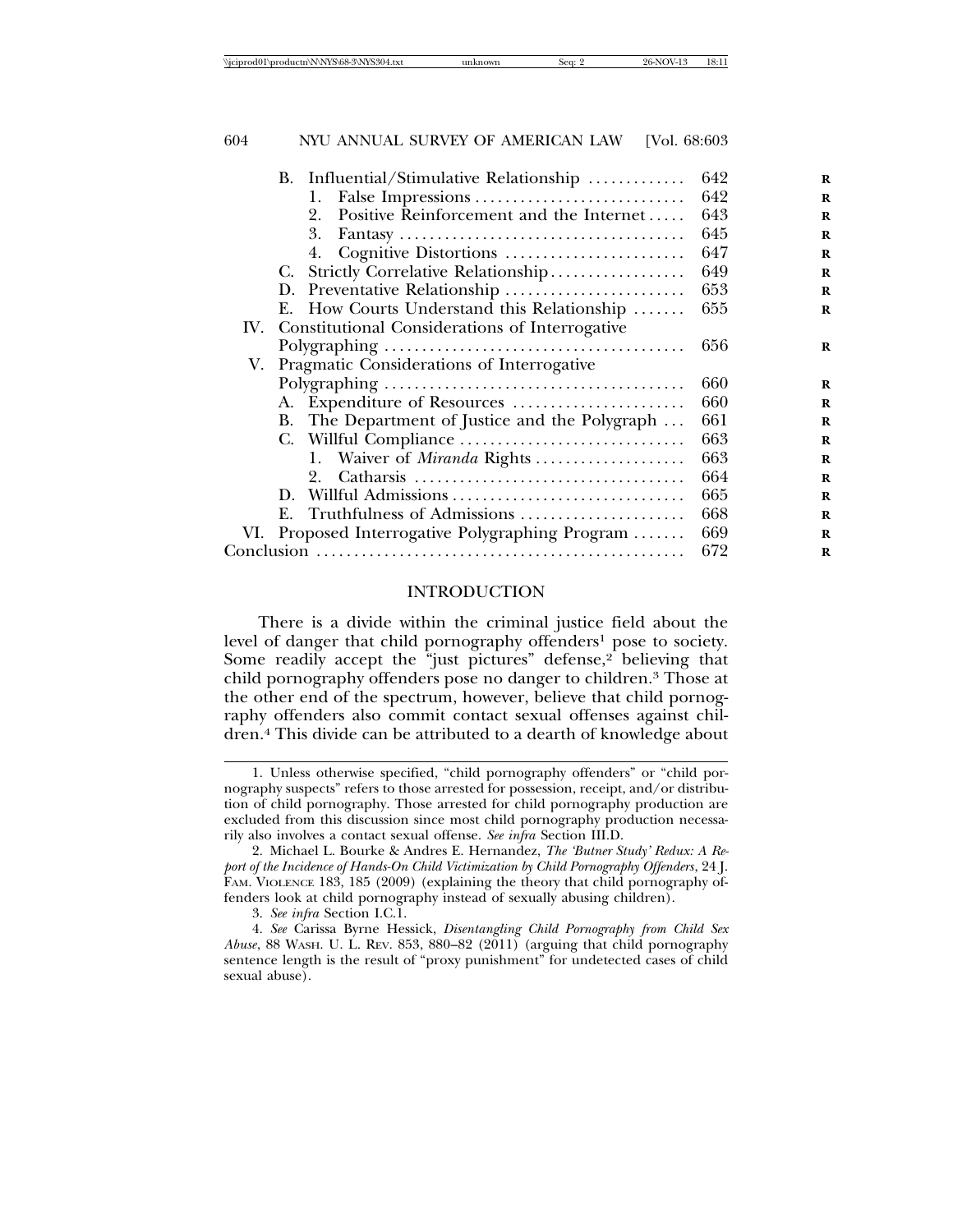child pornography offenders, specifically those who offend via the Internet.<sup>5</sup> Of course, it seems improbable that either of these extreme positions aptly characterizes all situations. The question is: Towards which end of the spectrum does the true reality lean?

This Note argues that the latter position, while extreme, more closely approximates reality. It is true that child pornography offenders are not necessarily child molesters. While child pornography and child molestation offenses both involve exploitation of minors, $6$  they are distinct crimes comprised of distinct elements.<sup>7</sup> Yet while "[t]he step from child pornography to sexual contact with children is a huge one, . . . the desire for such contact is arguably implicit in the use of the pornography."8 This Note argues that there is an intrinsic correlation between these two crimes, and, at the very least, that viewing child pornography is an indicator "of a larger, more pervasive, and enduring paraphilic lifestyle."9 A child pornography offense thus raises a red flag of which law enforcement must take notice.

Law enforcement should take advantage of this correlation to help uncover crimes of sexual abuse, which so often go undetected.10 This Note identifies the polygraph as an important law enforcement tool in child sexual exploitation investigations and recommends its use with child pornography suspects to investigate whether they have perpetrated any contact sexual offenses.

The program that this Note proposes rests on two presumptions that must be true in order for the program to be practical and worthwhile. The first is that many child pornography offenders

9. Bourke & Hernandez, *supra* note 2, at 188; *see also* KENNETH V. LANNING, **R** CHILD MOLESTERS: A BEHAVIORAL ANALYSIS 108 (5th ed. 2010), *available at* http:// www.missingkids.com/en\_US/publications/NC70.pdf ("Seeking child pornography is the result of a sexual interest in children not the cause of it.").

10. *See infra* Section I.C.2.

<sup>5.</sup> Bourke & Hernandez, *supra* note 2, at 184. **R**

<sup>6.</sup> United States v. Falso, 544 F.3d 110, 122 (2d Cir. 2008).

<sup>7.</sup> *Compare* 18 U.S.C. §§ 2251–52 (2006) (production, receipt, distribution, and possession of child pornography), *with* 18 U.S.C. § 2423 (2006) (transportation of minors with intent to engage in criminal sexual activity).

<sup>8.</sup> Martin C. Calder, *The Internet: Potential, Problems and Pathways to Hands-On Sexual Offending*, *in* CHILD SEXUAL ABUSE AND THE INTERNET: TACKLING THE NEW FRONTIER 1, 17 (Martin C. Calder ed., 2004). *But see* Angela W. Eke et al., *Examining the Criminal History and Future Offending of Child Pornography Offenders: An Extended Prospective Follow-Up Study*, 35 LAW & HUM. BEHAV. 466, 476 (2011) ("Individuals who seek out child pornography are exhibiting their sexual interest in children in illegal behavior, but some of these individuals may not have the characteristics generally associated with a willingness or ability to engage in more serious illegal behavior involving direct contact with a victim . . . .").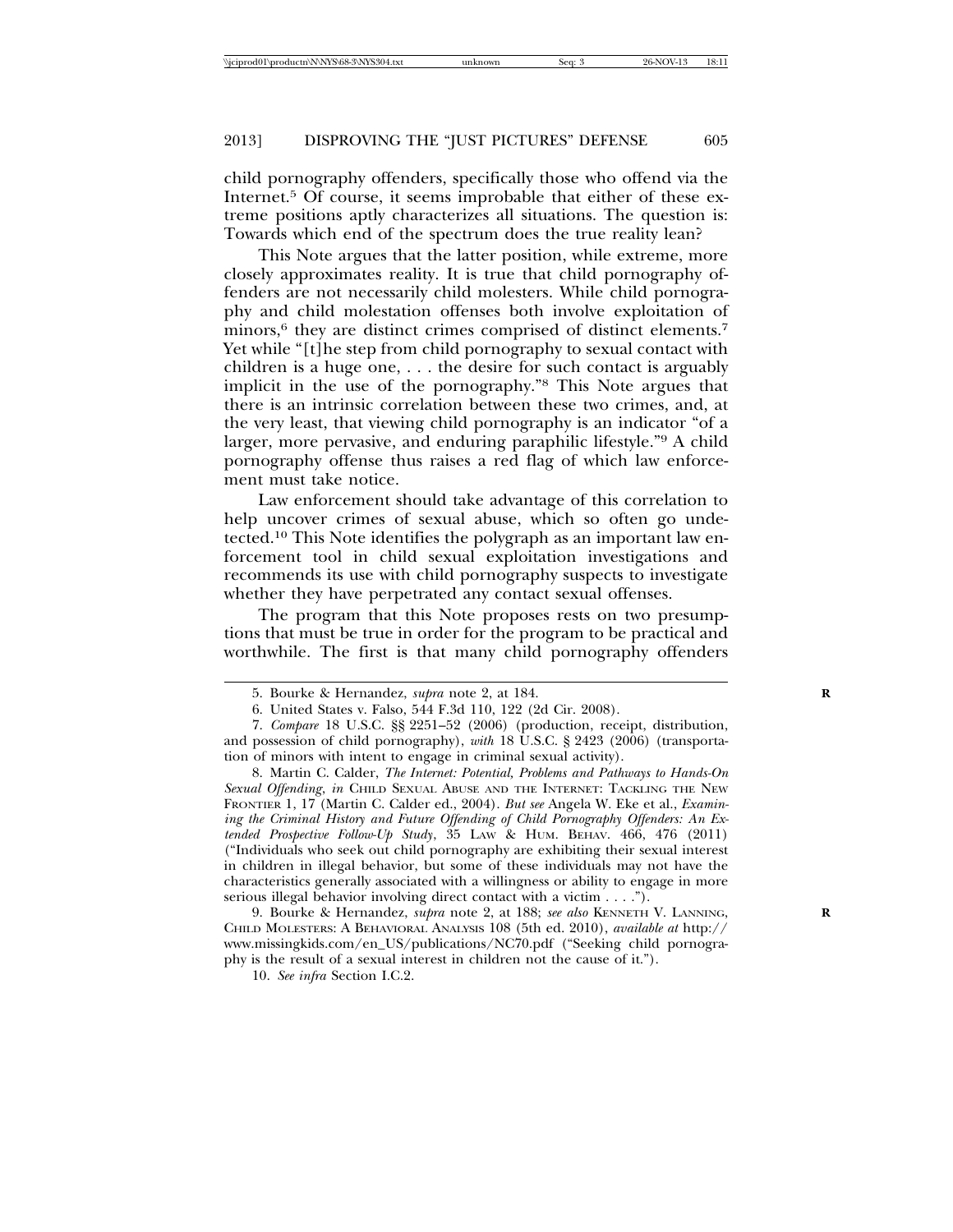have also committed contact sexual offenses. That is, there is a "symbiotic relationship"11 between the commissions of these crimes. While causation is notoriously difficult to prove, especially with regard to pornography and sexual activity,<sup>12</sup> there is, at the very least, a *correlation* between these crimes, such that child pornography usage is a useful indicator of contact sexual offending. The second presumption is that the polygraph is an adequate tool to uncover this information.

Part I contextualizes the proposed post-arrest polygraph program by providing an introduction to child pornography in the modern world. This Part goes on to describe the basic contours of the program, including the reasons why such a program is necessary. Part II discusses how the polygraph is used today, including with sex offenders, and emphasizes the validity of the technique. Part III explains the scientific bases that justify this program, relying on the psychological research underlying the relationship between child pornography and contact sexual offenses. Parts IV and V explain the legal foundations and pragmatic justifications for the program, respectively. Finally, Part VI lays out the specific contours of the program.

# CHILD PORNOGRAPHY AND THE CRIMINAL JUSTICE SYSTEM

### *A. The Spread of Child Pornography*

Child pornography is a pervasive blight on society that continues to spread. It is estimated that there are one million pornographic pictures of children on the Internet and that 200 more are posted each day.13 In 2004, the United Nations Human Rights Council found that more than 480,000 child pornography websites

<sup>11.</sup> TIM TATE, CHILD PORNOGRAPHY: AN INVESTIGATION 105 (1990).

<sup>12.</sup> This is so for several reasons: 1) All data must come from police statistics and retrospective reporting; 2) Ethics restrictions limit what can be demonstrated in a laboratory since subjects cannot be allowed to commit sexual crimes; and 3) Media sensationalism in sex crimes cases may color research findings. Judith Becker & Robert M. Stein, *Is Sexual Erotica Associated with Sexual Deviance in Adolescent Males?*, 14 INT'L J.L. & PSYCHIATRY 85, 85 (1991); *cf.* MAX TAYLOR & ETHEL QUAYLE, CHILD PORNOGRAPHY: AN INTERNET CRIME 72 (2003) (noting methodological and ethical difficulties of experimenting with child pornography and with pedophilic adults). In addition, many offenders report that their contact sexual offenses preceded their use of child pornography. Bourke & Hernandez, *supra* note 2, at 189. **R**

<sup>13.</sup> Calder, *supra* note 8, at 4–5. **R**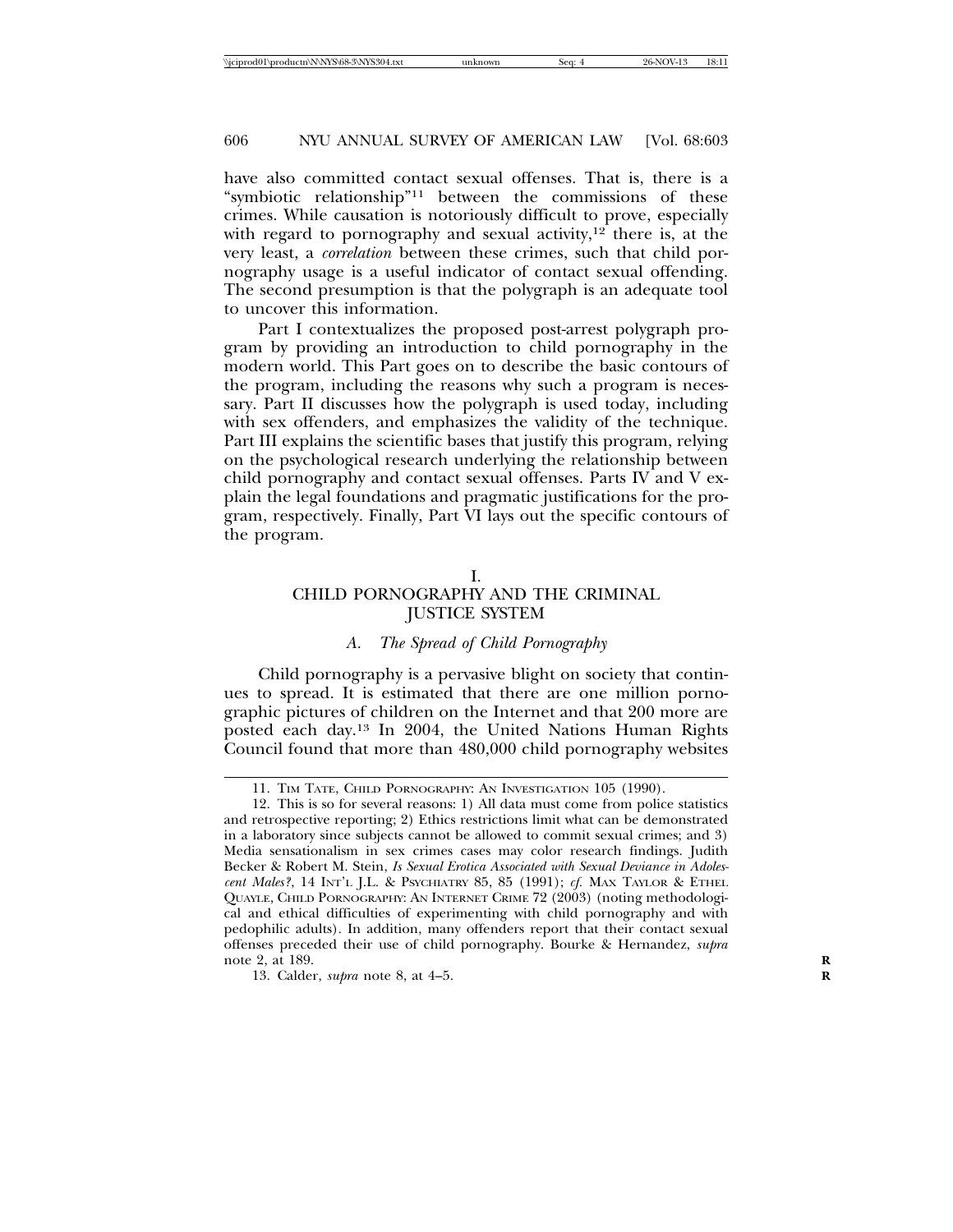existed, double the number from 2001.14 Arrests for child pornography possession were estimated at 4901 in 2009,<sup>15</sup> up from 3672 in 2006.16 In addition, much of this child pornography is quite graphic,17 and this aspect has also worsened over time.18

One recent concern is peer-to-peer file sharing networks.19 These were used by only 4% of child pornography possessors in 2000, but were used by  $28\%$  in  $2006<sup>20</sup>$  Most concerning is that those who used peer-to-peer networks in 2006 were more likely to possess images that were more violent, featured sexual penetration, and depicted children under the age of three.<sup>21</sup> In addition, possession offenders who used these networks were almost five times as likely to have distributed child pornography.<sup>22</sup>

Child pornography, while also a documentation of molestation, is itself a grave social harm. "Being photographed while being sexually abused exacerbates the shame, humiliation, and powerlessness that [molestation] victims typically experience."23 These pho-

16. Janis Wolak et al., *Child Pornography Possessors: Trends in Offender and Case Characteristics*, 23 SEXUAL ABUSE: J. RES. & TREATMENT 22, 28 (2011).

17. An investigation by the European Internet Watch Foundation found that 58% of online child pornography domains "included images of children being sexually penetrated or subjected to sadism or bestiality." Janis Wolak et al., *Arrests for Child Pornography Production: Data at Two Time Points from a National Sample of U.S. Law Enforcement Agencies*, 16 CHILD MALTREATMENT 184, 185 (2011). Some videos also depict graphic images of children being raped, tortured, or even murdered. HARTJEN & PRIYADARSINI, *supra* note 14, at 189.

18. The percentage of pornography found in offenders' posession showing violence increased from 21% in 2000 to 33% in 2009, and the percentage showing victims under the age of three increased from 19% to 28% during the same time period. Janis Wolak, Crimes Against Children Research Ctr., What We Know (and Don't Know) About Internet Sex Offenders: Findings from Research Funded by the US Dept. of Justice, OJJDP, Presentation at the ATSA 30th Annual Research and Treatment Conference 40 (Nov. 4, 2011) (presentation slides available at http://www.atsa.com/sites/default/files/ConfHO2011Wolak.pdf).

19. Such networks allow users to download files from networks of individual computers. Wolak et al., *supra* note 16, at 23.

20. *Id.* at 32.

22. *Id.*

23. Patricia Hunt & Margaret Baird, *Children of Sex Rings*, 69 CHILD WELFARE 195, 202 (1990); *see also* S. REP. NO. 104-358, at 2 (1996) (finding use of children in

<sup>14.</sup> CLAYTON A. HARTJEN & S. PRIYADARSINI, THE GLOBAL VICTIMIZATION OF CHILDREN: PROBLEMS AND SOLUTIONS 197 (2012).

<sup>15.</sup> *Findings About Sentencing From a National Survey of Local, State and Federal Law Enforcement Agencies: Hearing on Federal Child Pornography Offenses Before the U.S. Sentencing Commission* (2012) (Statement of Janis Wolak, Senior Researcher, Crimes Against Children Research Center) [hereinafter Statement of Janis Wolak].

<sup>21.</sup> *Id.* at 33.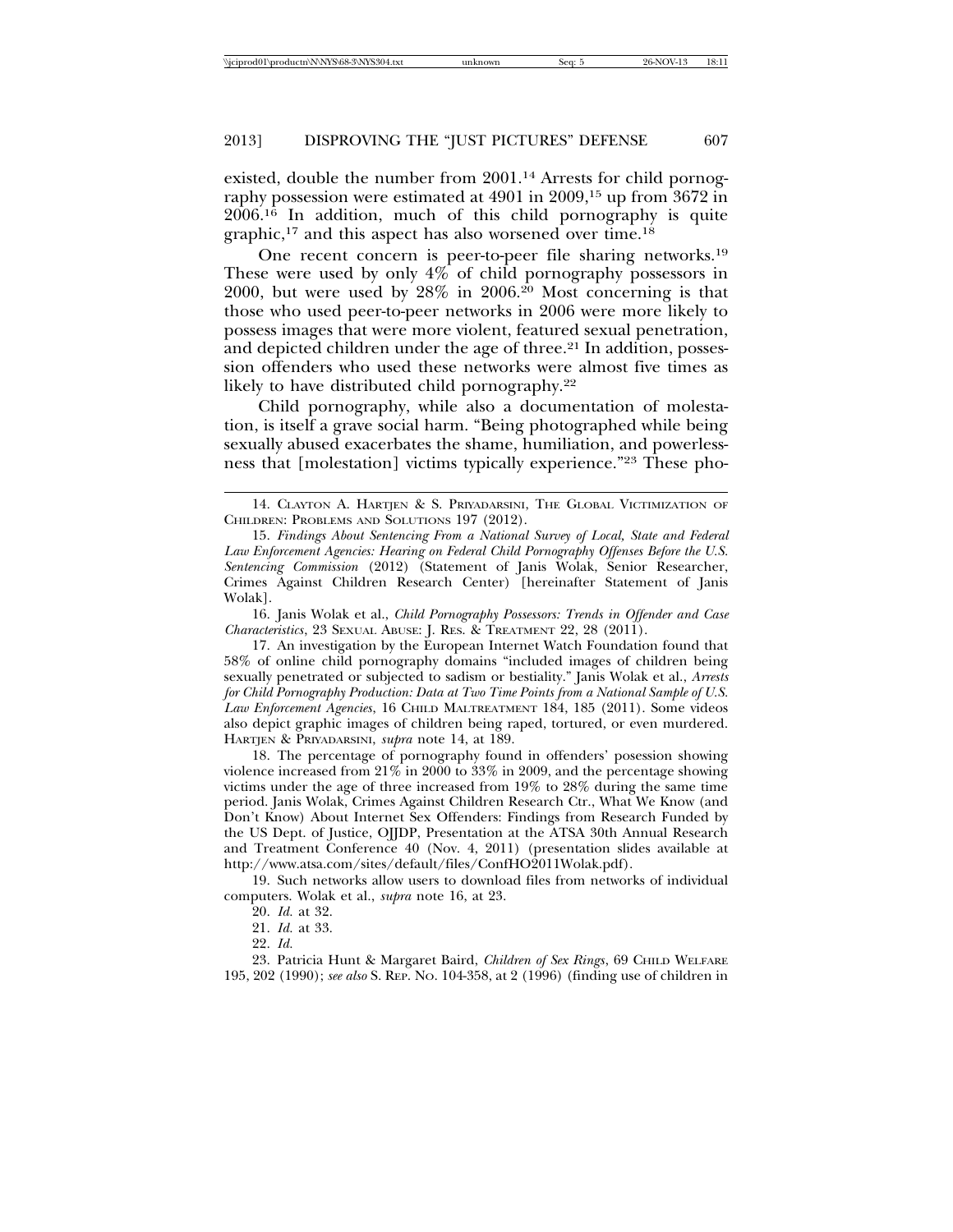tographs are a "permanent record" of the initial abuse,<sup>24</sup> and their continued existence serves to haunt the victimized child for the rest of his or her life.25 The shame this creates reinforces the child's sense of responsibility for the abuse and may ensure his or her silence.26 It is for these reasons that child pornography laws are universally uncontested<sup>27</sup> and why child pornography offenders must be pursued with the same vigor as all others who victimize children.

# *B. Introduction to the Interrogative Use of the Polygraph on Child Pornography Suspects*

The interrogative polygraph program that this Note envisions will be explained in greater detail in Part VI, but a brief explanation of the program is offered in the interim in order to provide a foundation for this Note. Under the proposed program, a trained polygraph examiner would interrogate all child pornography suspects as a part of their standard interrogation. All requirements of a standard interrogation (e.g., *Miranda* warnings) would, of course, still apply. The polygraph portion of the interrogation would focus on the suspect's criminal history with regard to contact sexual offenses against children. Key information for the examiner to acquire would include whether the suspect has committed a contact sexual offense against any children and, if so, detailed information about the crime and identifying information of the victim. Any information learned could be used against the suspect in the future only if corroborated by a source external to his<sup>28</sup> admission.

pornography to be a form of sexual abuse which can result in physical and/or psychological harm).

24. New York v. Ferber, 458 U.S. 747, 759 (1982).

25. S. REP. NO. 104-358, at 2.

26. Hunt & Baird, *supra* note 23, at 201.

27. *See* Amy Adler, *The Perverse Law of Child Pornography*, 101 COLUM. L. REV. 209, 210 (2001) ("Child pornography law is the least contested area of First Amendment jurisprudence[, and there is no] acceptable 'liberal' position when it comes to the sexual victimization of children.").

28. I will refer to sexual offenders with masculine pronouns since the vast majority of reported offenses, especially with regard to child pornography, are perpetrated by men. See, e.g., Jérôme Endrass et al., *The Consumption of Internet Child Pornography and Violent and Sex Offending*, 9 BMC PSYCHIATRY 43, 2 (2009) ("[I]t is safe to assume that female child pornography consumers are non-existent."); Anita Lam et al., *Lay Perceptions of Child Pornography Offenders*, 52 CANADIAN J. CRIMINOL-OGY & CRIM. JUST. 173, 179 (2010) (noting unusualness of women possessing child pornography as compared with men); Michael C. Seto, *Pedophilia and Sexual Offenses Against Children*, 15 ANN. REV. SEX RES. 321, 329 (2004) (noting that fewer than 10% of imprisoned adult sex offenders are female). *But cf.* LANNING, *supra*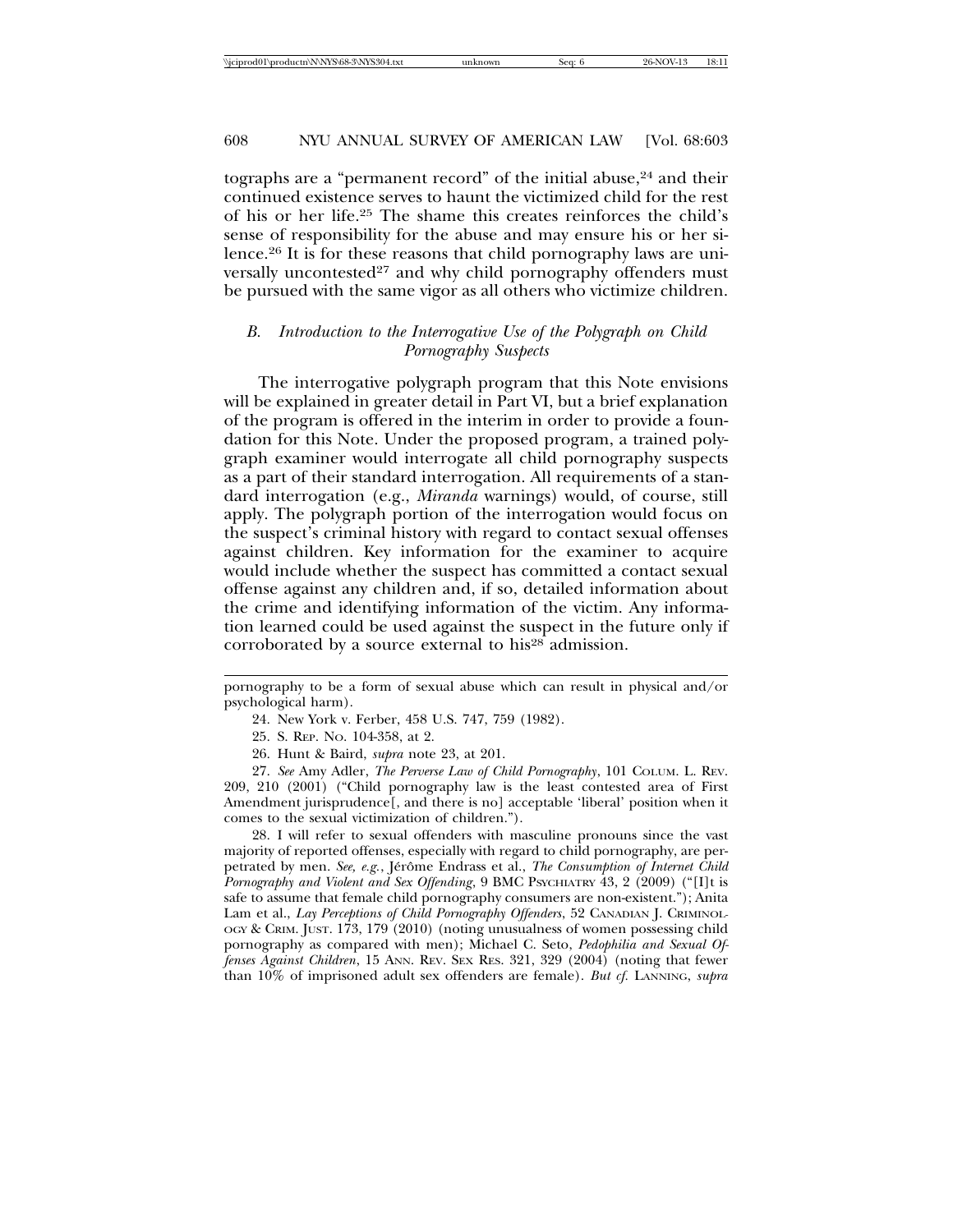#### *C. Importance of the Program*

Because so few sex crimes are reported to law enforcement, offenders may effectively keep secret their abusive pasts.29 Statistics from sex offender treatment programs ("SOTPs") demonstrate that a large number of child pornography offenders have undiscovered prior contact sexual offenses.30 Other statistics demonstrate the same. A study by the U.S. Postal Inspections Service found that in 36% of cases of child pornography possession, the possessors also committed child sexual abuse.31 A separate study by the U.S. Customs Service found the number to be 80%.32 The proposed interrogative polygraph program is intended to expose those contact sexual offenses that otherwise may never come to light.

#### 1. Recognizing Who Commits Sexual Crimes Against Children

There are misperceptions about the types of people who commit child pornography offenses. Contrary to popular belief, these offenders are generally well educated<sup>33</sup> and "well integrated in  $\dots$ society."34 When the FBI initiated a large crackdown on child pornography in 2002, arrested individuals included "Little League coaches, a teacher's aide, a guidance counselor, school bus driver, foster care parent and professionals in the medical, educational, military and law enforcement fields."35 It is because child pornogra-

note 9, at 49 ("Although certainly a minority of cases, I believe the sexual victimization of children by females is far more prevalent than most people believe.").

30. *See infra* Section III.E.2; *cf.* ALEXANDRA GELBER, U.S. DEP'T OF JUSTICE, CRIMINAL DIV., RESPONSE TO "A RELUCTANT REBELLION" 7 (2009), *available at* http:/ /www.justice.gov/criminal/ceos/downloads/ReluctantRebellionResponse.pdf (commenting on how child pornography investigations often ultimately uncover evidence of abuse).

31. *Online Child Pornography: Hearing Before the S. Comm. on Commerce, Sci., & Transp.*, 109th Cong. 56 (2006) [hereinafter *Online Child Pornography*] (interrogatory responses of Sharon W. Cooper, M.D., Adjunct Professor of Pediatrics, Chapel Hill Sch. Of Med., Univ. of N.C.); *see* Sarah Wellard, *Cause & Effect*, COM-MUNITYCARE.CO.UK (Mar. 15, 2001 12:00 AM), http://www.communitycare.co.uk/ Articles/15/03/2001/30218/Cause-amp-effect.htm.

32. *Online Child Pornography*, *supra* note 31, at 56*.*

33. Endrass et al., *supra* note 28, at 2.

34. *Id.* at 5 (noting that a majority of offenders studied held jobs requiring extensive training).

35. Press Release, Fed. Bureau of Investigation, Operation Candyman (Mar. 18, 2002), *available at* http://www.fbi.gov/news/pressrel/press-releases/operationcandyman.

<sup>29.</sup> Peggy Heil & Kim English, *Sex Offender Polygraph Testing in the United States: Trends and Controversies*, *in* THE USE OF THE POLYGRAPH IN ASSESSING, TREATING AND SUPERVISING SEX OFFENDERS: A PRACTITIONER'S GUIDE 181, 184 (Daniel T. Wilcox ed., 2009).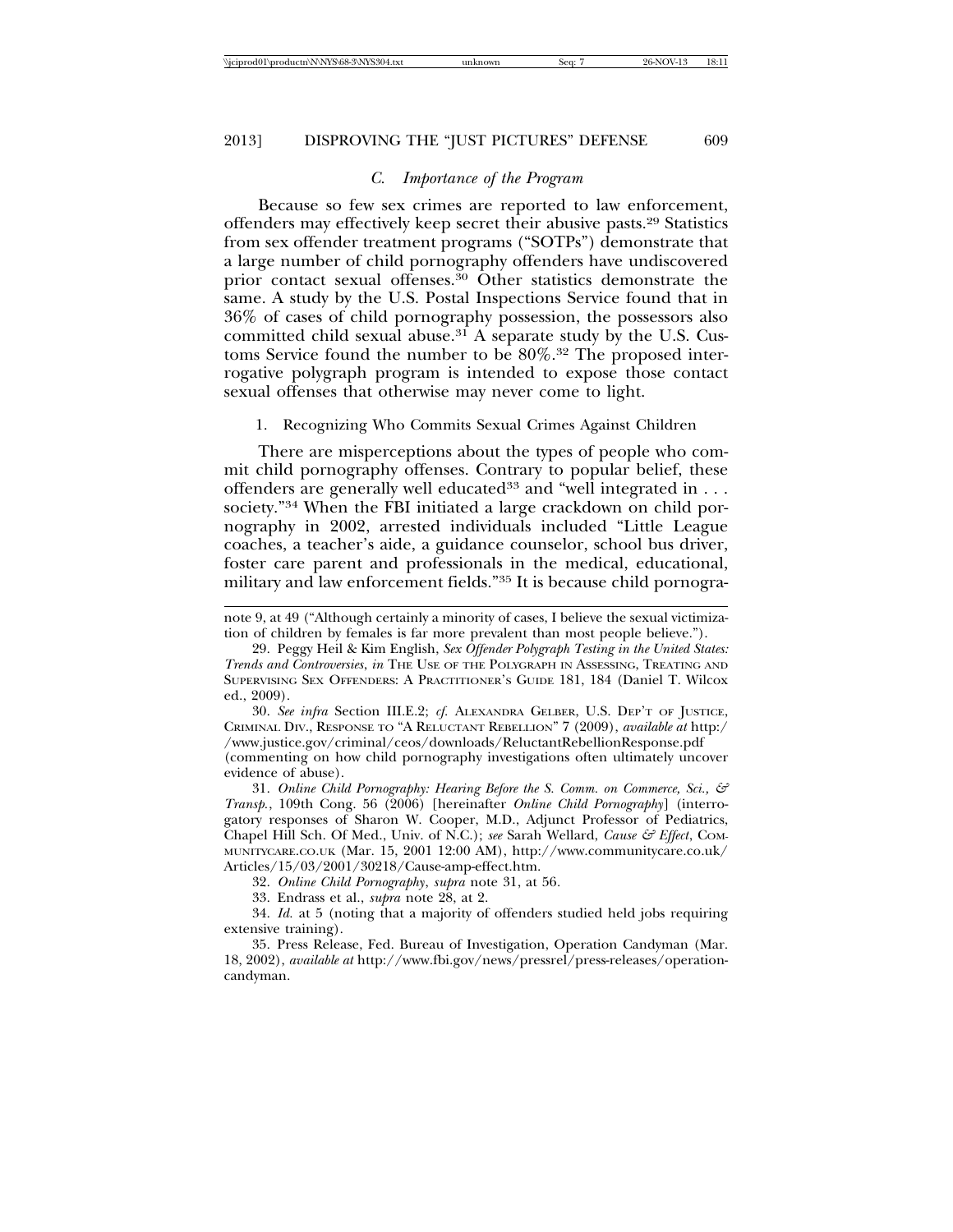phy offenders do not outwardly appear different and because they are often "pillars of the community"36 that society does not want to believe they could ever harm a child. Some individuals, judges included, still do not take child molestation offenses, let alone child pornography offenses, seriously.37 This is why it is crucial to uncover the true scope of these offenses. The more hidden these crimes are, the easier they are to ignore and the more difficult it becomes to protect those who are exploited.38

In addition to misperceptions about child pornography offenders, there are also misperceptions about who actually perpetrates contact sexual offenses against children. Child molesters do not have "horns and a tail," but rather are ordinary men in the community. There is a misjudgment of "stranger danger," while in fact children are statistically at much greater risk of being abused by a family member or an acquaintance.<sup>39</sup> Research indicates that the majority of child sexual abuse occurs in the home, at the hands of an individual the child knows.40 Thus parental energies may be diverted towards protecting their children from strangers when the true risk may lie, quite literally, closer to home.

possession\_of\_child\_porn\_may\_be\_too\_high\_judges\_say&slreturn=1 (quoting two federal judges who argued that many child pornography offenders are merely "socially awkward first-time offenders" rather than threats to the community).

38. *Cf.* TATE, *supra* note 11, at 119–20 (describing swimming pool attendant who was found to have pictures of naked children in his desk but was never reported to police).

39. Hessick, *supra* note 4, at 887 (asserting that only about 7% of child sexual abuse cases are committed by strangers); Lam et al., *supra* note 28, at 176.

40. Suzanne Ost, *Children at Risk: Legal and Societal Perceptions of the Potential Threat that the Possession of Child Pornography Poses to Society*, 29 J.L. & SOC'Y 436, 460 n.91 (2002).

<sup>36.</sup> Ethel Quayle, *The Impact of Viewing on Offending Behaviour*, *in* CHILD SEX-UAL ABUSE AND THE INTERNET: TACKLING THE NEW FRONTIER, 25, 25 (Martin C. Calder ed., 2004).

<sup>37.</sup> *See, e.g.*, Susan S.M. Edwards, *Prosecuting 'Child Pornography': Possession and Taking of Indecent Photographs of Children*, 22 J. SOC. WELFARE & FAM. L. 1, 15–16 (2000) (noting judges' decisions that blamed incest victims for tempting their offenders, attributed child pornography usage to nothing more than a "defendant's private tastes," and found "no corruption" in photographs of naked children in possession of a schoolteacher that did not show sexual activity (internal quotation marks omitted)); Mark Hansen, *A Reluctant Rebellion*, A.B.A. J., June 2009, *available at* http://www.abajournal.com/magazine/article/a\_reluctant\_rebellion/ (referring to a child abuser as "[a]n actual offender"); Lynne Marek, *Sentences for Possession of Child Porn May Be Too High, Judges Say*, NAT'L L.J., Sept. 9, 2009, http://www. law.com/jsp/nlj/PubArticleNLJ.jsp?id=1202433696610&Sentences\_for\_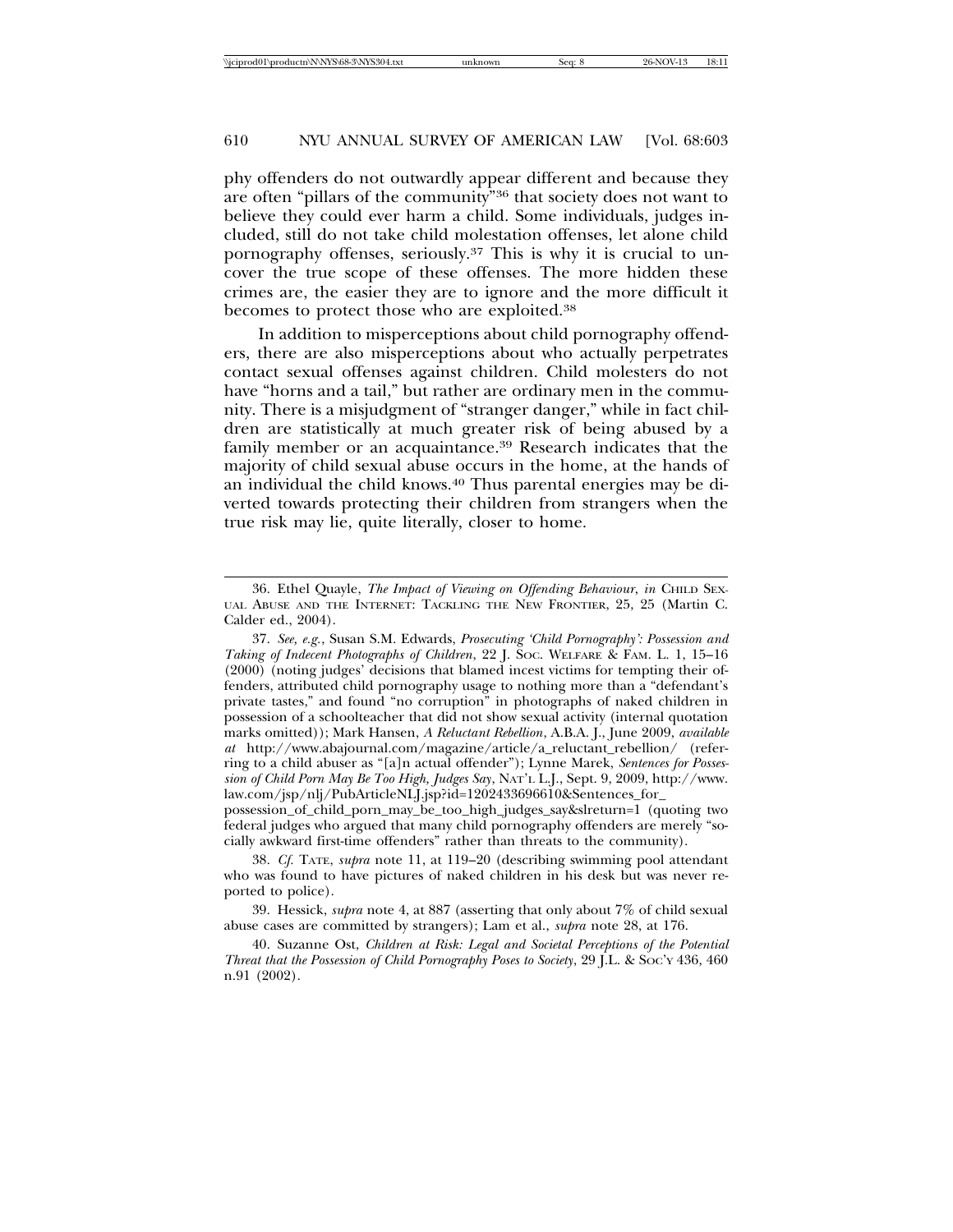#### 2. Finding and Protecting Victims

The criminal justice system continues to fail to adequately identify cases of child sexual abuse and thus underprosecutes this crime.41 One need only open the newspaper to be reminded of this as it seems that every few months there is a report of a child molester who has victimized children for years without detection.42 A 1988 study of paraphiliacs interviewed under conditions of guaranteed confidentiality found on average that only 3.3% of their selfadmitted contact sexual offenses resulted in an arrest.43

Numerous social, cultural, and political attitudinal barriers stand in the way of disclosure of sexual abuse from the perspectives of victimized children, their parents, and child protective agencies.44 In some cases, a child will not necessarily know that he or she was molested.45 Some children might not know that they were photographed, and others might be so embarrassed or ashamed, especially adolescent boys, that they vehemently deny their victimization.46

In addition, there is a low probability of physical evidence in sexual abuse cases.47 This means that professionals must rely on

43. Heil & English, *supra* note 29, at 184.

44. *See* Tina M. Beranbaum et al., *Child Pornography in the 1970s*, *in* CHILD PORNOGRAPHY AND SEX RINGS 7, 16–18 (Ann Wolbert Burgess & Marieanne Lindeqvist Clark eds., 1984) (listing barriers). A 1990 RAND Corp. survey found that 40% of mandated reporters did not report at least one instance of suspected abuse in spite of being legally required to do so. Brad Heath, *Few Penalties for Keeping Child Abuse Secret*, USA TODAY (Dec. 16, 2011, 10:37 AM), http://www. usatoday.com/news/nation/story/2012-01-02/unreported-child-abuse/51981108/ 1.

45. In one FBI case, a hospital worker arrested for child pornography possession confessed to molesting children who were unconscious or medicated at the time and were mostly unaware of what he was doing. FED. BUREAU OF INVESTIGA-TION, INNOCENT IMAGES INTELLIGENCE UNIT & BEHAVIORAL ANALYSIS UNIT-3, INTEL-LIGENCE NOTE (July 20, 2011) (on file with author) [hereinafter FBI REPORT].

46. LANNING, *supra* note 9, at 85, 97.

47. Kathleen Coulborn Faller, *The Polygraph, Its Use in Cases of Alleged Sexual Abuse: An Exploratory Study*, 21 CHILD ABUSE & NEGLECT 993, 994 (1997).

<sup>41.</sup> *See* HARTJEN & PRIYADARSINI, *supra* note 14, at 196 (noting that vast majority of cases of child sexual abuse never come to attention of authorities); Hessick, *supra* note 4, at 890 ("Child sex abuse is an underdetected, and thus underprosecuted, crime.").

<sup>42.</sup> *See, e.g.*, Mark Viera, *Former Coach at Penn State Is Charged With Abuse*, N.Y. TIMES, Nov. 5, 2011, http://www.nytimes.com/2011/11/06/sports/ncaafootball/ former-coach-at-penn-state-is-charged-with-abuse.html; Ben Quinn, *Jimmy Savile Alleged to Have Abused Girls as Young as 13*, THE GUARDIAN, Sept. 28, 2012, http:// www.guardian.co.uk/tv-and-radio/2012/sep/28/jimmy-savile-abused-girls-alleged.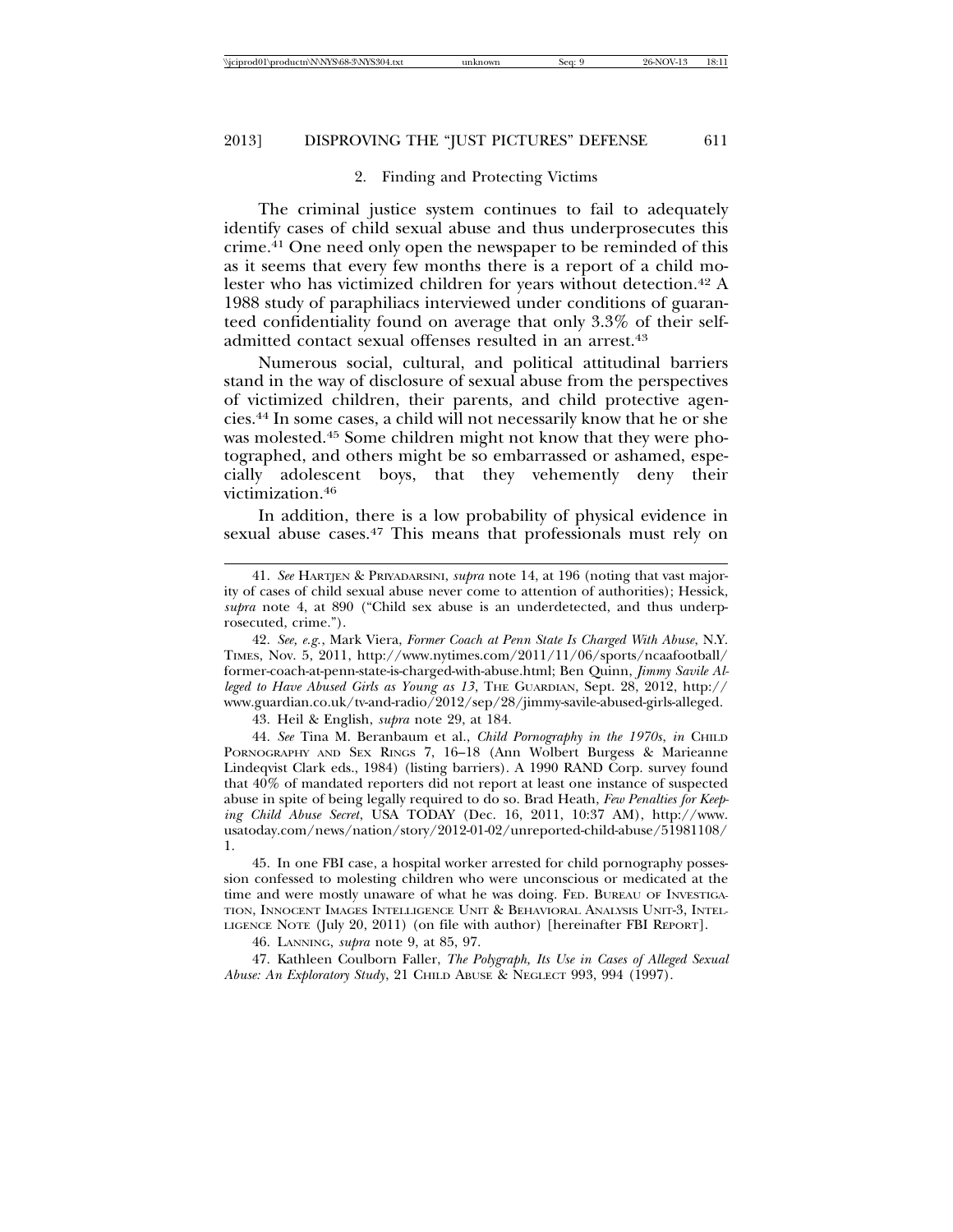other criteria to uncover the abuse.48 While child pornography crimes are not necessarily easy to detect,<sup>49</sup> they are often easier to detect than child sexual abuse. Proof of a child pornography offense is typically easier to obtain because tangible evidence is inherent in the crime, which also means that the victimized child will not necessarily need to testify.<sup>50</sup> This may in part explain why the number of child pornography suspects referred to United States Attorneys in 2006 was more than four times that for sexual abuse suspects.<sup>51</sup>

Child pornography crimes have been some of the fastest growing crimes in the federal justice system in recent years,52 and using them as a vehicle through which law enforcement can uncover contact sexual offenses is a much more efficient way of solving these crimes than traditional investigative tactics.53 Simply asking child pornography suspects about contact sexual offenses could be unimaginably fruitful, and the polygraph holds them accountable for their answers.<sup>54</sup>

Discovery of new crimes, and thus discovery of new victims, will shine light on the magnitude of the harm perpetrated against children. Currently, children featured in child sexual abuse images are not included in the calculation of sexual abuse statistics, which generally are determined through victim disclosure or eyewitness re-

50. Ost, *supra* note 40, at 460.

51. MARK MOTIVANS & TRACEY KYCKELHAHN, U.S. DEP'T OF JUSTICE, FEDERAL PROSECUTION OF CHILD SEX EXPLOITATION OFFENDERS 1 (2007), *available at* http:// bjs.ojp.usdoj.gov/content/pub/pdf/fpcseo06.pdf.

52. *Id.*

53. *See* Ost, *supra* note 40, at 460 ("[T]racking down possessors of child pornography may appear to be a more attainable goal than, for example, eradicating child sexual abuse . . . .").

54. The Association for Treatment of Sexual Abusers recommends utilizing the polygraph as a supplement to offenders' self-reporting precisely because of the accountability it affords. Tim F. Branaman & Sheree N. Gallagher, *Polygraph Testing in Sex Offender Treatment: A Review of Limitations*, 23 AM. J. FORENSIC PSYCHOL. 45, 46 (2005).

<sup>48.</sup> *Id.*

<sup>49.</sup> *See* Bourke & Hernandez, *supra* note 2, at 183–84 (noting how while technology has helped Internet crimes to proliferate, it also makes it easier for offenders to avoid detection); Ian Alexander Elliott et al., *Psychological Profiles of Internet Sexual Offenders: Comparisons with Contact Sexual Offenders*, 21 SEXUAL ABUSE: J. RES. & TREATMENT 76, 89 (2009) ("Internet child pornography offenses are notably difficult to detect[,] and . . . experienced Internet offenders often develop information technology skills during the offending process that allow them to employ proactive strategies to avoid detection." (internal citation omitted)).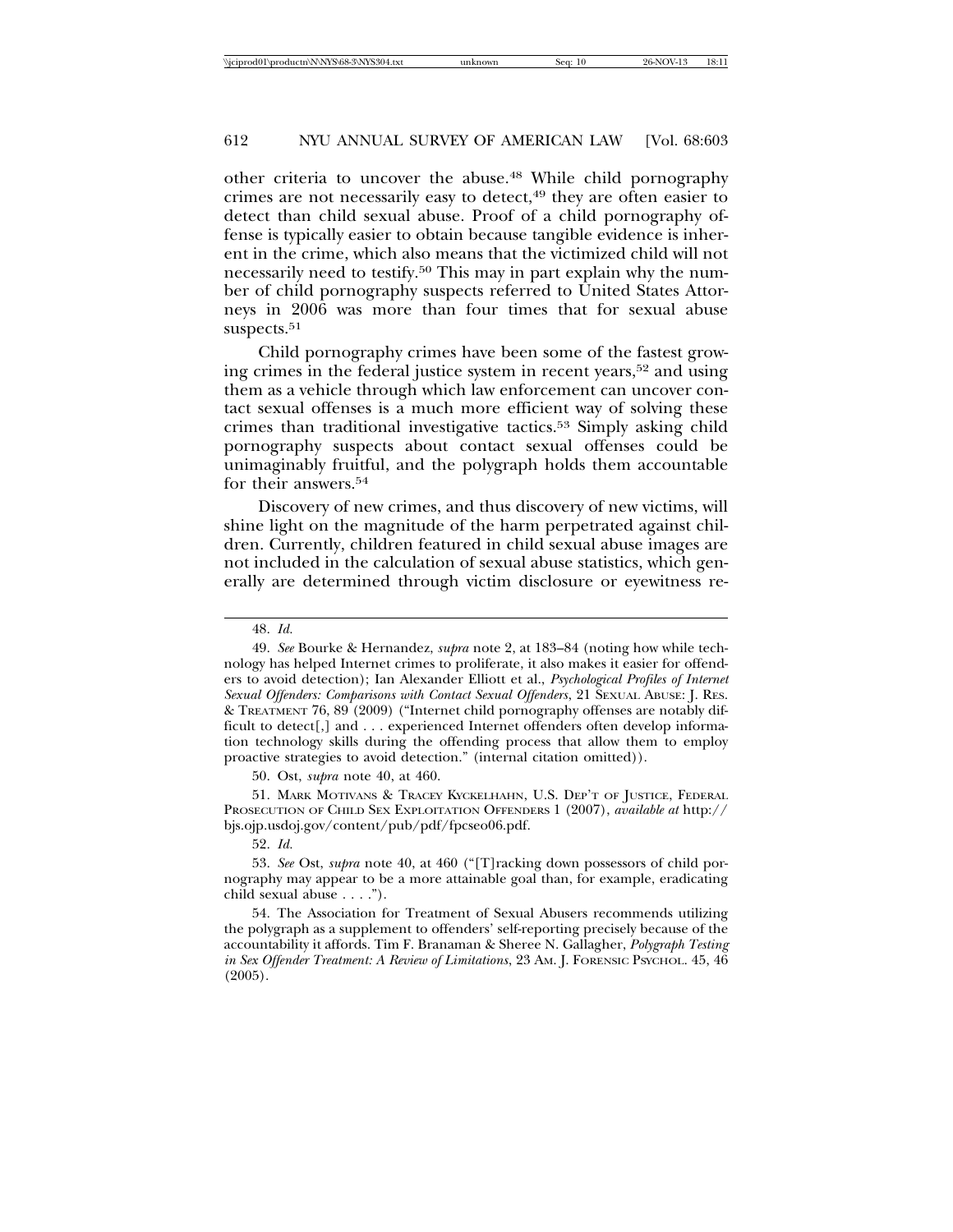porting.55 This artificially and dramatically deflates the apparent number of victimized children.<sup>56</sup> This is especially true for male children whose victimization is particularly underreported.57 Therefore in order to accurately account for all child sexual abuse victims, we must identify those photographed children who are also sexually abused.

At a more individualized level, uncovering hidden victims is important for the victims' well-being. Many of these children may have been too afraid or too embarrassed to come forward and have thus had to deal with their victimization on their own. At the very least, knowing their offender has been caught and can no longer victimize them or others can bring some level of comfort.58

#### 3. Fairer System of Punishment

Many claim that child pornography sentences are as lengthy as they are because they serve as a proxy punishment for contact sexual offenses;59 however, this "run[s] directly counter to notions of due process and fairness in the criminal justice system."60 Rather than a system of punishment by presumption, a much fairer way to punish is actually to uncover the criminal activity and sentence offenders accordingly. If the polygraph uncovers the offenses a child pornography offender has actually committed, this obviates the need for such a proxy and ensures we are punishing offenders for the crimes they have actually perpetrated. Instead of assuming all child pornography offenders have committed a contact sexual offense, law enforcement should assume the burden of discovering those who have actually committed such offenses, and then take appropriate legal action.

<sup>55.</sup> CHILD EXPLOITATION & OBSCENITY SECTION, U.S. DEP'T OF JUSTICE, REPORT TO LEPSG ON THE "GLOBAL SYMPOSIUM FOR EXAMINING THE RELATIONSHIP BETWEEN ONLINE AND OFFLINE OFFENSES AND PREVENTING THE SEXUAL EXPLOITATION OF CHIL-DREN," at 11 (2009).

<sup>56.</sup> *Id.*

<sup>57.</sup> Jan Hindman & James M. Peters, *Polygraph Testing Leads to Better Understanding Adult and Juvenile Sex Offenders*, 65 FED. PROBATION 8, 11 (2001).

<sup>58.</sup> There are, however, concerns about whether it is appropriate to track down victims given this intrusion into the victims' privacy rights. See KIM ENGLISH ET AL., THE VALUE OF POLYGRAPH TESTING IN SEX OFFENDER MANAGEMENT: RE-SEARCH REPORT SUBMITTED TO THE NATIONAL INSTITUTE OF JUSTICE 15 n.11 (2000), *available at* http://dcj.state.co.us/ors/pdf/docs/revisedpolyrpt6.pdf. Notification of victims must also, of course, be handled with care, in order to avoid public embarrassment of the child. LANNING, *supra* note 9, at 86.

<sup>59.</sup> Hessick, *supra* note 4, at 864.

<sup>60.</sup> *Id.* at 884.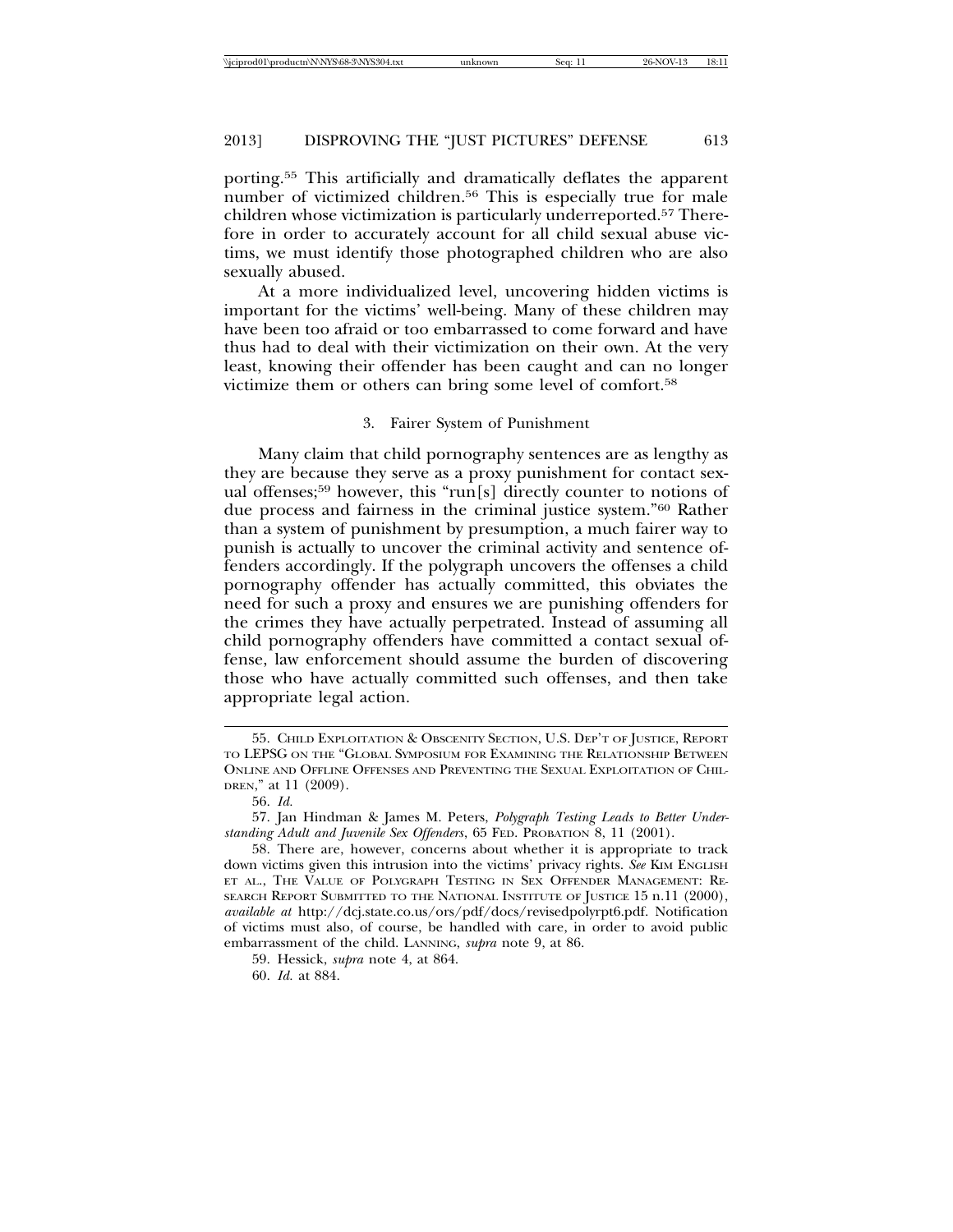# II.

# USEFULNESS OF THE POLYGRAPH AS AN INVESTIGATIVE TOOL

A "mythical aura" surrounds the polygraph, such that its results are regarded as "presumptively accurate."61 The general perception is that those protesting a failed test are merely perpetuating their lies.62 Popular culture's portrayal of the polygraph contributes further to the perception of the polygraph's infallibility.63

Yet in reality "[t]here is no such thing as a lie detector," per se.64 Rather, the polygraph detects changes in physiological responses in the autonomic nervous system, including heart rate, respiration rate, and electrodermal changes.65 When an individual is being deceptive, his heightened anxiety levels result in an increase in this autonomic activity.66

However, polygraphy remains one of the most effective means of finding out the truth, which is why it is routinely utilized by law enforcement agencies across the country.67 Every federal law enforcement agency has polygraph examiners on its staffs, and new examiners are trained every year at the Department of Defense Polygraph Institute ("DoDPI").<sup>68</sup> One judge was quoted as saying that "the polygraph is as effective as any tool that I know of in getting out disclosures."69 One study found that the accuracy of the polygraph compared quite favorably against that of other diagnostic

64. Stan Abrams, *The Use of Polygraphy with Sex Offenders*, 4 ANNALS SEX RES. 239, 244 (1991).

65. CAROL RONKEN & HETTY JOHNSTON, BRAVEHEARTS INC., THE USE OF POLY-GRAPH TESTING IN MONITORING CHILD SEX OFFENDERS 6 (2007).

66. *Id.*

67. Abrams, *supra* note 64, at 241; *see also* Sean Ahlmeyer et al., *The Impact of* Polygraphy on Admissions of Victims and Offenses in Adult Sexual Offenders, 12 SEXUAL ABUSE: J. RES. & TREATMENT 123, 137 (2000) ("The present results support the polygraph as an effective intervention for eliciting admissions . . . that no other process seems to be able to equally impact.").

68. Charles R. Honts & Mary V. Perry, *Polygraph Admissibility: Changes and Challenges*, 16 LAW & HUM. BEHAV. 357, 357 (1992).

69. Abrams, *supra* note 64, at 260.

<sup>61.</sup> Farmer v. City of Fort Lauderdale, 427 So. 2d 187, 191 (Fla. 1983).

<sup>62.</sup> *See id.* ("[A]ny protestations against [the polygraph's] validity are generally viewed as being made in the obvious self-interest of those failing the test.").

<sup>63.</sup> *See* Daniel T. Wilcox & Lars Madsen, *Pre-Conviction and Post-Conviction Polygraph Testing: A Brief History*, *in* THE USE OF THE POLYGRAPH IN ASSESSING, TREATING AND SUPERVISING SEX OFFENDERS: A PRACTITIONER'S GUIDE, *supra* note 29, at 31, 32–33 (providing an example of a polygraph's use on a British reality television show).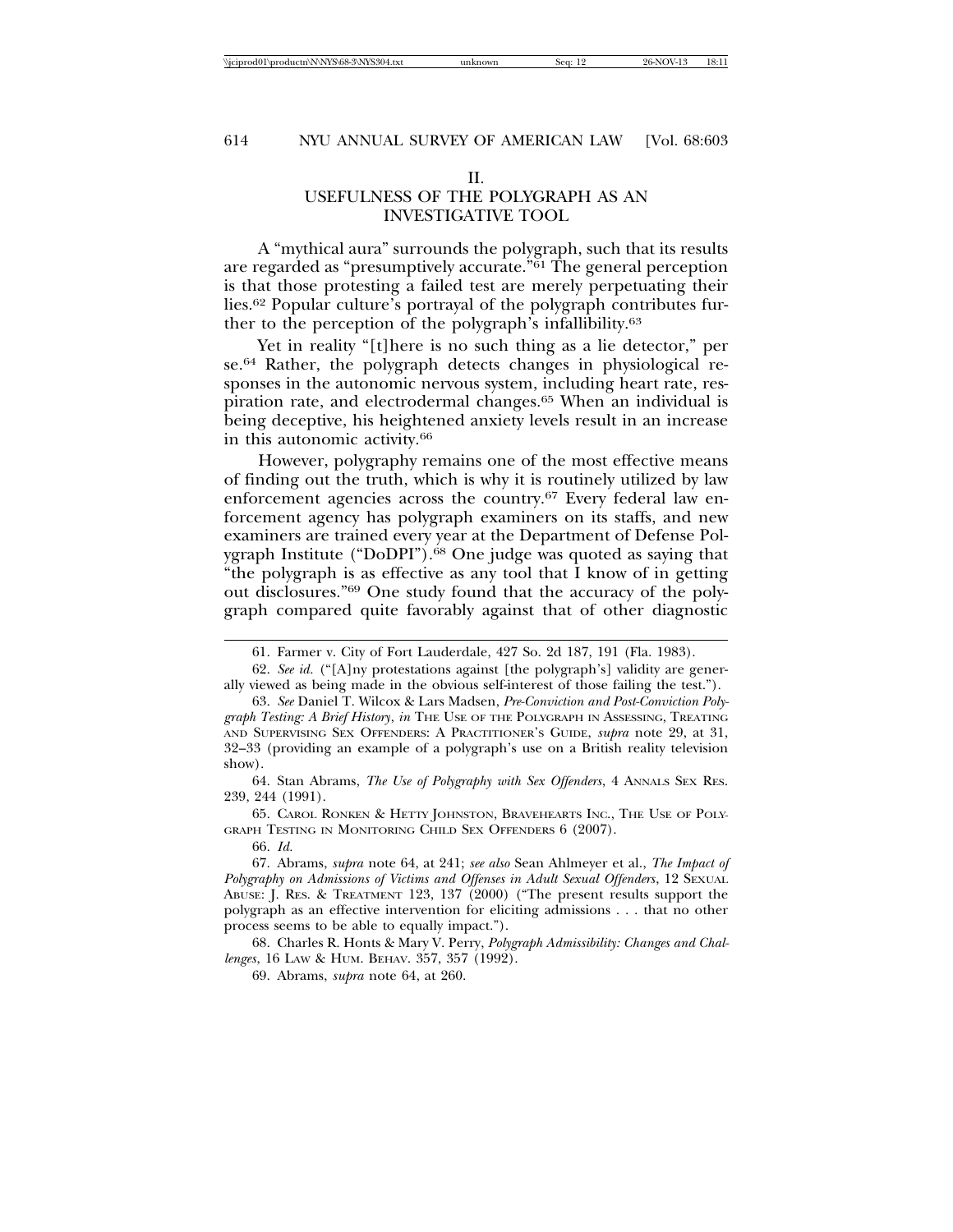tools in the fields of psychology and medicine.70 The accuracy of the polygraph was found to be only slightly less than the diagnostic accuracy of using an ultrasound to detect acute appendicitis or breast cancer, for example, and it was found to be slightly *more* accurate than the ability of an MRI or X-ray to diagnose breast cancer.71

Over the years, the polygraph has evolved from a trade into a profession.72 The field of polygraphy has a canon of ethics, a large published body of knowledge, independent professional organizations that are not tied to commercial interests, and at least one university research center.73 Critics do argue, however, that, when compared to other scientific fields, the level of advancement in research on the polygraph compares unfavorably.<sup>74</sup> This Part provides an introduction to the polygraph and discusses various aspects of its use, as well as how it has been used with sex offender populations.

#### *A. The Polygraph in the Criminal Justice System*

Law enforcement agents use the polygraph as one investigative tool to determine whether there is probable cause to effect an arrest<sup>75</sup> or conduct a search,<sup>76</sup> to support the credibility of an inform-

74. William G. Iacono, *Effective Policing: Understanding How Polygraph Tests Work and Are Used*, 35 CRIM. JUST. & BEHAV. 1295, 1303 (2008).

75. *See, e.g.*, Cervantes v. Jones, 188 F.3d 805, 813 n.9 (7th Cir. 1999) ("[P]olygraph results are one of many factors which may be used in determining whether, from an objective viewpoint, probable cause for an arrest existed . . . ."), *recognized as overruled on other grounds by* Newsome v. McCabe, 256 F.3d 747 (7th Cir. 2001) *in* Gauger v. Hendle, 349 F.3d 354, 358 (7th Cir. 2003); Craig v. Singletary, 127 F.3d 1030, 1046 (11th Cir. 1997) ("Indications of deception on a polygraph examination may be taken into account in determining whether probable cause exists."); Bennett v. City of Grand Prairie, 883 F.2d 400, 405–06 (5th Cir. 1989) ("[There is] no reason to create a *per se* rule barring magistrates . . . from using their sound discretion to evaluate the results of polygraph exams, in conjunction with other evidence, when determining whether probable cause exists to issue an arrest warrant.").

76. *See, e.g.*, State v. Cherry, 810 P.2d 940, 942 (Wash. Ct. App. 1991) ("The reasons for excluding polygraph results at trial do not apply to a search warrant affidavit.").

<sup>70.</sup> Donald J. Krapohl, *Why the Polygraph Remains the Gold Standard*, THE ART OF DETECTING DECEPTION, CPIRC NEWS (Canadian Private Investigators' Res. Ctr., Ville Mont-Royal, Que.), Mar. 2006, at 2.

<sup>71.</sup> *Id.*

<sup>72.</sup> *Id.* at 3.

<sup>73.</sup> *Id.*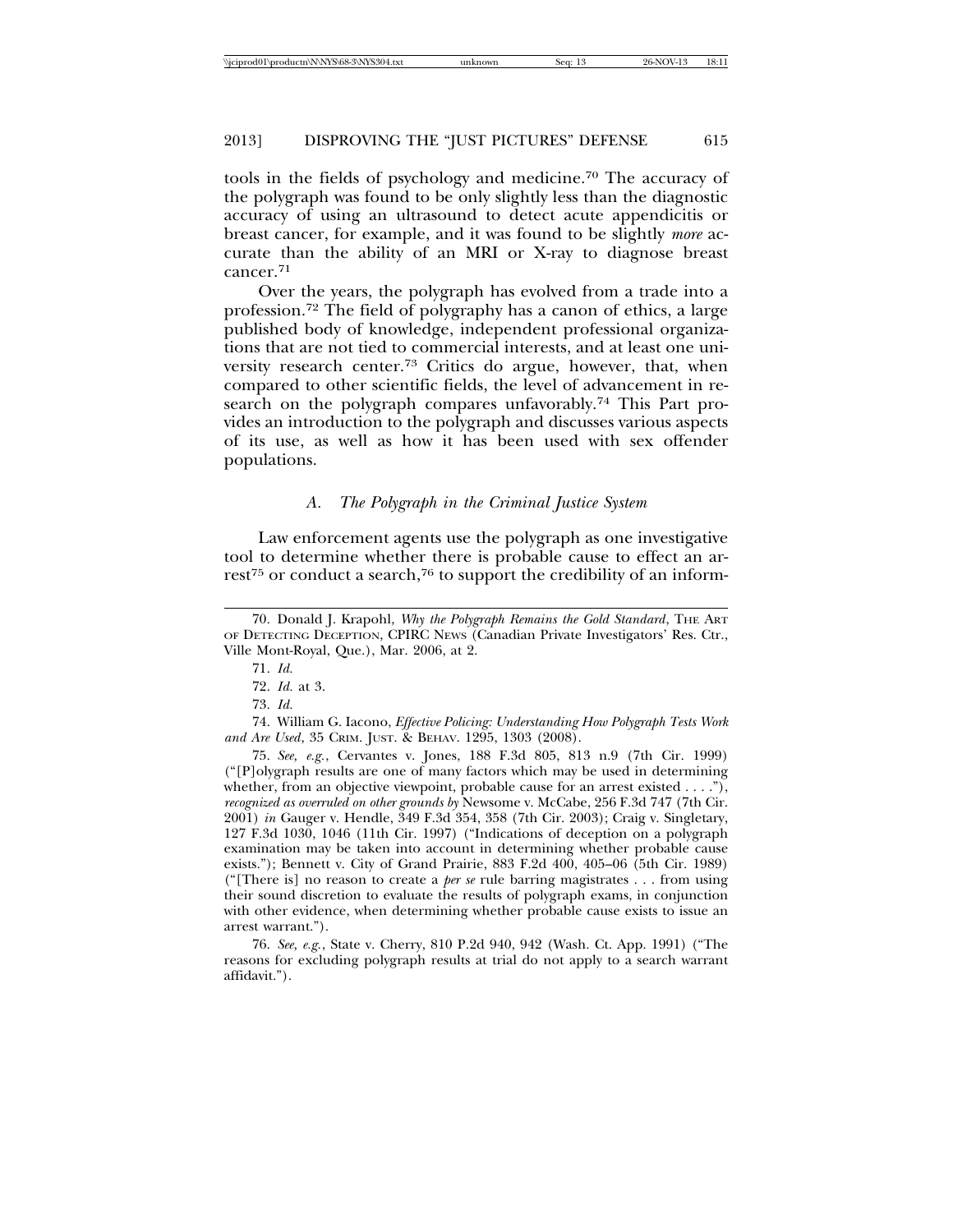ant when establishing probable cause,<sup>77</sup> and to interrogate suspects.78 Parties may also use the polygraph as evidence in probation hearings, $79$  in criminal cases by stipulation, $80$  or in post-conviction proceedings such as sentencings or motions for new trials.81

After the Supreme Court decided *Daubert v. Merrell Dow*, 82 state and federal courts began evaluating the validity of the polygraph, deciding admissibility of polygraph evidence on a case-by-case basis.83 State and federal courts have established varying rules on polygraph admissibility, but generally polygraph evidence is either per se inadmissible or otherwise disfavored.84

78. *See, e.g.*, State v. Clifton, 531 P.2d 256, 258 (Or. 1975).

79. *See, e.g.*, State v. Travis, 867 P.2d 234, 237–38 (Idaho 1994) (allowing the use of a polygraph examination as evidence in a probation revocation proceeding because the proceeding lacked a jury, the court relied on other evidence beyond the polygraph results, and the probationer consented to the examination); *see also* State v. Lumley, 977 P.2d 914, 920–21 (Kan. 1999) (holding that a polygraph condition was a valid probation condition in certain circumstances; the court noted that "[t]he relaxed standard of proof and the fact that a probation revocation decision is a judicial decision rather than a jury decision . . . support a determination that polygraph test results are sufficiently reliable to be considered evidence in probation revocation hearings"). *But see* Turner v. Commonwealth, 685 S.E.2d 665, 667 (Va. 2009) (finding polygraph evidence insufficiently reliable to be admissible in probation revocation proceedings).

80. In some states a prosecutor may agree to release a defendant who is able to pass a polygraph test subject to the stipulation that the results of the test can be admissible in court if the defendant fails the polygraph. W.G. Iacono & D.T. Lykken, *The Validity of the Lie Detector: Two Surveys of Scientific Opinion*, 82 J. APPLIED PSYCHOL. 426, 426 (1997).

81. Charles R. Honts et al., *The Case for Polygraph Tests*, *in* 5 MODERN SCI. EVI-DENCE: L. & SCI. EXPERT TESTIMONY § 40:20, § 40:36 (David L. Faigman et al. eds., 2011).

82. 509 U.S. 579 (1993) (creating an ad hoc test for admissibility of scientific evidence).

83. Wilcox & Madsen, *supra* note 63, at 34.

84. *See, e.g.*, United States v. Scheffer, 523 U.S. 303, 312 (1998) (finding per se rule excluding all polygraph evidence to be permissible); United States v. Montgomery, 635 F.3d 1074, 1094 (8th Cir. 2011) (noting that such evidence is admissible but disfavored); United States v. Prince-Oyibo, 320 F.3d 494, 501 (4th Cir. 2003) (upholding per se ban); United States v. Lea, 249 F.3d 632, 638 (7th Cir. 2001) ("[A]dmission of polygraph evidence is within the discretion of the district court, which is required to engage in a Fed. R. Evid. 403 balancing test."); United States v. Thomas, 167 F.3d 299, 308 (6th Cir. 1999) (reaffirming that such evidence is admissible but disfavored); United States v. Cordoba, 104 F.3d 225, 228 (9th Cir. 1997) (allowing admission based on trial judge's discretion); United States v. Posado, 57 F.3d 428, 434 (5th Cir. 1995) (eliminating per se rule against admissibility); United States v. Piccinonna, 885 F.2d 1529, 1535–36 (11th Cir. 1989) (permitting such evidence only by stipulation or to impeach or corroborate

<sup>77.</sup> *See, e.g.*, State v. Coffey, 788 P.2d 424, 426 (Or. 1990); State v. Clark, 24 P.3d 1006, 1015 (Wash. 2001) (en banc).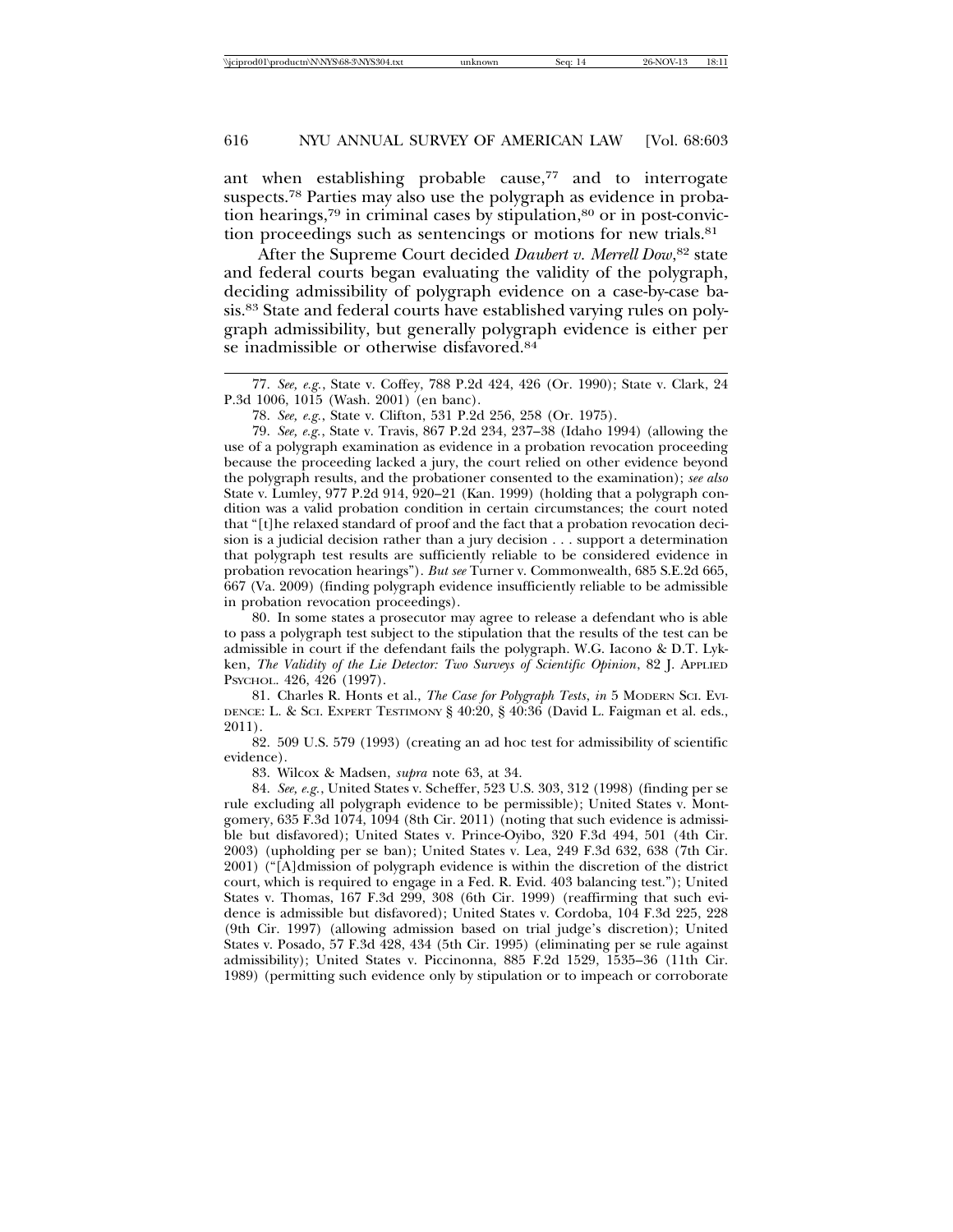A common post-conviction use of the polygraph is in SOTPs, either while a sex offender is incarcerated or while he is on probation.85 While post-conviction polygraph testing was used with sex offenders as early as 1973, the first formal program was not established until 1991.86 Use of the polygraph in such programs has since greatly increased.87 This demonstrates the frequency with which the polygraph is used with sex offenders and that its application to child pornography suspects would not be a radical departure from past practice.

#### *B. How the Polygraph Works*

While there are different types of polygraph tests,<sup>88</sup> this Note is concerned with the Comparison Question Test ("CQT").89 The crux of the CQT is that the polygrapher compares the subject's physiological responses to "relevant questions" with his or her responses to "comparison questions." Relevant questions deal with the specific subject matter that is the focus of the examination, while comparison questions concern general prior bad acts that are common to most individuals (e.g., lying, cheating).<sup>90</sup> The comparison questions are deliberately vague and are designed so that they are difficult for anyone to answer truthfully.91 In theory, innocent individuals will exhibit stronger physiological reactions to comparison questions than they will to relevant questions.<sup>92</sup> A stronger reaction to the relevant questions than to the comparison questions is

86. Wilcox & Madsen, *supra* note 63, at 42.

87. A 2009 survey reported that nearly 80% of adult community treatment programs and over half of institutionally based ones were using polygraphy. Don Grubin, Editorial, *The Polygraph and Forensic Psychiatry*, 38 J. AM. ACAD. PSYCHIATRY & L. 446, 449 (2010).

88. *See* Iacono & Lykken, *supra* note 80, at 427–28 (describing Control Question Test, Guilty Knowledge Test, and Directed Lie Test).

89. The Comparison Question Test was known as the Control Question Test, until the American Polygraph Association renamed it in 1999. Iacono, *supra* note 74, at 1300. See *id.* at 1296–98, for a detailed description of the CQT.

90. *See* Iacono & Lykken, *supra* note 80, at 427 (using "did you ever lie to get out of trouble?" as comparison question example).

92. *Id.* The assumption is that innocent individuals will either lie in response to the comparison questions or will at least be very concerned about whether they

witness testimony); State v. Porter, 698 A.2d 739, 758–59 (Conn. 1997) (holding such evidence to be per se inadmissible); People v. Baynes, 430 N.E.2d 1070, 1077 (Ill. 1981) (finding such evidence inadmissible even when stipulated); State v. A.O., 965 A.2d 152, 160 (N.J. 2009) ("As a general rule, polygraph results are not admissible in evidence . . . ."); Lee v. Martinez, 96 P.3d 291, 306 (N.M. 2004) (finding control question polygraph to be sufficiently reliable).

<sup>85.</sup> See *infra* Section II.E. for additional information about SOTPs.

<sup>91.</sup> *Id.*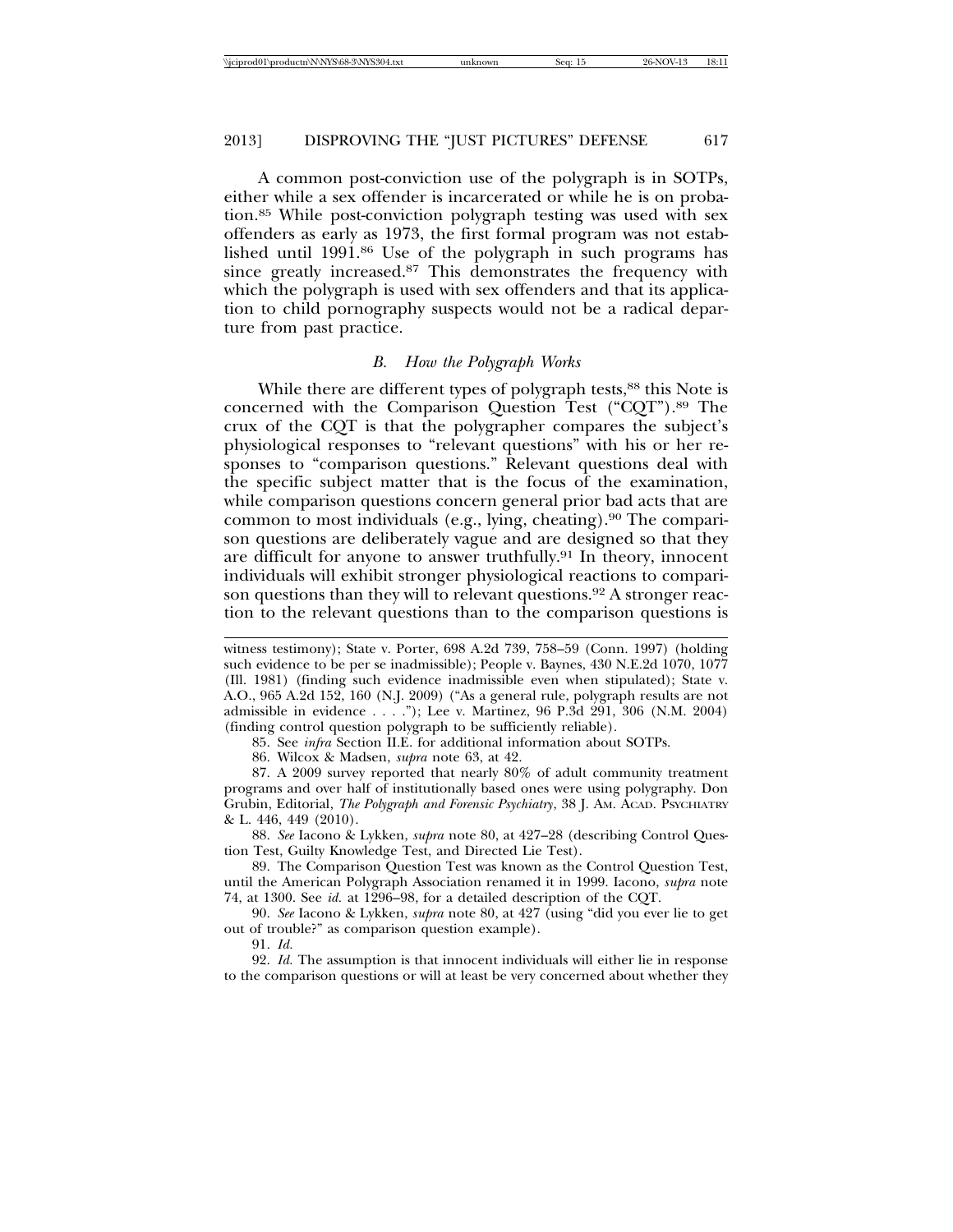thus indicative of deception.93 For example, an accused child molester who is guilty will theoretically have a stronger reaction to questions regarding the molestation (e.g., whether he touched a particular part of the child's body), which are the relevant questions, than to questions about whether he had ever told a self-serving lie, which are the comparison questions. Were this individual innocent, his physiological responses to the comparison questions would typically be stronger than those to the relevant questions. A lack of a substantial difference between the physiological responses to the questions leads to an inconclusive result.94

The first, and most important,<sup>95</sup> part of the examination is the pre-test interview. Here the polygrapher aims to convince the subject that his or her lies will be detected, continually emphasizing the importance of being truthful at all times.<sup>96</sup> This creates circumstances that will lead an innocent subject to be more disturbed by the comparison questions than by the relevant questions.97 The pretest interview may take several hours, whereas the test itself is generally quite brief.98

The test typically consists of ten questions, three of which are relevant questions, and each relevant question is asked in conjunction with a different comparison question.99 The relevant questions are repeated three times, each time in a different order.100 Most polygraph examiners use a laptop to digitize and record the physiological responses to the relevant and comparison questions.<sup>101</sup> The

93. Iacono & Lykken, *supra* note 80, at 428.

94. Cross & Saxe, *supra* note 92.

95. Abrams, *supra* note 64, at 247 ("It is here that the difference between a good polygraphist and an outstanding one becomes obvious.").

96. *Id.* In one study of offenders' perceptions of accuracy, 82% perceived the polygraph to be "moderately," "quite," or "extremely" accurate. Don Grubin & Lars Madsen, *Accuracy and Utility of Post-Conviction Polygraph Testing of Sex Offenders*, 188 BRIT. J. PSYCHIATRY 479, 481 (2006).

97. William G. Iacono & Christopher J. Patrick, *Polygraph ("Lie Detector") Testing: Current Status and Emerging Trends*, *in* THE HANDBOOK OF FORENSIC PSYCHOLOGY 552, 555 (Irving B. Weiner & Allen K. Hess eds., 2006).

98. A ten-question test takes only about four minutes. Abrams, *supra* note 64, at 250.

99. Iacono, *supra* note 74, at 1296. The CQT may also include other questions, but only the relevant and comparison questions are used in evaluating deception. *Id.*

will be seen as truthful. Theodore P. Cross & Leonard Saxe, *Polygraph Testing and Sexual Abuse: The Lure of the Magic Lasso*, 6 CHILD MALTREATMENT 195, 196 (2001).

<sup>100.</sup> *Id.*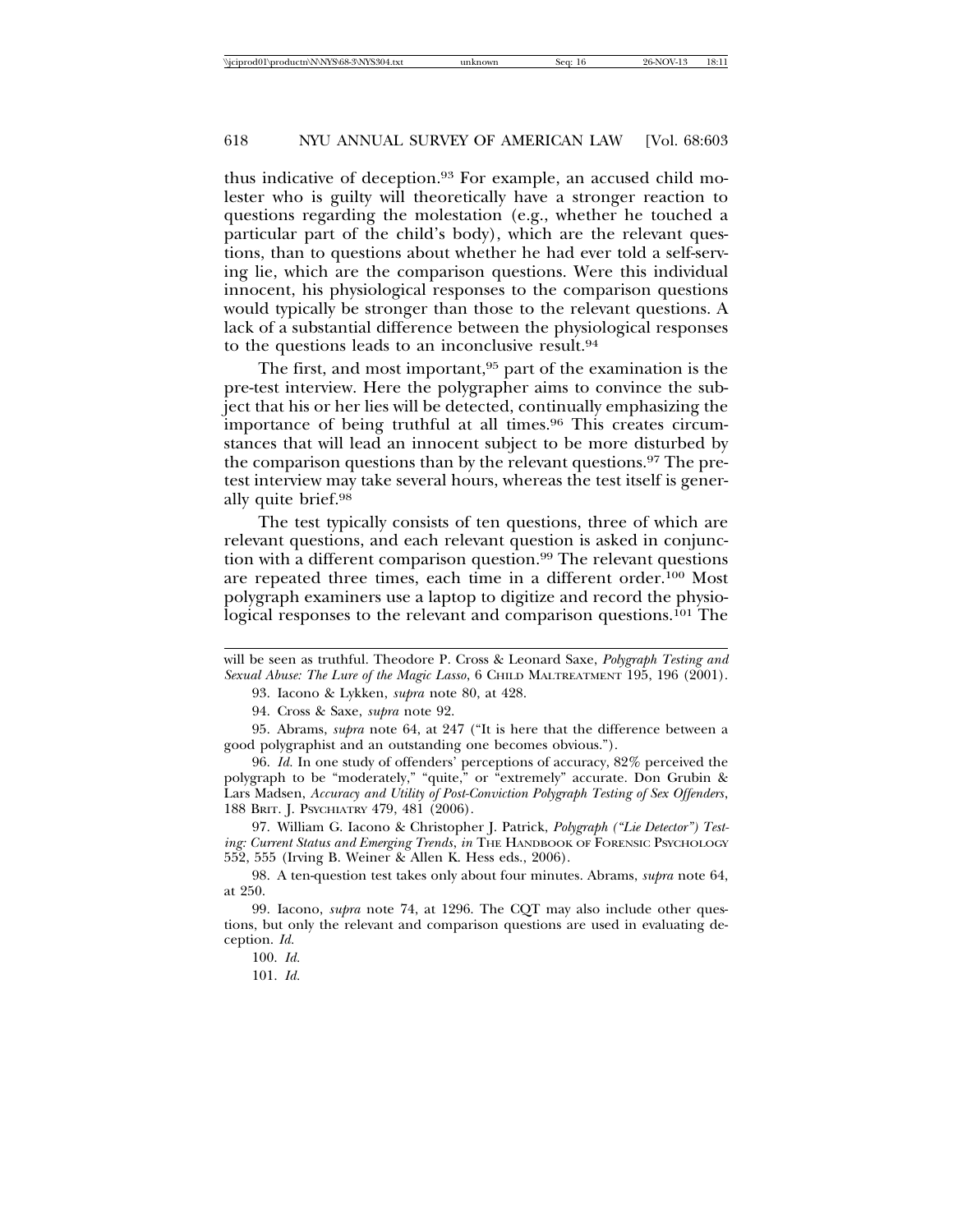examiners then use computer software to compare the magnitude of the physiological responses.102

In a polygraph-aided interrogation, if the polygraph examiner finds that the subject is being deceptive, then the subject is interrogated at the conclusion of the test.<sup>103</sup> The examiner confronts him or her with the results and tries to elicit a confession.104 A trained examiner is adept at using what he or she knows about the subject's character and demeanor during the interview, the facts of the crime, and the CQT outcome to convince the subject that it is in his interest to confess.105

#### *C. Testing the Reliability and the Validity of the Polygraph*

This Section begins with an overview of relevant terminology that appears in the polygraph literature. In the context of the polygraph, "reliability" refers to the consistency of the scoring of the physiological data, whereas "validity" refers to the accuracy of the instrument.106 The "sensitivity" of a polygraph examination indicates how well the examination correctly detects deception and the "specificity" indicates how well it correctly identifies nondeception.107 "Positive predictive power" denotes the percentage of individuals being deemed deceptive who are actually deceptive, and "negative predictive power" denotes the percentage of individuals deemed nondeceptive who truly are nondeceptive.108 Reliability and validity are the two most important metrics for assessing a polygraph and will now be discussed at length.

The reliability of the CQT is quite high and it is not unusual for independent evaluators to agree 100% of the time on the results of an examination.109 Examiners in private practice typically claim that about 10% of CQT examinations end inconclusively; however, a 1991 study found that about 20% of police polygraph examinations were inconclusive.110 Critics often misclassify inconclusive re-

<sup>102.</sup> *Id.*

<sup>103.</sup> Cross & Saxe, *supra* note 92, at 197.

<sup>105.</sup> Iacono, *supra* note 74, at 1298.

<sup>106.</sup> Honts et al., *supra* note 81, at § 40:25.

<sup>107.</sup> Lars Madsen, *The Accuracy of Polygraphy in the Treatment and Supervision of Sex Offenders*, *in* THE USE OF THE POLYGRAPH IN ASSESSING, TREATING AND SUPERVIS-ING SEX OFFENDERS: A PRACTITIONER'S GUIDE, *supra* note 29, at 155, 156.

<sup>108.</sup> *Id.* at 156–57.

<sup>109.</sup> Honts et al., *supra* note 81, at § 40:25.

<sup>110.</sup> Iacono, *supra* note 74, at 1296.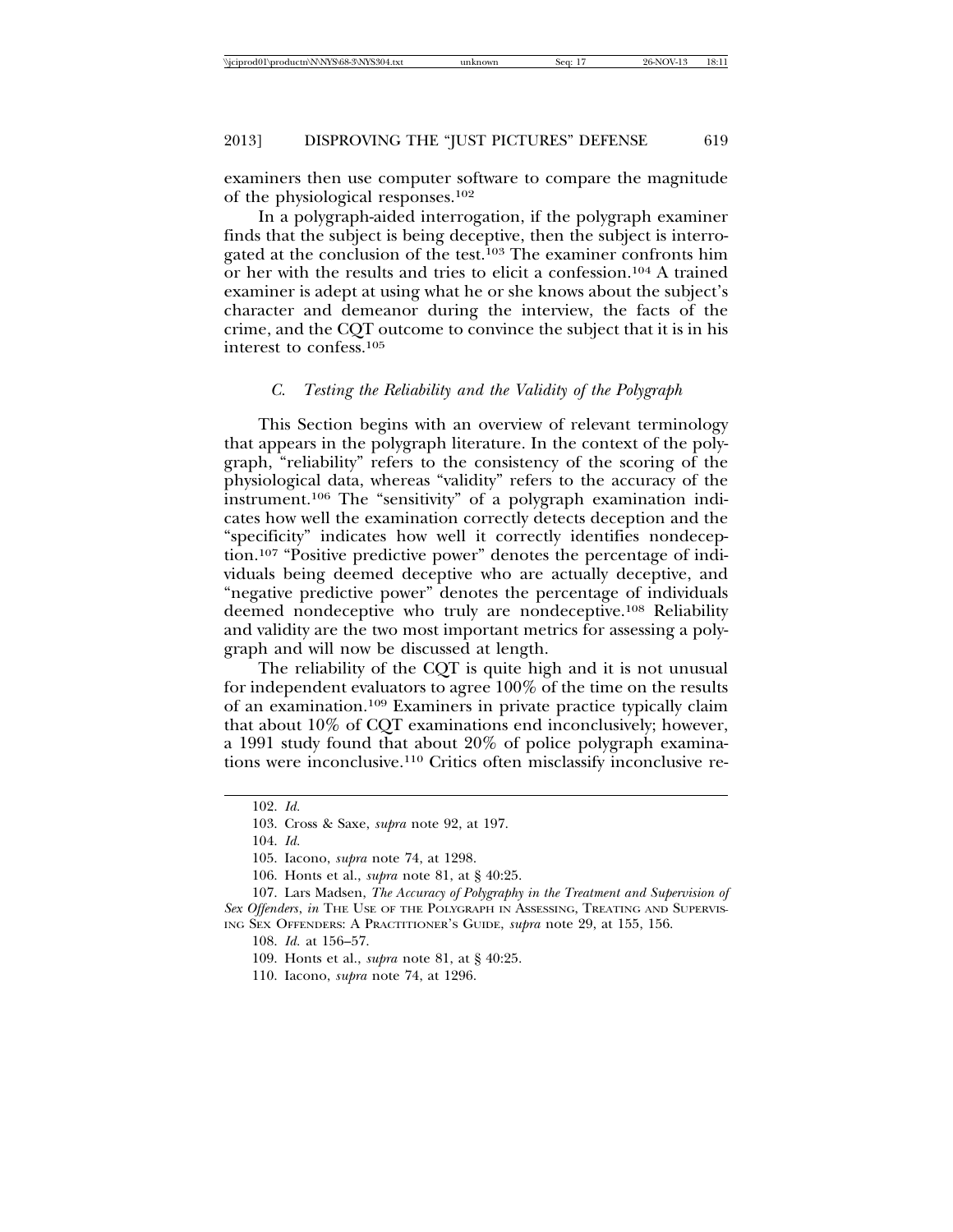sults as errors.<sup>111</sup> In reality, examiners simply conduct a second test at a later date to get a definite result. $112$ 

The polygraph can be studied in two settings, in laboratory studies and in field studies, with each having its own drawbacks. Laboratory studies, by their nature, involve subjects with little to risk and with little reason to fear detection, as opposed to subjects of a field study, who potentially have a lot at stake in taking the polygraph.113 In laboratory studies, physiological differences will necessarily be less pronounced since the subject will not be as emotionally invested in the procedure, making deception more difficult to detect and error rates higher.114 This Note refers to this problem as the "triviality problem."

Field studies, however, often suffer from an inability to verify their results. In a field study, the results must be verified against some "ground truth" (i.e., there must be some outside method for determining whether the examinee was being deceptive since the experimenter cannot otherwise know what the truth is), which is extremely difficult to establish.<sup>115</sup> Indicators of the truth, such as physical evidence, eyewitness testimony, or DNA evidence, are often unavailable, especially in sexual abuse cases, so most studies use a confession as the source of ground truth.116

115. Cross & Saxe, *supra* note 92, at 199.

116. *Id.* Use of a confession as the source of ground truth, however, may introduce a selection bias because confessions are elicited in the post-test interview only when an examiner has determined that the examinee was deceptive. *Id.* Thus guilty individuals who beat the polygraph are not included in this data, *id.*, nor are innocent individuals wrongly accused of deception who do not confess, Madsen, *supra* note 107, at 164. It is argued that these exclusions artificially inflate polygraph accuracy rates. Cross & Saxe, *supra* note 92, at 199. Yet some argue that this misconstrues law enforcement investigative practices because, since not all crimes have a single culprit, the decision to stop polygraphing is based more on whether the investigators are satisfied that all perpetrators have been identified than whether an examinee is found to be deceptive. Donald J. Krapohl et al., *Does the Confession Criterion in Case Selection Inflate Polygraph Accuracy Estimates?*, 4 FORENSIC SCI. COMM. (2002), *available at* http://www.fbi.gov/about-us/lab/forensic-sciencecommunications/fsc/july2002/index.htm/krapohl.htm. While a confession may at times be a "potential source of contamination," it is an overstatement to say that it always is. *Id*. In reviewing all of the polygraphs conducted by the U.S. Army Criminal Investigation Detachment Polygraph Division between January 1, 1995 and February 3, 1997, DoDPI researchers found that out of the 3349 examinations

<sup>111.</sup> RONKEN & JOHNSTON, *supra* note 65, at 8.

<sup>112.</sup> *Id.*

<sup>113.</sup> Gerry D. Blasingame, *Suggested Clinical Uses of Polygraphy in Community-Based Sexual Offender Treatment Programs*, 10 SEXUAL ABUSE: J. RES. & TREATMENT 37, 41 (1998).

<sup>114.</sup> ENGLISH ET AL., *supra* note 58, at 22 n.22.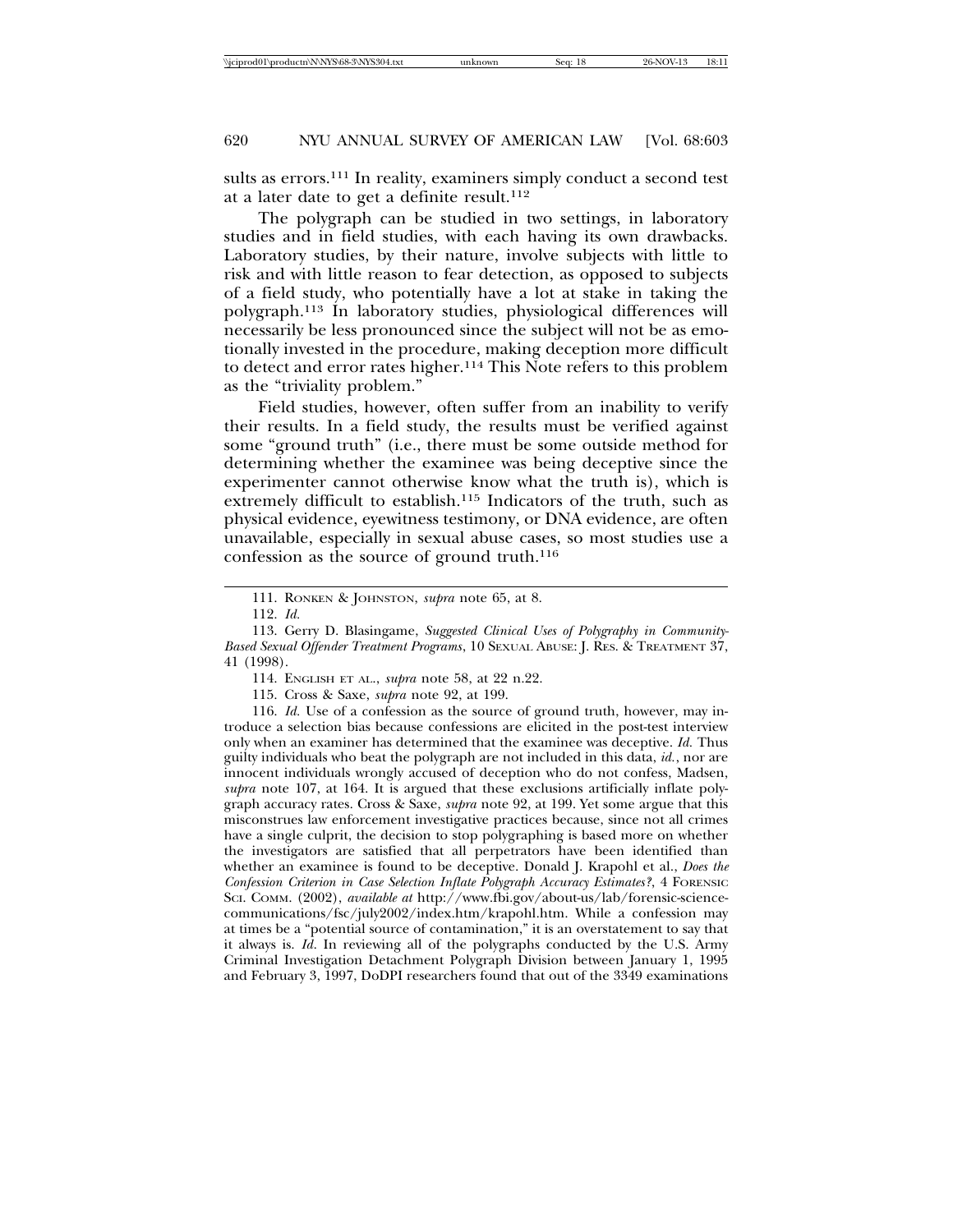In terms of validity, the most definitive review of polygraph testing to date was conducted by the National Research Council. It estimated that polygraph accuracy is between 80% and 90%, concluding that the polygraph's accuracy is "well above chance, though well below perfection."117 One compilation of twelve field studies involving 2174 exams averaged a 98% accuracy rate across studies.118 The validity in laboratory studies is quite a bit lower, with an average accuracy rate of 81%, although this is thought to be because of the triviality problem.119

There are two known laboratory studies that have overcome the triviality problem and were able to confirm their results against a ground truth. One study examined drug use by sex offenders in a treatment program, where the drug use was easily verifiable by testing a hair sample, and the offenders could have incurred significant sanctions if their illicit drug use were to have been found out.<sup>120</sup> When compared against a blind evaluation, the polygraph had a 100% sensitivity rate, a 79% specificity rate, a 29% positive predictive power, and a 100% negative predictive power.<sup>121</sup>

The second study involved twenty-one policemen who were given an aptitude test.122 All of the officers had an opportunity to cheat and were polygraphed about whether they did.123 The officers did not know that the researchers designed the experiment in a way that allowed them to identify those who had cheated.<sup>124</sup> These men had a strong incentive to pass the polygraph since they were told that the results could affect their careers.125 Two cheaters

117. Don Grubin, *The Case for Polygraph Testing of Sex Offenders*, 13 LEGAL & CRIMINOLOGICAL PSYCHOL. 177, 179 (2008) (internal quotation marks omitted).

118. Ahlmeyer et al., *supra* note 67, at 125; *see also* ENGLISH ET AL., *supra* note 58, at 22 (noting accuracy rates ranging from 96 to 98% in field studies).

119. ENGLISH ET AL., *supra* note 58, at 22 & n.22. This is likely why only 17% of Society for Psychophysiological Research members thought that it was reasonable for a court to give "substantial weight" to the results of laboratory studies in assessing the validity of the CQT in real situations. Iacono & Lykken, *supra* note 80, at 431.

120. Madsen, *supra* note 107, at 160.

121. *Id.* at 158, 160. The low deception base rate in this study (8%) may have been the cause of the low positive predictive power. *Id.* at 158. Where base rates of deception are low, even a highly accurate test will produce more false positives than true positives. *Id.* at 161.

that were conducted, there were 1146 confessions. *Id.* There were no reports of false confessions. *Id.*

<sup>122.</sup> *Id.* at 167.

<sup>123.</sup> *Id.*

<sup>124.</sup> *Id.*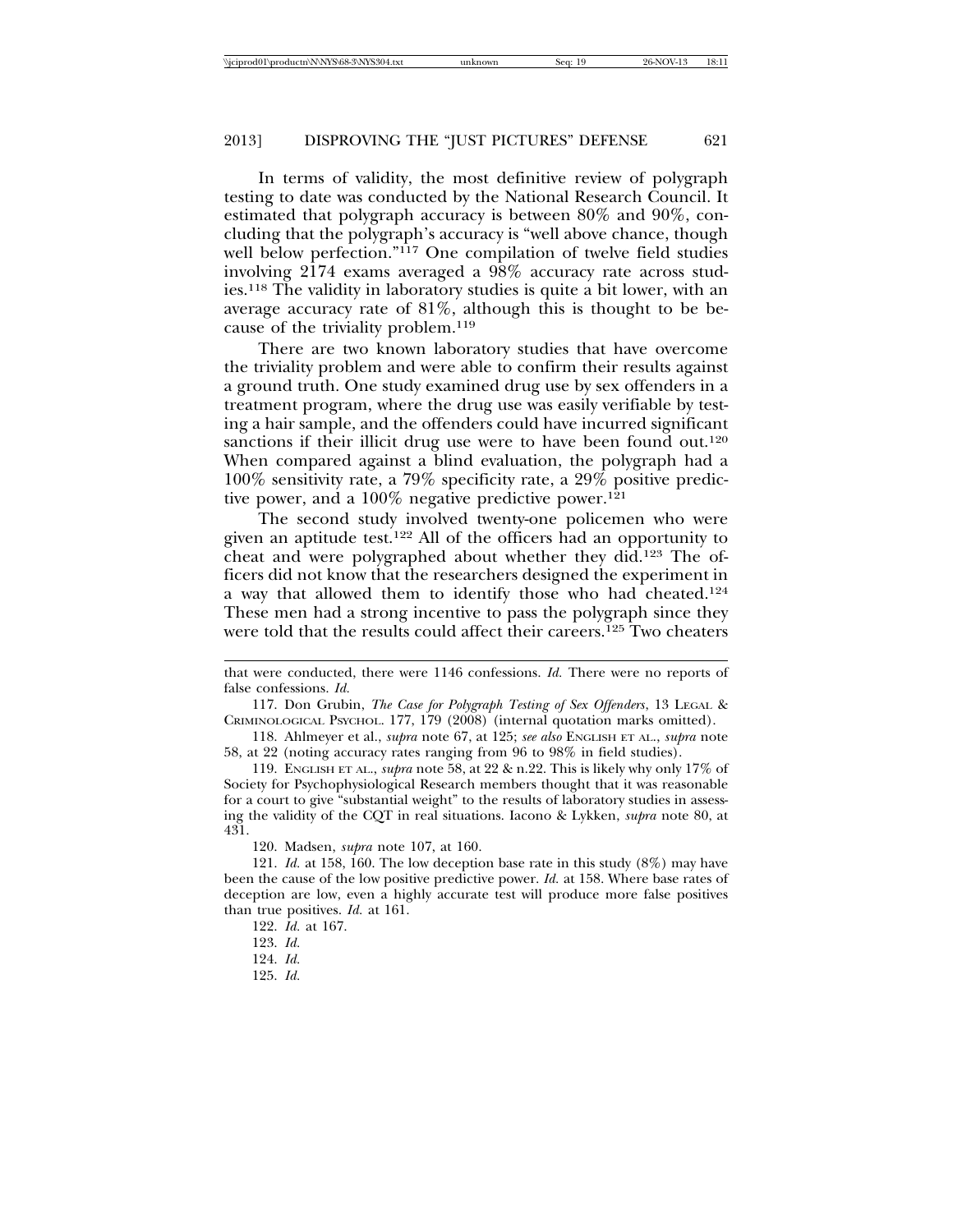and thirteen non-cheaters were tested and the examiner correctly identified both cheaters and eleven of the thirteen non-cheaters.126 Eight other examiners blindly re-scored the charts and correctly identified the two cheaters fifteen out of sixteen times and the innocent participants  $81\%$  of the time.<sup>127</sup>

There are at least two ways to test the validity and reliability of an administered polygraph. Blind verification of the chart by a second examiner is one important way to test the reliability of the polygraph because of the subjectivity of polygraphing.128 The original examiner may be influenced by his or her knowledge of the facts in two ways: the behavioral confirmation effect and the cognitive confirmation effect.<sup>129</sup> The former is where the examiner's assumptions about the examinee's guilt or innocence subconsciously influence the measurements (e.g., the examiner may present the questions with different intonation or emphasis) while the latter occurs when these assumptions influence the examiner's interpretation of the chart.130

In terms of validity, when blind evaluations were conducted on confirmed nondeceptive cases in one study, the blind evaluators were correct 89% of the time, while the original polygrapher was correct 95% of the time.131 In confirmed deceptive cases (i.e., the examinee later confessed or was convicted), the blind evaluators were correct 94% of the time, and the original scorers were correct 99% of the time.132

Retesting is a second way to measure reliability.133 The retest must be conducted by the same examiner since a retest with a different examiner may contain different comparison questions, differently worded relevant questions, and a different manner displayed by the examiner, all of which could affect the results of the examination.134 However, if the examiner conducting the sec-

<sup>126.</sup> *Id.* at 167–68.

<sup>127.</sup> *Id.*

<sup>128.</sup> Vergil L. Williams, *Response to Cross and Saxe's* "A Critique of the Validity of Polygraph Testing in Child Sexual Abuse Cases," 4 J. CHILD SEXUAL ABUSE 55, 65 (1995).

<sup>129.</sup> Madsen, *supra* note 107, at 172.

<sup>130.</sup> *Id.* at 172–73

<sup>131.</sup> Williams, *supra* note 128, at 66.

<sup>132.</sup> *Id.*

<sup>133.</sup> *Id.* at 65.

<sup>134.</sup> *See* William G. Iacono & David Lykken, *The Case Against Polygraph Tests*, *in* 5 MODERN SCI. EVIDENCE: L. & SCI. EXPERT TESTIMONY, *supra* note 81, at §§ 40:45, :71.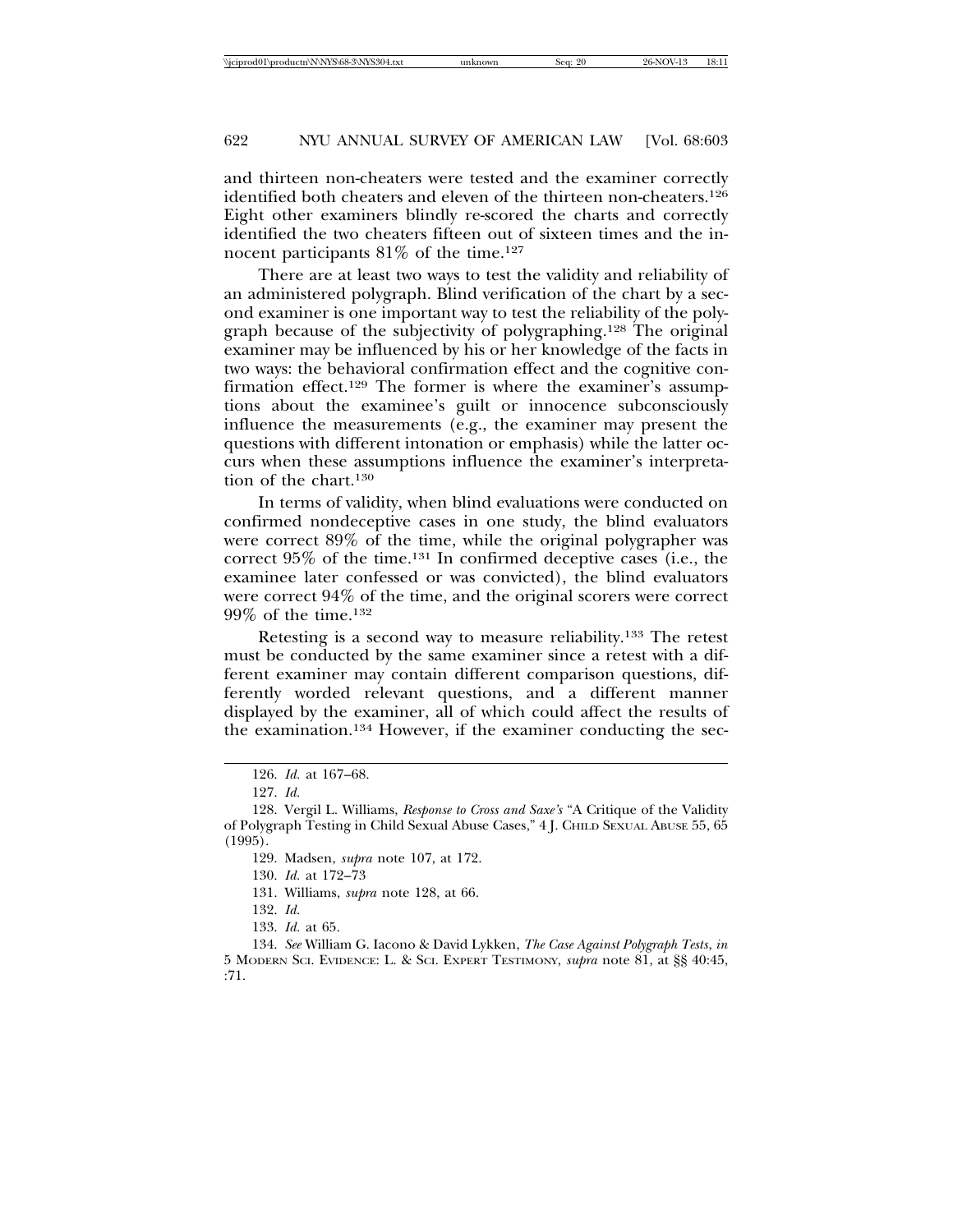ond test is the same, knowledge of the results of the first test may influence how the examiner conducts and scores the second test.135

Retesting also has inherent problems. The first test may affect the examinee's confidence in the accuracy of the procedure, which is important for the overall accuracy of the CQT.136 For example, an innocent subject who has lost confidence in the test because he or she was found to be deceptive during the first test may react more strongly to the relevant questions the second time around, while a guilty suspect who has avoided detection on the first test might be less disturbed by the relevant questions on the second test.137 Habituation, the principle that physiological reactions diminish with repeated exposure to stimuli, may also impact repeated testing.138 That is, an examinee may be less responsive to the questions in the second test, which may influence the outcome.139 However, the degree to which habituation affects the accuracy rate of a polygraph examination is unknown.140

#### *D. Criticisms of the Polygraph*

Criticisms of the CQT methodology abound. Critics argue, for example, that accusations of deception or questions about sexual thoughts or behaviors are the source of the physiological responses analyzed.141 In other words, these physiological responses may be the result of anxiety, nervousness, excitement, or sexual arousal, rather than deception.142 Critics also postulate that innocent individuals will be sufficiently alarmed by the content of the relevant questions and the possible consequences of failing the test that they will exhibit a relatively stronger reaction to those questions.<sup>143</sup>

In a poll of members of the Society for Psychophysiological Research ("SPR") and the American Psychological Association ("APA"), only about one-third of each membership said that the CQT "is based on scientifically sound psychological principles" and less than one-quarter of each group thought that polygraph results should be admissible evidence.144 Only about one-quarter of SPR

142. *Id.*

144. Iacono & Lykken, *supra* note 80, at 430.

<sup>135.</sup> *Id.*

<sup>136.</sup> *Id.*

<sup>137.</sup> *Id.*

<sup>138.</sup> *Id.*

<sup>139.</sup> *Id.*

<sup>140.</sup> Branaman & Gallagher, *supra* note 54, at 56.

<sup>141.</sup> RONKEN & JOHNSTON, *supra* note 65, at 6.

<sup>143.</sup> Cross & Saxe, *supra* note 92, at 196.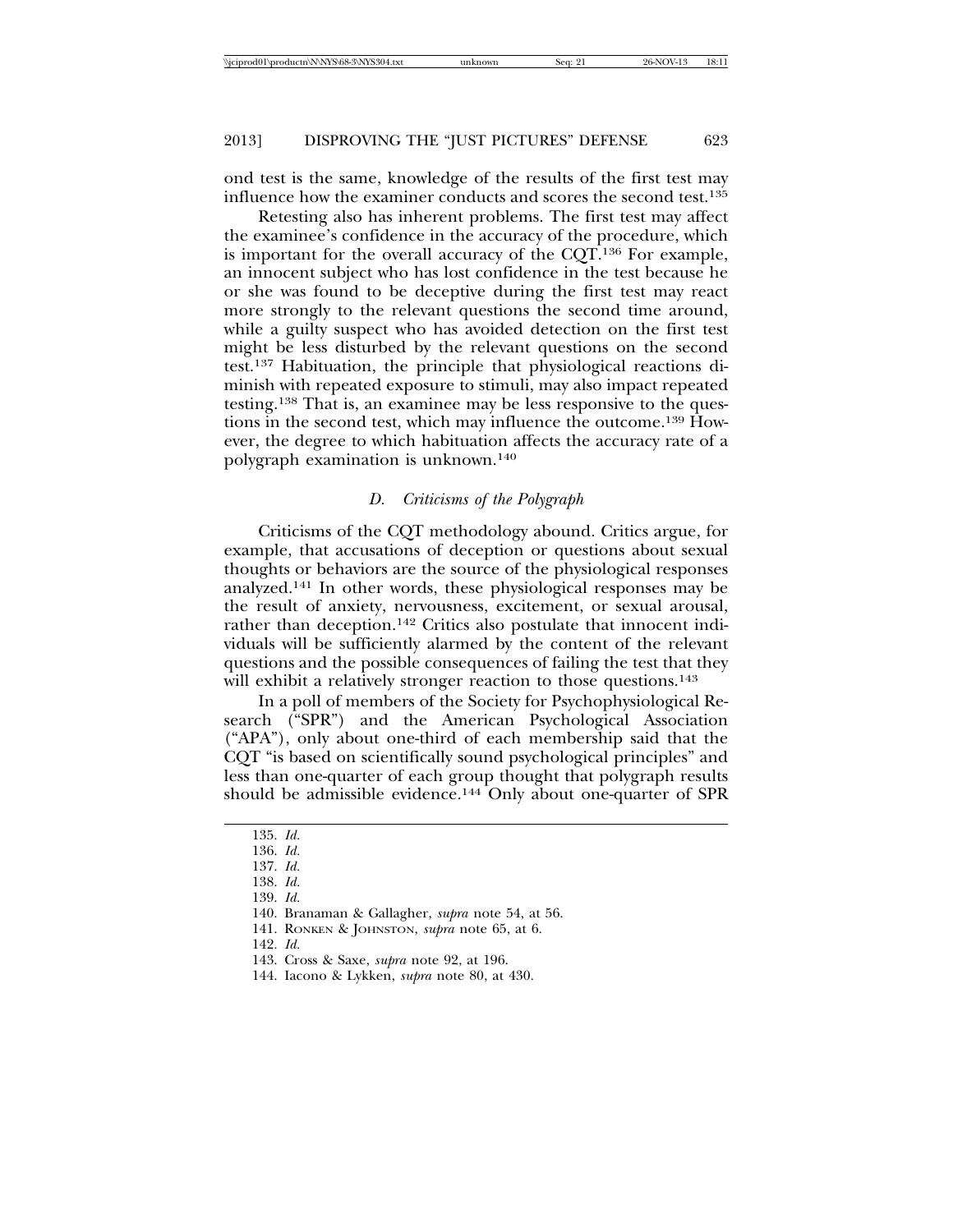members agreed with the assertion that the CQT was accurate at least 85% of the time, while the APA members, on average, estimated the accuracy of the CQT to be around 60%.145 Yet the SPR members who considered themselves to be most informed about the CQT were more than twice as likely to affirm the accuracy of the method than were those who considered themselves least informed.146

The effectiveness of the polygraph depends on a number of factors, including "the physical, mental, and emotional state of the subject; the instrument being used; the testing environment; and the expertise of the examiner," with the quality of the examiner being most important.147 But these types of variables can bias to some extent all types of research if they are not sufficiently controlled,148 which is why it is crucial to normalize external conditions and ensure that the polygraph examiner is highly experienced.149

The competency of the examiner is of the utmost importance because the CQT is not necessarily a wholly objective test.150 Much of the selection and formulation of questions, as well as interpretation of the physiological reactions of the subject, is at the examiner's discretion.151 While guilty and innocent scorings are rarely confused, polygraphers may disagree as to whether a chart should be classified as decisive or inconclusive.152 However, much of the subjectivity can be removed from the process through computer analysis of the chart.153

Critics of the CQT often mention the use of countermeasures, behaviors that an individual may use to attempt to alter the results of the polygraph examination,154 as an area of concern.155 Counter-

147. Abrams, *supra* note 64, at 244–45. "Even the tone of voice and manner in which the questions are read can affect the outcome." Blasingame, *supra* note 113, at 39.

152. *Id.*

153. *Id.* Computers are now used by most polygraphers. *See infra* text accompanying notes 107–08.

154. Honts et al., *supra* note 81, at § 40:33.

<sup>145.</sup> *Id.* at 431.

<sup>146.</sup> *Id.* The APA members were not asked this question. *See id.* at 431–32.

<sup>148.</sup> Ahlmeyer et al., *supra* note 67, at 125.

<sup>149.</sup> RONKEN & JOHNSTON, *supra* note 65. It is vital that an examiner who polygraphs sex offenders have a reasonable level of expertise in polygraphing this population. Blasingame, *supra* note 113, at 39.

<sup>150.</sup> When asked whether they thought the CQT was independent of examiner skill and subjective judgment, only 10% of the APA membership queried agreed. Iacono & Lykken, *supra* note 80, at 432.

<sup>151.</sup> Klaus Fiedler et al., *What Is the Current Truth About Polygraph Lie Detection?*, 24 BASIC & APPLIED SOC. PSYCHOL. 313, 315 (2002).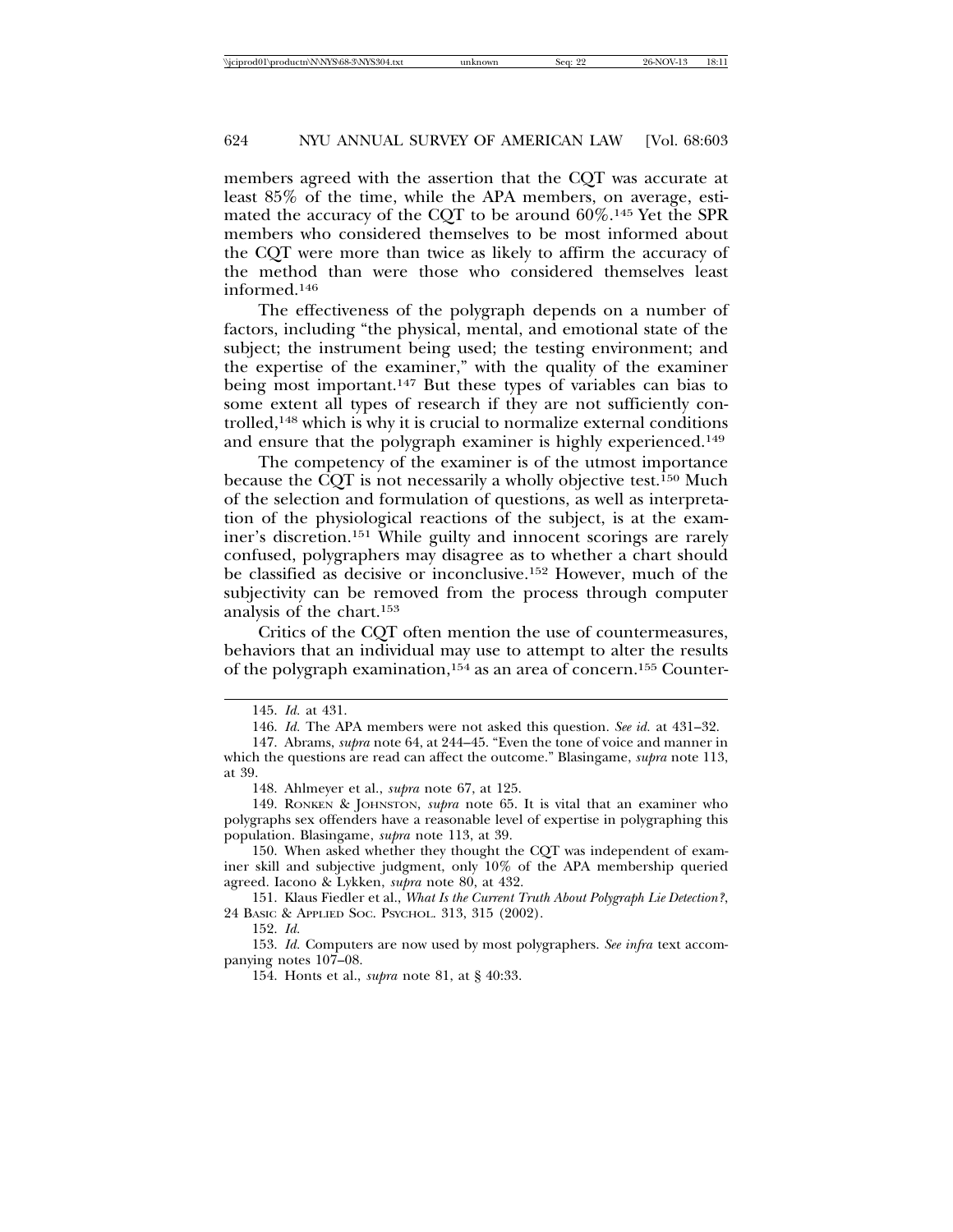measures can include drug use156 or even something as unsophisticated as biting one's tongue or pressing one's toes to the floor.157 When asked whether they thought the CQT could be beaten through the use of countermeasures, SPR members almost unanimously agreed that it could.158

Some studies have found countermeasures to be effective when even experienced examiners were unable to detect their use, either by observing the subject's overt behavior or by inspecting the polygraph chart.159 All of the countermeasure research data is from laboratory studies, however, since it would be unethical, and possibly illegal, to train criminal suspects to apply countermeasures when being polygraphed.160 Because of the triviality problem, results of such studies must be analyzed with a critical eye. Further, a 2003 National Academy of Sciences Report found that no scientific examinations of countermeasures have studied their use in settings "where systematic efforts are made to detect and deter them."161

In the SOTP setting, a 2009 study found that well-trained and experienced examiners *can* easily detect most countermeasure techniques, and offenders are then warned to cease using such tactics.162 Furthermore, if the polygrapher is unsure as to whether countermeasures are being used, a second polygrapher can examine a videotape of the polygraph session and the polygraph charts in order to get a second opinion.163 Also, computerized chart analysis can better detect the use of countermeasures and has been shown to reduce the false negative rate<sup>164</sup> by half.<sup>165</sup>

158. Iacono & Lykken, *supra* note 80, at 431.

159. Honts et al., *supra* note 81, at § 40:34; *see also* Blasingame, *supra* note 113, at 41 ("[E]xperiments training subjects to use toe pressing and tongue biting during control questions and relaxation during relevant questions reduce the accuracy from 84% to 34%."); Honts & Perry, *supra* note 68, at 374 (presenting a study where no guilty subject who received brief countermeasure training was correctly detected). *But see* Abrams, *supra* note 64, at 251 (presenting study where subjects were taught to "beat the test" and were allowed to practice, but perfect accuracy in detection was still achieved).

160. Honts et al., *supra* note 81, at § 40:34.

161. Lee v. Martinez, 96 P.3d 291, 301 (N.M. 2004) (internal quotation marks omitted).

162. Heil & English, *supra* note 29, at 206.

163. *Id.*

164. A false negative occurs when a liar is erroneously deemed to have been nondeceptive. Madsen, *supra* note 107, at 156. A false positive occurs when a truthteller is erroneously diagnosed as being deceptive. *Id.*

<sup>155.</sup> *See, e.g.*, Honts & Perry, *supra* note 68, at 374 (noting the "threat" posed by countermeasures).

<sup>156.</sup> Honts et al., *supra* note 81, at § 40:33.

<sup>157.</sup> Honts & Perry, *supra* note 68, at 374.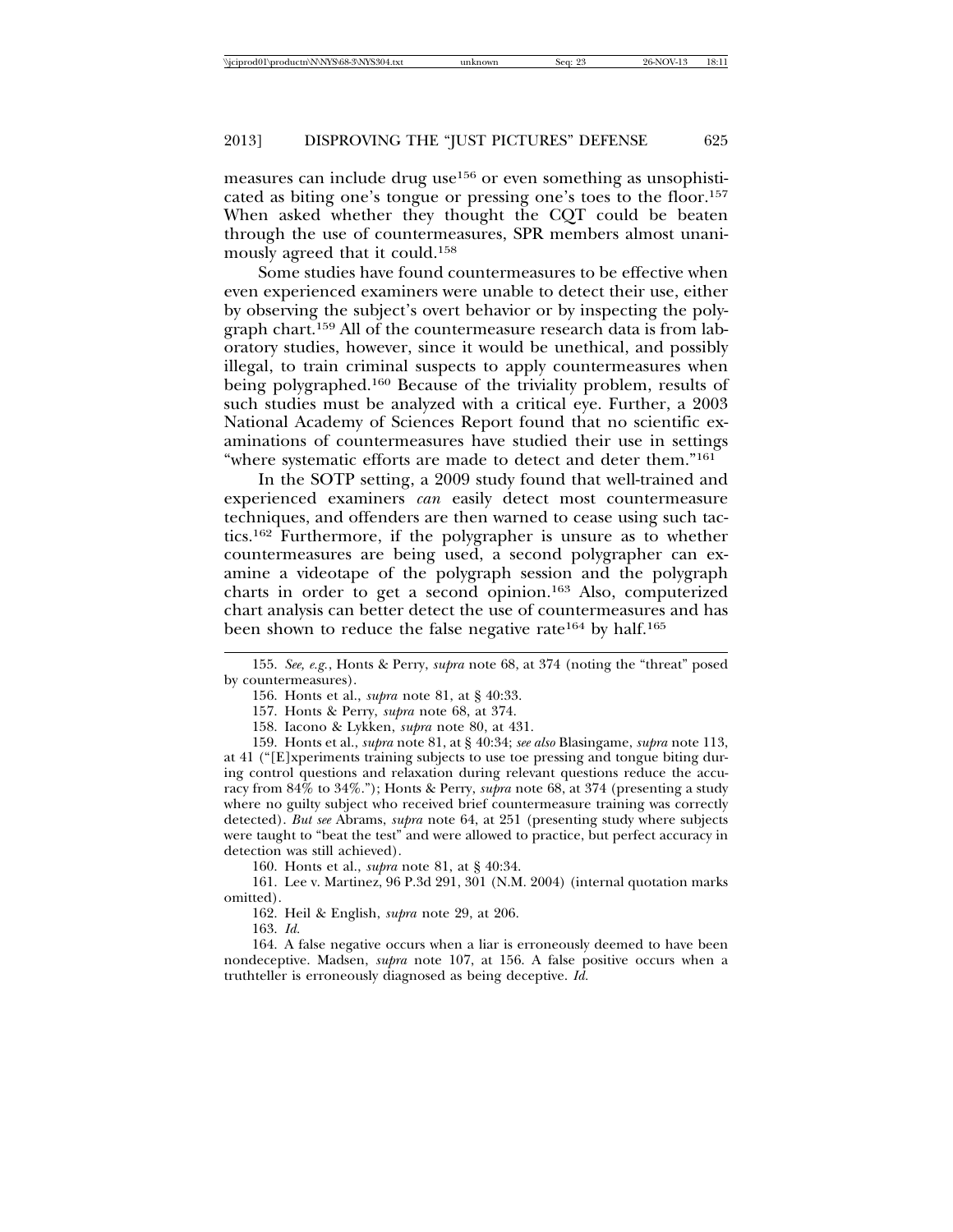Additionally, countermeasures are of lesser concern in criminal populations because proper usage requires specific training not readily available to most apprehended sex offenders.166 Without such training, subjects who spontaneously attempt countermeasures are actually more likely to *fail* the polygraph than pass.167 Finally, even when countermeasures are used, they more often produce an inconclusive result than a non-deceptive one.168 The subject can then be retested until the test generates a conclusive result.

Opponents of polygraphing claim that the mere psychological effect of believing that deception can be detected is sufficient to provoke disclosures, known as the bogus pipeline theory.169 That many admissions are obtained prior to the actual testing (or prior to a retest) due to the anticipation of the examination supports this to some extent.170 Nevertheless, it is only the physiological reaction that accompanies deceptive answers that allows an interrogator to know whether a suspect is being deceitful.171 Furthermore, it is often the case that disclosures come only *after* a failed test.172 Therefore while the polygraph may be an imperfect tool in some respects, its shortcomings do not negate its usefulness as a law enforcement tool.

#### *E. Polygraphing Sex Offender Populations*

Much of the research on child pornography offenders and contact sexual offenders comes from SOTPs. Some of these programs are facility treatment programs, in which offenders volunteer to participate while in prison.173 The rest are community treatment programs, involving either inpatient or outpatient treatment at a

<sup>165.</sup> Honts et al., *supra* note 81, at § 40:34.

<sup>166.</sup> Grubin, *supra* note 117, at 182.

<sup>167.</sup> Charles R. Honts & Wendy R. Alloway, *Information Does Not Affect the Validity of a Comparison Question Test*, 12 LEGAL & CRIMINOLOGICAL PSYCHOL. 311, 317–18 (2007).

<sup>168.</sup> Heil & English, *supra* note 29, at 206.

<sup>169.</sup> Jos Buschman et al., *Sexual History Disclosure Polygraph Examination with Cybercrime Offences: A First Dutch Explorative Study*, 54 INT'L J. OFFENDER THERAPY & COMP. CRIMINOLOGY 395, 406 (2010).

<sup>170.</sup> Abrams, *supra* note 64, at 258; Blasingame, *supra* note 113, at 38 (noting that offenders disclose additional victims, paraphilia, and offenses in anticipation of the polygraph examination).

<sup>171.</sup> Buschman et al., *supra* note 169, at 406.

<sup>172.</sup> Grubin, *supra* note 117, at 184.

<sup>173.</sup> *See, e.g.*, Bourke & Hernandez, *supra* note 2, at 185.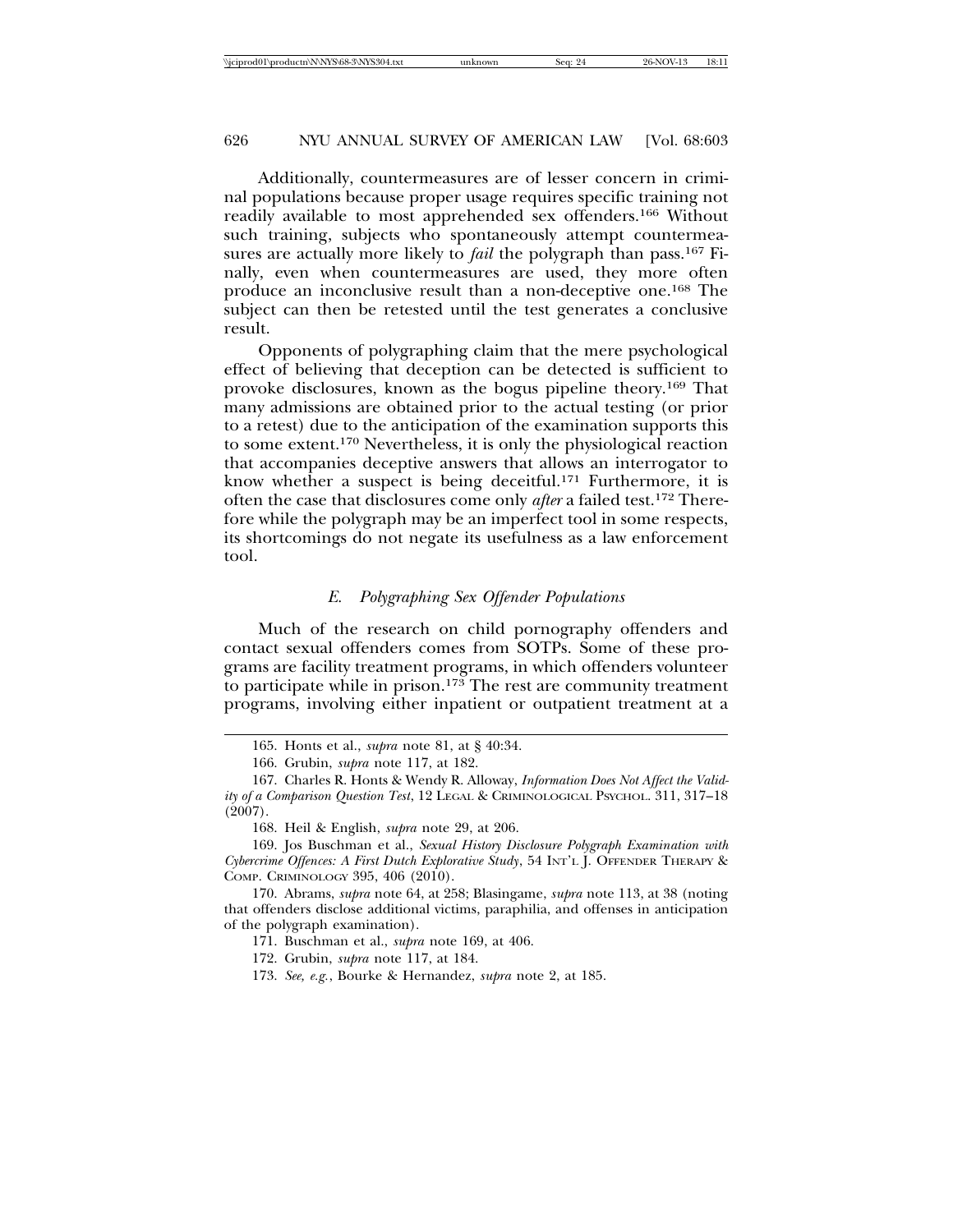community treatment facility, to which individuals "self-refer,"174 are referred by others, $175$  or are required to go as a condition of probation or parole.176 Some studies include individuals from both programs.177

When examining sex offenders, researchers are usually careful to separate out different types of offenders.178 For example, child pornography-only offenders (or "Internet offenders") are analyzed separately from contact-only offenders, who are each analyzed separately from mixed offenders.179 Further, when examining child pornography offenders, generally only individuals convicted of possession, distribution, or receipt of child pornography are included.180 Those convicted of production of child pornography are,

176. *See, e.g.*, Buschman et al., *supra* note 169, at 398; Grubin & Madsen, *supra* note 96, at 480. If a parolee does not participate in a required community treatment program, he will be sent back to prison. *See* Ahlmeyer et al., *supra* note 67, at 126.

177. *See, e.g.*, Ahlmeyer et al., *supra* note 67, at 126; Michele Elliott et al., *Child Sexual Abuse Prevention: What Offenders Tell Us*, 19 CHILD ABUSE & NEGLECT 579, 580 (1995).

178. This applies to studies both inside and outside the SOTP context.

179. *See, e.g.*, Buschman et al., *supra* note 169, at 398; Dennis Howitt & Kerry Sheldon, *The Role of Cognitive Distortions in Paedophilic Offending: Internet and Contact Offenders Compared*, 13 PSYCHOL., CRIME & L. 469, 473 (2007). In some studies, however, the authors are less clear. Elliott et al., for example, separated Internet offenders from contact sexual offenders but included offenders who made indecent images of children in the "Internet offender" category if they had no index contact sexual offense. Elliott et al., *supra* note 49, at 80. It is not clear whether these individuals were simply not *charged* with molestation or whether there actually was no molestation. The results of any of these ambiguous studies are not used in this Note's analysis.

180. *See, e.g.*, Bourke & Hernandez, *supra* note 2, at 186; Michael C. Seto et al., *Explanations Given by Child Pornography Offenders for Their Crimes*, 16 J. SEXUAL AGGRESSION 169, 171 (2010).

<sup>174.</sup> *See, e.g.*, Don Grubin, *A Trial of Voluntary Polygraphy Testing in 10 English Probation Areas*, 22 SEXUAL ABUSE: J. RES. & TREATMENT 266, 268 (2010); Janina Neutze et al., *Predictors of Child Pornography Offenses and Child Sexual Abuse in a Community Sample of Pedophiles and Hebephiles*, 23 SEXUAL ABUSE: J. RES. & TREATMENT 212, 233 (2011).

<sup>175.</sup> *See, e.g.*, Robert L. Emerick & Wendy A. Dutton, *The Effect of Polygraphy on the Self-Report of Adolescent Sex Offenders: Implications for Risk Assessment*, 6 ANNALS SEX RES. 83, 86 (1993) (program participants referred by juvenile justice system, Child Protective Services, parents, and others); Jennifer A. McCarthy, *Internet Sexual Activity: A Comparison Between Contact and Non-contact Child Pornography Offenders*, 16 J. SEXUAL AGGRESSION 181, 185 (2010) (federal and state agencies, Child Protective Services, family court, and private attorneys).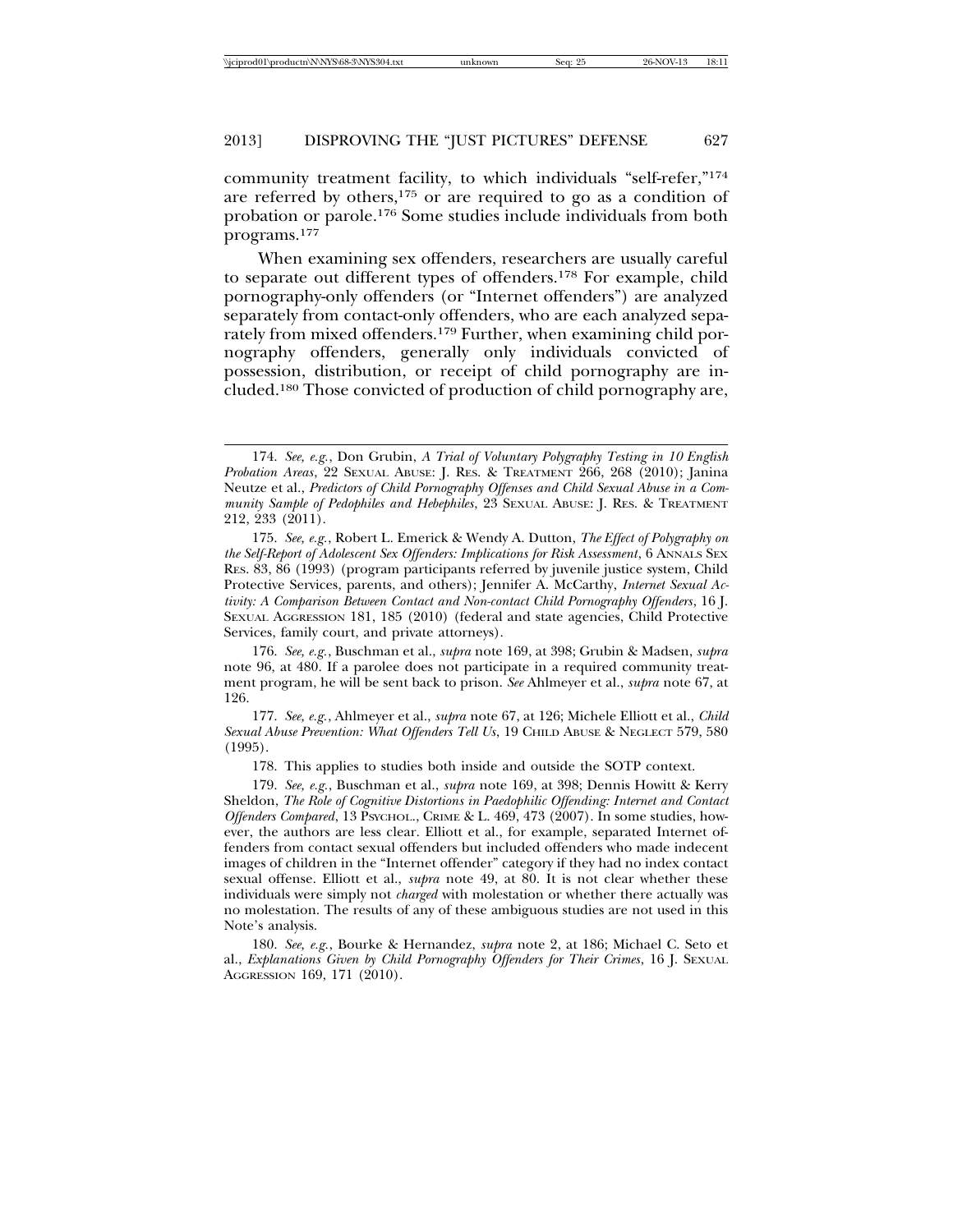as is appropriate, typically excluded from the analysis<sup>181</sup> or, on occasion, included with the contact sexual offenders.<sup>182</sup>

#### 1. Limitations of Sex Offender Treatment Program Studies

Given who participates in these programs (and who does not), at least six important limitations of SOTP studies must be kept in mind. First, those who have actively sought treatment may be more willing to make disclosures than those who are required to enter into treatment.183 But a willingness to make more disclosures does not mean that these men have committed more contact sexual offenses than other child pornography offenders. That these men have volunteered for treatment, and thus have recognized that they have a problem, implies that they are *less* dangerous than those offenders who see no need for treatment.184

Second, there is the issue of overreporting. Individuals who agree to participate in the program are placed in a housing unit that is separate from the rest of the prison population.185 Some thus allege that offenders are incentivized to make disclosures (even if they are false) in order to remain in the program and stay in this housing unit or to curry favor with the researchers or others.186 Critics of one the most famous SOTP studies, the "Butner Study,"187 allege that the program incentivized overreporting because it was "highly coercive" and because offenders who did not continue to admit to further crimes were discharged from the program.188 However, there was no incentive for inmates to disclose

182. *See, e.g.*, Ethel Quayle & Max Taylor, *Model of Problematic Internet Use in People with a Sexual Interest in Children*, 6 CYBERPSYCHOL. & BEHAV. 93, 96 (2003).

183. Ahlmeyer et al., *supra* note 67, at 135.

184. Interview with Dr. Michael Bourke, Chief Psychologist, U.S. Marshals Service (Jan. 19, 2012).

185. *See, e.g.*, Bourke & Hernandez, *supra* note 2, at 185.

186. *See, e.g.*, Neutze et al., *supra* note 174, at 232 ("[S]ome of the convicted offenders may be participating in treatment solely in order to win transfer to a lower-security setting or to improve their chances of parole.").

187. See *infra* notes 417–27 and accompanying text for a more extensive discussion of the Butner Study.

188. *E.g.*, United States v. Johnson, 588 F. Supp. 2d 997, 1006 (S.D. Iowa 2008) (internal quotation marks omitted); *The Implications of Recidivism Research and Clinical Experience for Assessing and Treating Federal Child Pornography Offenders: Hearing on Federal Child Pornography Offenses Before the U.S. Sentencing Comm'n*, 11–12 (2012) (written testimony of Richard Wollert, Professor, Washington State University Vancouver) (alleging that inmates feared removal to general prison population if they did not make admissions).

<sup>181.</sup> *See, e.g.*, Bourke & Hernandez, *supra* note 2, at 186; Buschman et al., *supra* note 169, at 398.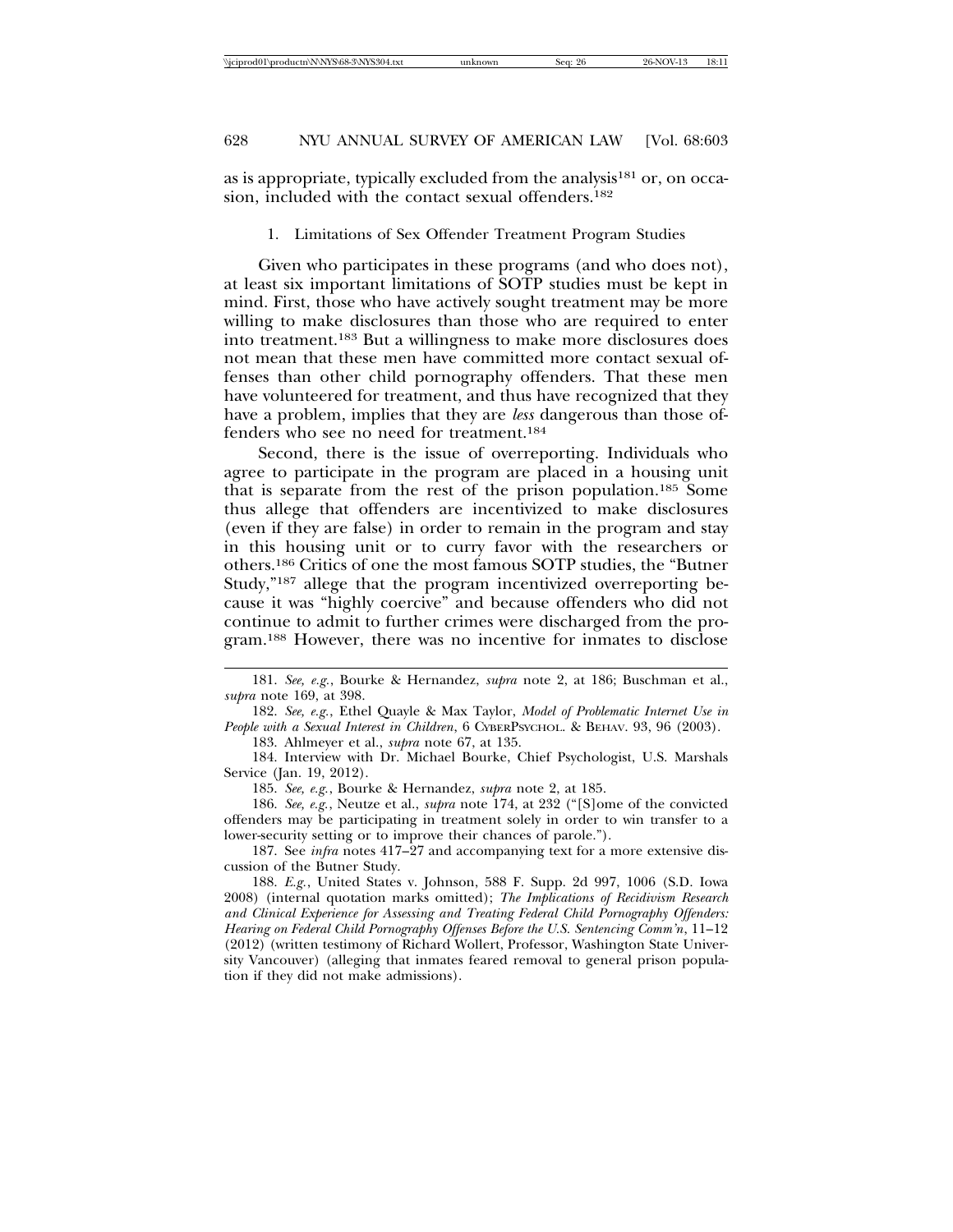victims189 and no inmate in fifteen years of the program was ever removed for "insufficient" disclosures.190 In addition, since there is no parole in the federal system, there was no incentive for inmates to overreport criminal activity in order to "look good" for the parole board.191

Further, and most importantly, the Butner Study was a *retrospective* study that was conducted using archival data long after treatment had been completed and many of the inmates had left the correctional institution.192 This means that it was impossible for any unconscious reinforcement by the researchers to influence disclosures.<sup>193</sup> In fact, what the results demonstrate is that the offenders who did *not* disclose the most victims were the ones who were most likely to stay in treatment, whereas those who *did* disclose more victims were more likely to be kicked out of the program.194 Finally, the polygraph examinations found no evidence of overreporting with any of the subjects.195

A third limitation of SOTP studies is that they typically involve small sample sizes, which means that broader application is somewhat limited.<sup>196</sup> They also usually lack control groups;<sup>197</sup> however, this is not material since rather than being designed to manipulate

193. Interview with Dr. Bourke, *supra* note 184.

194. *Id.* Those with fewer disclosures were typically quieter individuals who kept to themselves, whereas those with more disclosures had more antisocial tendencies and were more likely to be involved in prison altercations, which was grounds for removal from the treatment program. *Id.*

195. Bourke & Hernandez, *supra* note 2, at 189.

196. Grubin, *supra* note 117, at 183; *see also* Sarah Laulik et al., *An Investigation into Maladaptive Personality Functioning in Internet Sex Offenders*, 13 PSYCHOL., CRIME & L. 523, 525–26 (2007) (thirty offenders); Jean Proulx et al., *Pathways in the Offending Process of Extrafamilial Sexual Child Molesters*, 11 SEXUAL ABUSE: J. RESEARCH & TREATMENT 117, 119 (1999) (forty-four offenders); Daniel T. Wilcox & Daniel E. Sosnowski, *Polygraph Examination of British Sexual Offenders: A Pilot Study on Sexual History Disclosure Testing*, 11 J. SEXUAL AGGRESSION 3, 16 (2005) (fourteen offenders).

197. Grubin, *supra* note 117, at 183; *see also* United States v. Johnson, 588 F. Supp. 2d 997, 1006–07 (S.D. Iowa 2008) (criticizing Butner Study for lacking control group).

<sup>189.</sup> Interview with Dr. Bourke, *supra* note 184.

<sup>190.</sup> E-mail from Dr. Michael Bourke, Chief Psychologist, U.S. Marshal's Service, to author (Feb. 23, 2012, 20:47 EST) (on file with author).

<sup>191.</sup> Bourke & Hernandez, *supra* note 2, at 189.

<sup>192.</sup> E-mail from Dr. Michael Bourke, Chief Psychologist, U.S. Marshal's Service, to author (Feb. 23, 2012, 23:25 EST) (on file with author). Some other sex offender studies outside of the SOTP context also have examined data retrospectively. *See, e.g.*, Ron Langevin & Suzanne Curnoe, *The Use of Pornography During the Commission of Sexual Offenses*, 48 INT'L J. OFFENDER THERAPY & COMP. CRIMINOLOGY 572, 576 (2004); Seto et al., *supra* note 180, at 171.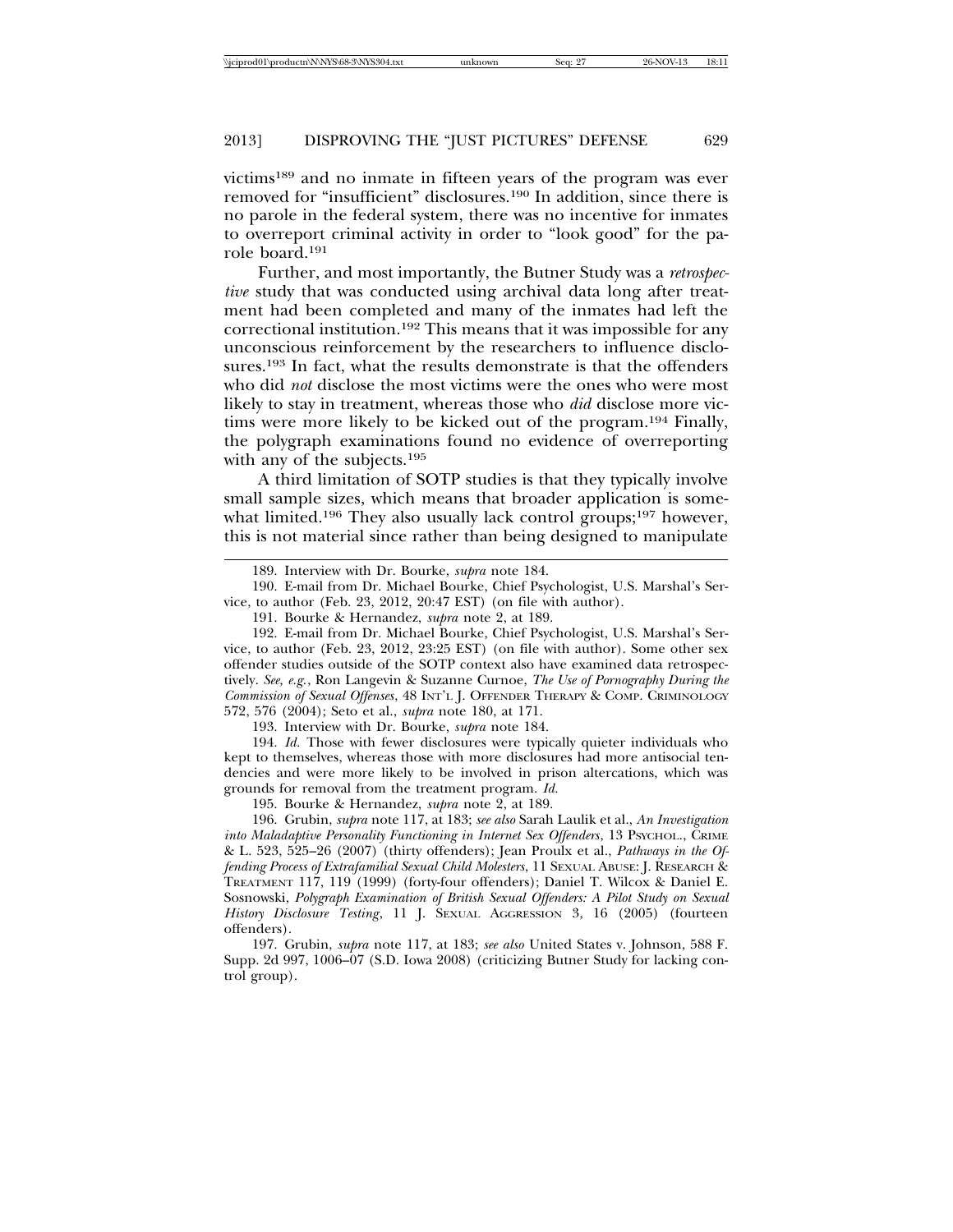an independent variable, these studies are of a "pre-post design," constructed to look at one factor—a factor *not* manipulated by the researchers—over a period of time.198

Fourth, the SOTP research, like most psychological research, consists of convenience samples (i.e., the subjects were not randomly selected).199 This, like the small sample size, plays a role in how much can be extrapolated from the collected data, which is a limitation that the Butner Study's authors themselves noted.200

The fifth, and perhaps most notable limitation, is that SOTPs, by their very nature, only encompass individuals who have already been identified by the criminal justice system. This imports some level of sample bias into these studies, since offenders who get caught may be different from offenders who escape detection. Yet because of the difficulty in finding offenders who have gone undetected and will agree to participate in a study, rare is the study that examines this other class of individuals.<sup>201</sup>

Finally, for those SOTPs that use the polygraph, critics also pounce on the use of the polygraph as an invalid and highly problematic tool.202 These criticisms were dealt with in an earlier Section.203 In addition, the polygraph offsets another limitation of SOTPs—that they typically must rely on the self-reporting of the offender.204

<sup>198.</sup> E-mail from Dr. Bourke, *supra* note 192 (comparing research design to measurement of weather patterns over time).

<sup>199.</sup> *See, e.g.*, Johnson, 588 F. Supp. 2d at 1006 (criticizing Butner Study); Ron Kokish et al., *Post-Conviction Sex Offender Polygraph Examination: Client-Reported Perceptions of Utility and Accuracy*, 17 SEXUAL ABUSE: J. RES. & TREATMENT 211, 214 (2005); McCarthy, *supra* note 175, at 193.

<sup>200.</sup> *See* Bourke & Hernandez, *supra* note 2, at 190 ("While it is premature to define the relationship parameters at this time, future research should focus on clarifying these issues . . . to expand the generalizability of these findings.").

<sup>201.</sup> Riegel conducted an anonymous Internet survey of 290 self-identified "Boy-Attracted Pedosexual Males," 228 of whom reported never having any involvement with law enforcement. David L. Riegel, Letter to the Editor, *Effects on Boy-Attracted Pedosexual Males of Viewing Boy Erotica*, 33 ARCHIVES SEXUAL BEHAV. 321, 321 (2004). While it is possible that this was a more representative sample than data from prison or clinical populations, this still was a convenience sample. *Id.* at 322. While their responses were anonymous, these men chose to participate in the study, *id.* at 321, and there was no way to know how truthful they were being.

<sup>202.</sup> *See, e.g.*, Johnson, 588 F. Supp. 2d at 1006.

<sup>203.</sup> *See supra* Section II.D.

<sup>204.</sup> *See, e.g.*, Neutze et al., *supra* note 174, at 233; Proulx et al., *supra* note 196, at 127.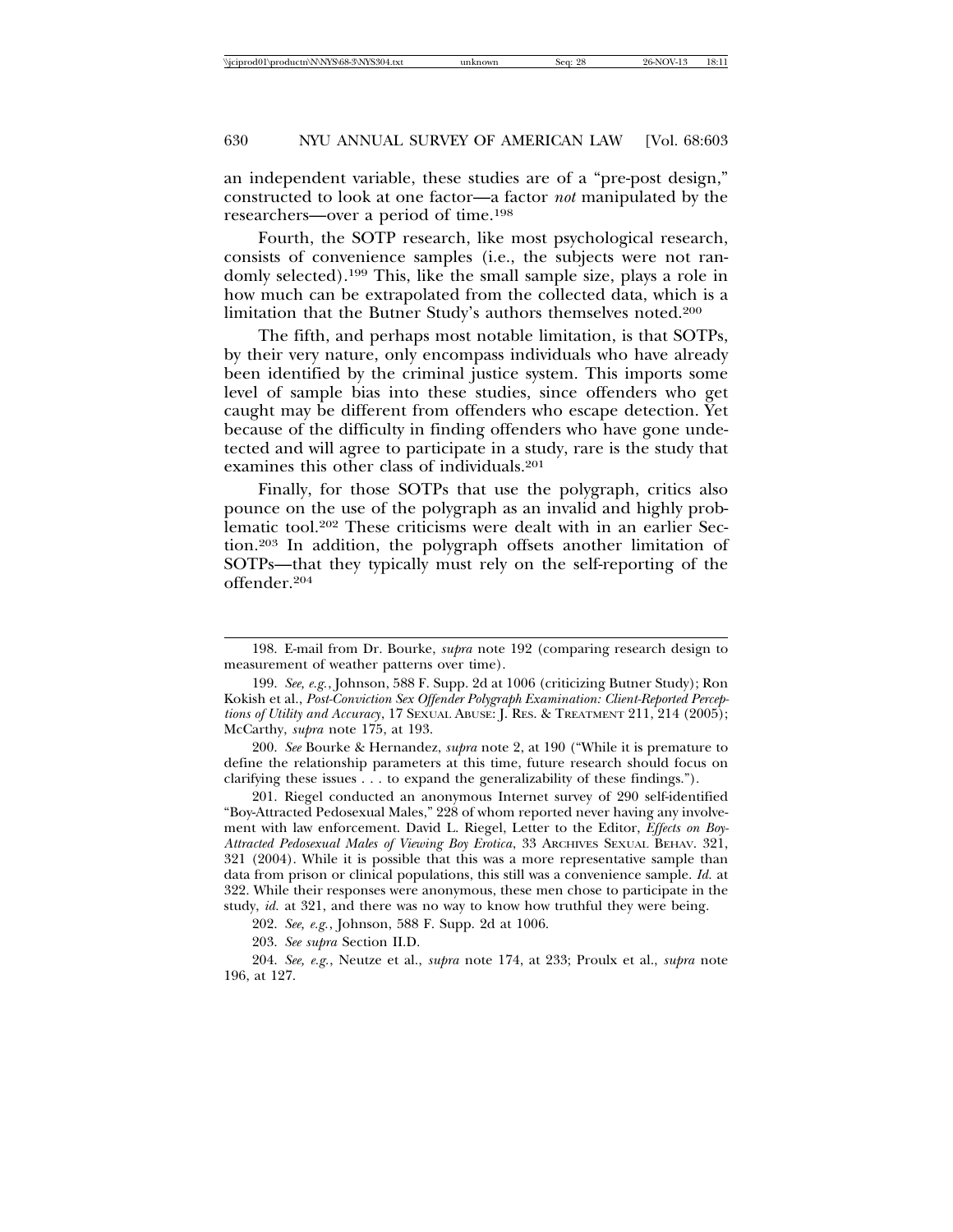2. Using the Polygraph to Reveal Undetected Contact Sexual Offenses

The polygraph is a particularly important tool with regard to sex offenders because of the "secretiveness and denial that often accompany" their offending behavior.205 Complete information is, of course, only available from the offender himself.206 While for single-issue testing polygraph accuracy is typically reported to be between 85% and 95%,207 polygraph examinations that focus on less specific issues, as is the nature of sex offender testing, are often much less accurate<sup>208</sup> and have been the subject of fewer studies.<sup>209</sup> The level of specificity of sex offender testing is similar to that of an employee screening polygraph examination, the average accuracy of which is about 80%.210

The levels of deception in sex offender populations, however, may actually boost the accuracy of the polygraph. Those who have a stronger motivation to lie are more readily detectable when they lie because this affects their physiological response.211 And sex offenders, especially in a pre-conviction examination, certainly have great motivation to avoid detection.212 The National Research Council determined that "once levels of deception in a target population rise to over 10 percent, [the] polygraph becomes viable."213 A deception rate of over 10% is virtually guaranteed amongst sex offenders, a supermajority of whom will lie about their offending behavior when confronted.214

As deception base rates increase, positive predictive power increases and negative predictive power decreases, although a lower specificity and sensitivity exaggerate these changes.215 At a 90% deception rate, with 90% sensitivity and specificity, the positive predic-

208. Anthony R. Beech et al., *The Internet and Child Sexual Offending: A Criminological Review*, 13 AGGRESSION & VIOLENT BEHAV. 216, 223 (2008); Kokish et al., *supra* note 199, at 212.

211. Abrams, *supra* note 64, at 251; *cf.* Heil & English, *supra* note 29, at 200 ("It is an underlying theory of polygraph testing that the subject must have something at stake for the test to register a physiological response.").

212. *See, e.g.*, Ahlmeyer et al., *supra* note 67, at 134 (finding eighty percent deception rate among studied offenders).

213. Grubin, *supra* note 87, at 447.

214. *See, e.g.*, Madsen, *supra* note 107, at 163 (noting that research has suggested that up to 90% of offenders are dishonest about their offending behavior and offense history).

215. *Id.* at 162.

<sup>205.</sup> Abrams, *supra* note 64, at 261.

<sup>206.</sup> RONKEN & JOHNSTON, *supra* note 65, at 10.

<sup>207.</sup> Krapohl et al., *supra* note 116, at 2.

<sup>209.</sup> *See* Branaman & Gallagher, *supra* note 54, at 51.

<sup>210.</sup> Heil & English, *supra* note 29, at 197–98.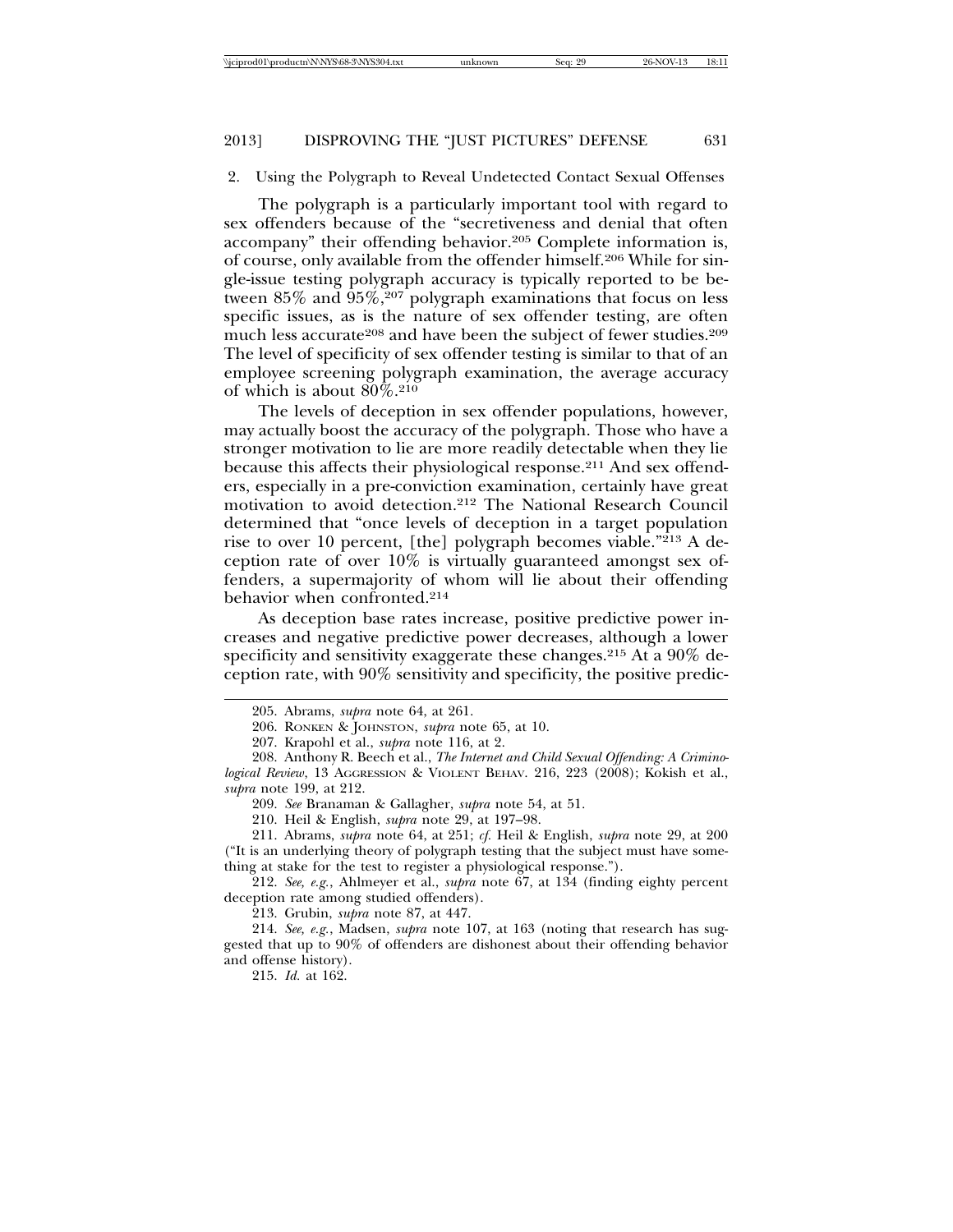tive power becomes 99%, and the negative predictive power becomes  $50\%$ .<sup>216</sup> When sensitivity and specificity are  $95\%$ , these numbers become 99% and 68%, respectively.217 This means that in sex offender populations, assuming a  $90\%$  deception rate,  $21899\%$ of those who are diagnosed as deceptive on their polygraph examination are actually being deceptive.

Critics argue that the polygraph is not an effective tool with sex offenders because of their cognitive distortions<sup>219</sup> and their tendency to rationalize and minimize their actions.220 But rather than invalidate the use of the technique, this merely necessitates precise wording of the questions asked. Questions must be morally neutral and specifically define events so as not to allow for subjectivity.<sup>221</sup> However, it is true that it may be difficult to design suitable comparison questions related to sexual abuse,  $222$  because many of a sex offender's undetected crimes are likely to be covered by a typical comparison question (e.g., "Have you ever committed a sex act that you were ashamed of?").<sup>223</sup>

There is a general concern that "psychopaths might be able to deceive [a] polygraphist because of their poorly developed sense of guilt," but the research has not borne this out.224 While psychopaths may lack a conscience, they, like their nonpsychopathic criminal counterparts, do still have *some* fear of being found out due to the consequences.225 Furthermore, this is less of an issue in this context since most child pornography offenders are not psychopathic.226

219. Cognitive distortions are sexualized beliefs that offenders have about their victims and behaviors in order to justify the sexual abuse of children. Andrew Bates & Caroline Metcalf, *A Psychometric Comparison of Internet and Non-Internet Sex Offenders from a Community Treatment Sample*, 13 J. SEXUAL AGGRESSION 11, 16 (2007). See Anne Burke et al., *Child Pornography and the Internet: Policing and Treatment Issues*, 9 PSYCHIATRY, PSYCHOL. & L. 79, 82 (2002), for a table listing various examples of cognitive distortions.

220. Cross & Saxe, *supra* note 92, at 200.

221. Williams, *supra* note 128, at 58–59.

222. Cross & Saxe, *supra* note 92, at 200.

223. Iacono, *supra* note 74, at 1299.

224. Abrams, *supra* note 64, at 251; *cf.* Blasingame, *supra* note 113, at 41 (noting the same lack of confirmatory research for "[p]ersonality-disordered clients" in general).

225. Abrams, *supra* note 64, at 251. *But see* Faller, *supra* note 47, at 995 (questioning whether sex offenders are desensitized to anxiety and are so accustomed to lying to cover their abusive acts that a polygraph would not be effective).

226. *See infra* note 512 and accompanying text.

<sup>216.</sup> *Id.*

<sup>217.</sup> *Id.*

<sup>218.</sup> *See infra* note 247.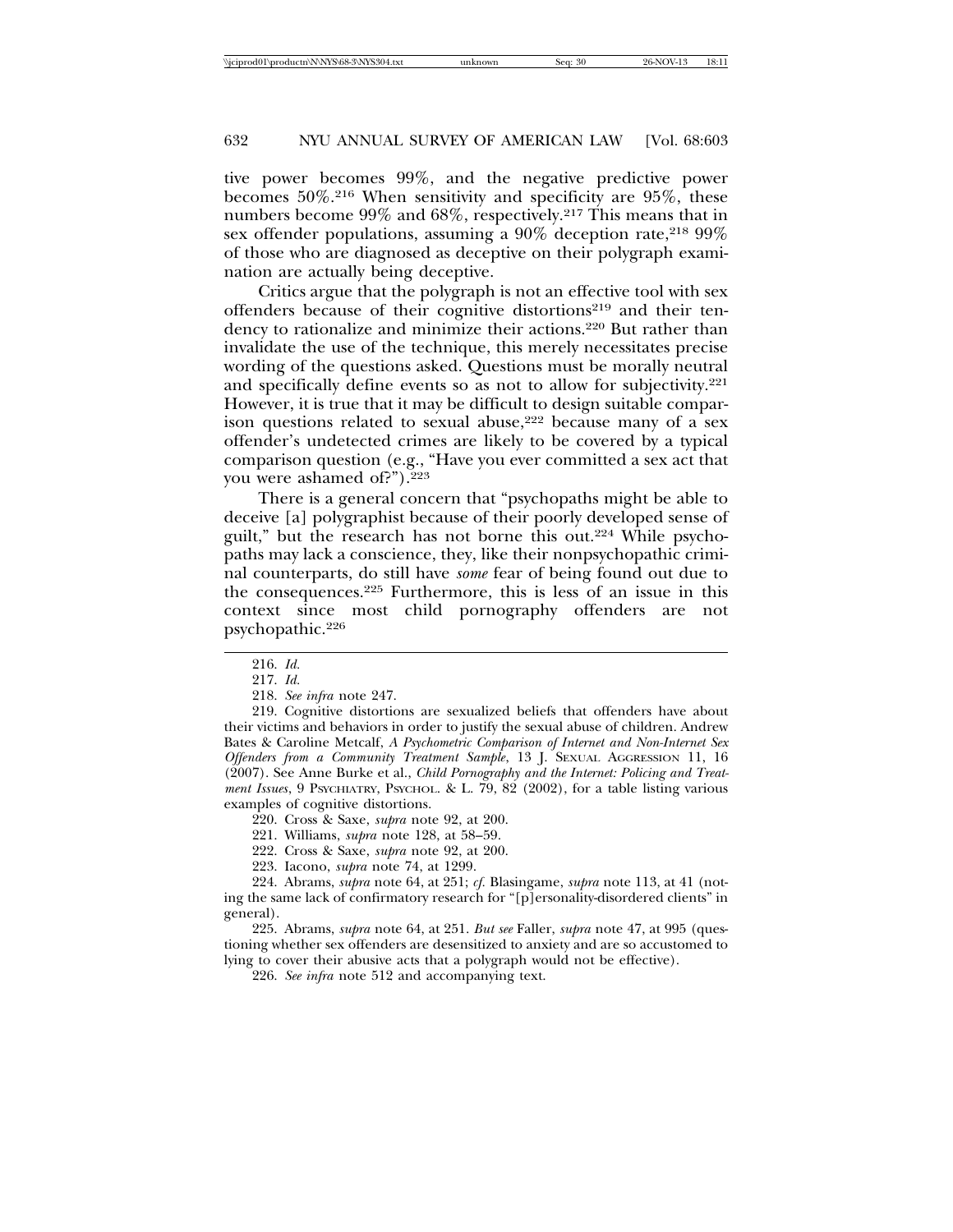In the context of SOTPs, the polygraph is used as more of a diagnostic tool, which is generally considered to be a more favorable utilization. A large proportion of the SPR membership, ranging from 44% in one survey to 62% in another, agreed that the polygraph can be a useful diagnostic tool when it is considered with other information.227

Numerous studies have demonstrated the effectiveness of the polygraph in generating disclosures of additional sexual crimes and victims by offenders in SOTPs.228 In general, sex offenders who are polygraphed during treatment admit to having four to six times as many victims as those who are not,<sup>229</sup> and some studies demonstrate an even larger polygraphic effect.230 Through the polygraph, it has also been found that offenders tend to significantly underreport whether they masturbate to child pornography,<sup>231</sup> the level of graphicness of their preferred pornography,<sup>232</sup> their tendency to watch pornography featuring very young children,<sup>233</sup> whether they have abused children of both genders,<sup>234</sup> the number of relationships they have exploited,235 and the level of force used in their

229. James M. Peters, *Assessment and Treatment of Sex Offenders: What Attorneys Need to Know*, 42 ADVOC. 21, 23 (1999).

230. *See, e.g.*, Grubin, *supra* note 174, at 271 (finding that polygraphed offenders were more than fourteen times more likely to make disclosures).

231. Jos Buschman & Stefan Bogaerts, *Polygraph Testing Internet Offenders*, *in* THE USE OF THE POLYGRAPH IN ASSESSING, TREATING AND SUPERVISING SEX OFFEND-ERS: A PRACTITIONER'S GUIDE, *supra* note 29, at 113, 119 (increasing from 67% to  $100\%$ ).

233. *Id.* at 120.

235. *Id.* at 91–92 (finding that percentage who admitted to abusing children from multiple social relationships increased from 28.9% to 46.7%).

<sup>227.</sup> Iacono & Lykken, *supra* note 80, at 427.

<sup>228.</sup> *See, e.g.*, Abrams, *supra* note 64, at 260 (total disclosures of deviant acts grew from 2085 to 13,680); Ahlmeyer et al., *supra* note 67, at 132 (mean number of victims increased from four to 169 and mean number of offenses increased from ten to 885); Emerick & Dutton, *supra* note 175, at 89–90 (mean number of child victims of adolescent sex offenders increased from 1.87 to 2.85 and mean number of assaults increased from 20.65 to 76.59); Wilcox & Sosnowski, *supra* note 196, at 9–11 (total number of victims increased from 673 to 2598 and total number of offenses increased from 1285 to 5853); *cf.* Grubin, *supra* note 174, at 274 (noting that new disclosures were reported in 70% of polygraph examinations).

<sup>232.</sup> *Id.*

<sup>234.</sup> Emerick & Dutton, *supra* note 175, at 90–91 (finding that the percentage of adolescent sex offenders acknowledging assaulting children of both genders almost doubled). Those who had abused both boys and girls abused more than twice as many victims on average as those who abused children of only one gender. *Id.* at 91.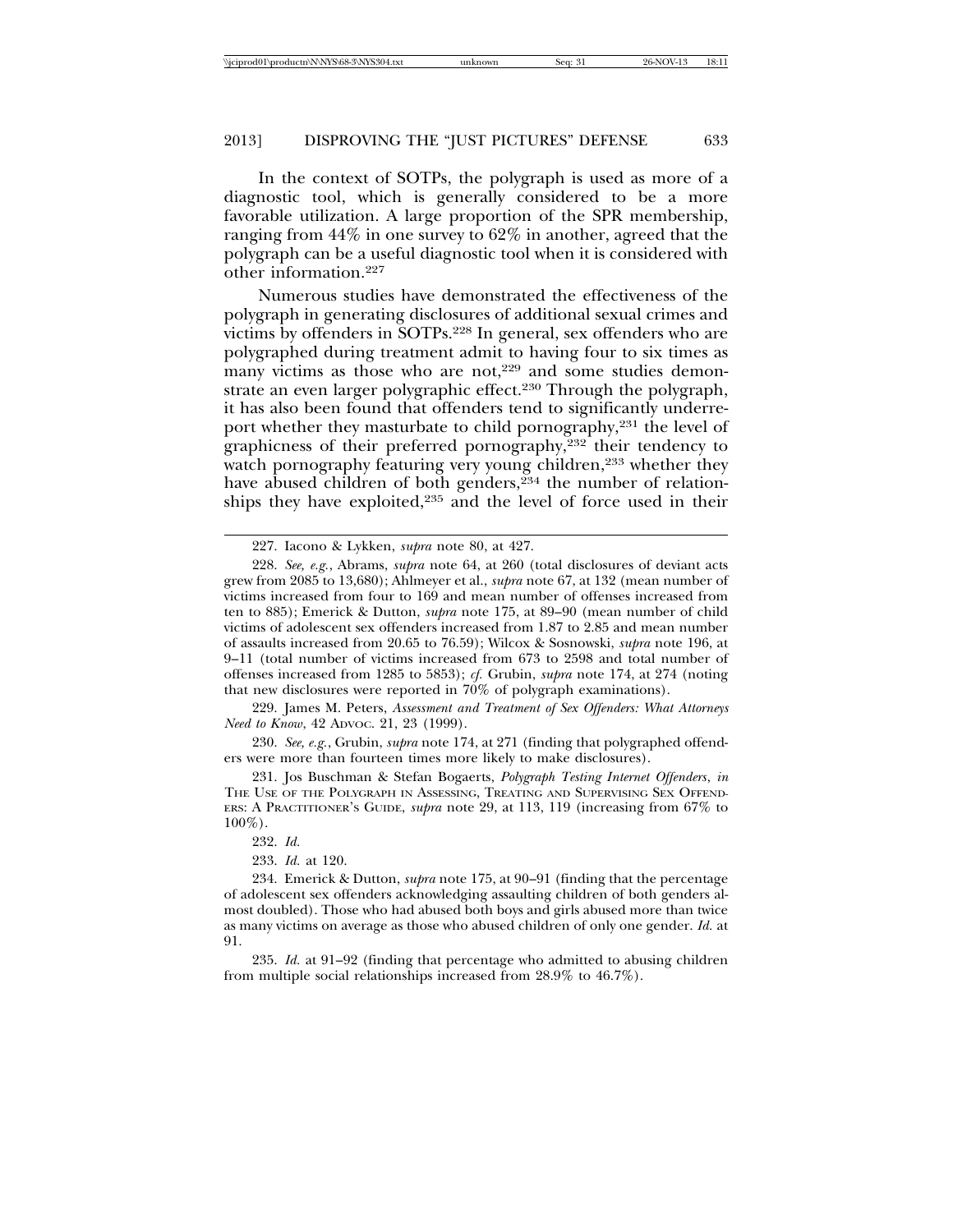contact sexual offenses.236 The polygraph has also shown that offenders do not accurately reveal how old they were when they committed their first contact sexual offense<sup>237</sup> or how old they were when they started masturbating to child pornography.<sup>238</sup> Polygraphed offenders also report being victims of sexual abuse in dramatically lower numbers.239

The FBI conducted a study of 251 randomly selected cases resulting in conviction, 63% of which were solely child pornography possession cases.240 Out of the 234 cases in which polygraph information was available, approximately a dozen suspects were polygraphed.241 69% of these individuals were deemed deceptive, and the other  $31\%$  of the tests were inconclusive.<sup>242</sup> None of the polygraphed offenders passed conclusively.243 One polygraphed child pornography offender initially denied any sexual attraction to children but confessed to the molestation of twenty-two victims in more than 100 assaults over four years during his polygraph pretest.244 During the examination itself, deception was still indicated on whether this offender had sexual contact involving penetration or oral sex with any of these children.245 During the post-test interview, he admitted that such sexual acts "'could have' happened."246

The data available from two confidential surveys of offenders who partook in a SOTP further supports the validity of the use of the polygraph in such programs. Based on the data, the polygraph's sensitivity was just over 80% in both studies, the specificity was 85% in one study and 92% in the other, the positive predictive power was 47% in one and 69% in the other, and the negative predictive power was 97% in both.247 The low positive predictive power in

238. Buschman et al., *supra* note 169, at 403 (plunging from average age of forty-one to eighteen).

239. Hindman & Peters, *supra* note 57, at 10.

240. FBI REPORT, *supra* note 45.

241. Records were clear that offenders were asked to take a polygraph in nineteen cases, although in seventeen cases it was unknown if the offender had been polygraphed or not. *See id.*

242. FBI REPORT, *supra* note 45.

<sup>236.</sup> *Id.* at 92–93 (finding that the percentage alleging a non-coercive assault declined by over one-third).

<sup>237.</sup> Wilcox & Sosnowski, *supra* note 196, at 13 (dropping from average age of 27.9 to 16.3).

<sup>243.</sup> *Id.*

<sup>244.</sup> *Id.*

<sup>245.</sup> *Id.*

<sup>246.</sup> *Id.*

<sup>247.</sup> Madsen, *supra* note 107, at 158.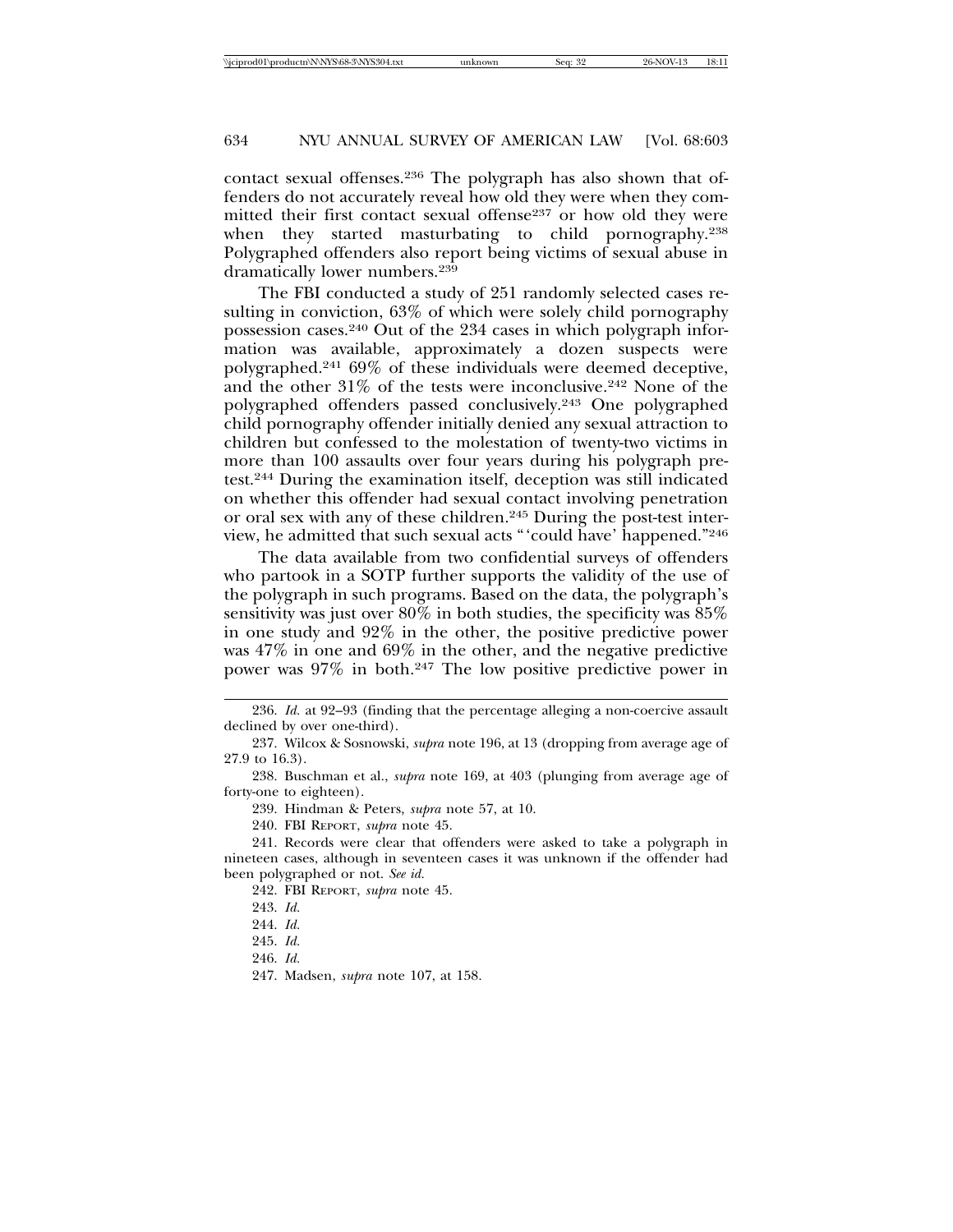both studies can be explained by the low deception base rates (14% and 12%, respectively).248

Two studies conducted an anonymous survey of the offenders themselves to try to investigate the frequency of offender deception in SOTPs and the ability of the polygraph to detect this deception. One study found that 28% of the sex offenders they sampled admitted deception,<sup>249</sup> 83% of whom said that they had gotten caught.<sup>250</sup> In all, 21% of the offenders studied said that they had been wrongly diagnosed as deceptive when they were telling the truth, and 5% said they were wrongly deemed truthful when they were actually lying.251

A similar study, which looked at individual polygraph examinations instead of individual offenders, found that offenders reported having been truthful in 90% of the polygraphs taken while examiners rated 84% of the charts as nondeceptive.252 Offenders reported that they were incorrectly labeled deceptive in 6% of the total examinations they took and incorrectly rated nondeceptive in 3%.253 These studies collectively demonstrate that, while not perfect, the polygraph is a useful and sufficiently accurate tool in uncovering a history of contact sexual offending by sexual offenders that, in all likelihood, would not otherwise have been detected.

#### III.

# THE CONNECTION BETWEEN CHILD PORNOGRAPHY AND CONTACT SEXUAL OFFENSES

There are multiple reasons why individuals may look at child pornography. The primary categories for child pornography users in the literature, as classified by their motivations for looking at the pornography, are recreational users (also known as "situational offenders" or "dabblers"), sexual compulsive users, preferential offenders, miscellaneous offenders,<sup>254</sup> and sexual "profiteers."<sup>255</sup> Recreational users access child pornography on impulse or out of

<sup>248.</sup> *See id.*

<sup>249.</sup> It is important to note that because of the way the CQT is designed, some offenders may incorrectly believe they have "beaten" the polygraph since they may be unaware whether they are being deceptive to the comparison or relevant questions. Madsen, *supra* note 107, at 159–60.

<sup>250.</sup> Grubin & Madsen, *supra* note 96, at 480.

<sup>251.</sup> *Id.*

<sup>252.</sup> Kokish et al., *supra* note 199, at 216, 218.

<sup>253.</sup> *Id.* at 216.

<sup>254.</sup> Calder, *supra* note 8, at 8–9.

<sup>255.</sup> HARTJEN & PRIYADARSINI, *supra* note 14, at 200.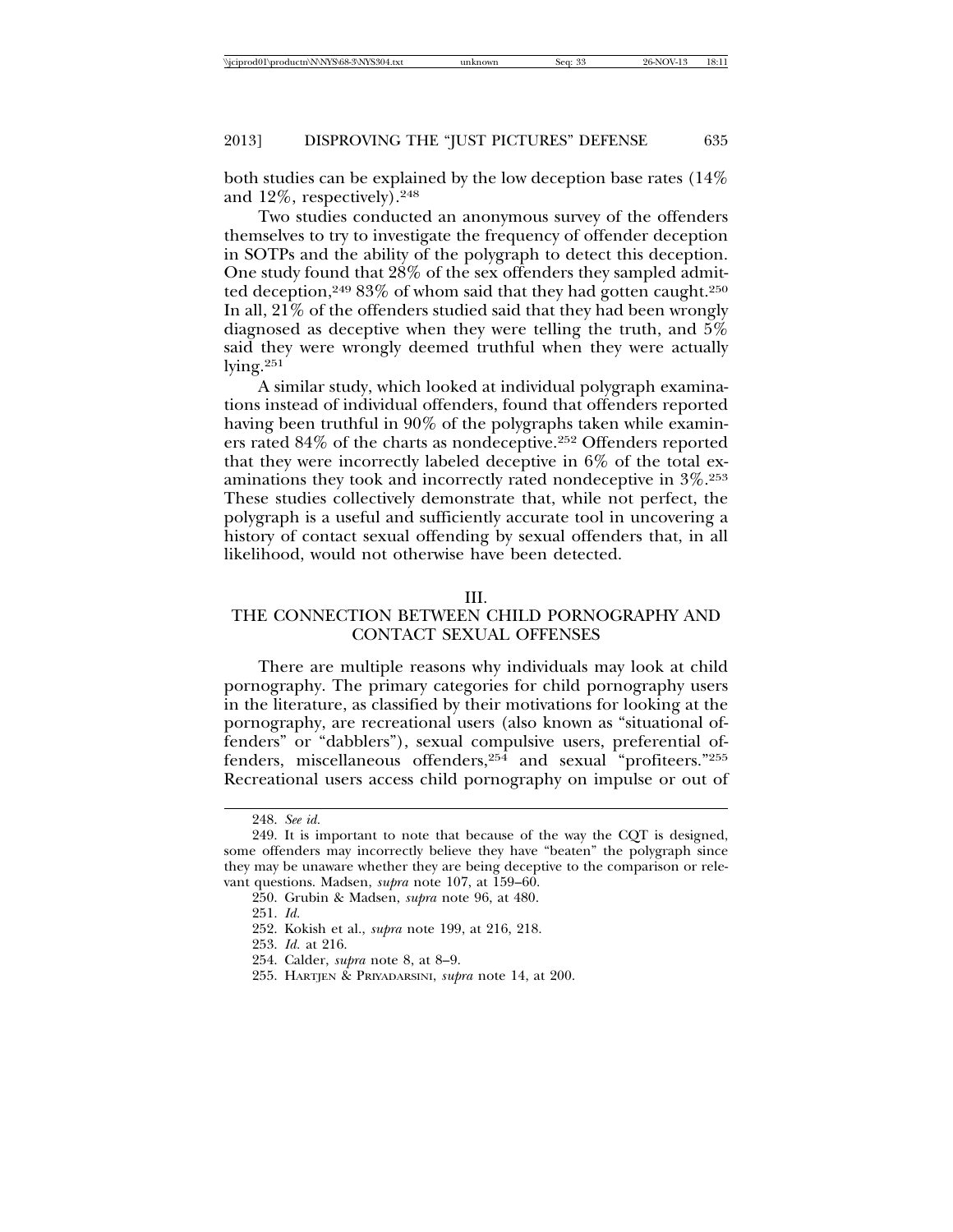curiosity based on a penchant for pornography and a desire to look at a wide range of pornographic material.256 Sexual compulsive users view child pornography because of the extremeness of its content rather than a particular preference for children.257 Preferential offenders mostly consist of pedophiles with a definite preference for children.258 Miscellaneous offenders consist of media reporters and concerned citizens who have crossed the line from investigation into offending, as well as pranksters and older teenagers attempting to sexually interact with younger teenagers.259 Profiteers do not necessarily enjoy looking at child pornography but rather use it for financial gain.260 This Note is primarily focused on the relationship between preferential offenders and child molestation because preferential offenders are the most likely to molest children<sup>261</sup> and because the data seems to indicate that preferential offenders make up the majority of child pornography offenders.262

The primary motivation for preferential offenders is pedophilia,263 defined as a persistent sexual interest in prepubescent children.264 The terms "pedophile" and "child mo-

259. *Id.*

261. EVA J. KLAIN ET AL., CHILD PORNOGRAPHY: THE CRIMINAL-JUSTICE-SYSTEM RESPONSE, AMERICAN BAR ASS'N CTR. ON CHILDREN & LAW 4 (2001), *available at* https://www.ncjrs.gov/App/publications/Abstract.aspx?id=201355.

263. *See* Calder, *supra* note 8, at 9.

264. Neil Malamuth & Mark Huppin, *Drawing the Line on Virtual Child Pornography: Bringing the Law in Line with the Research Evidence*, 31 N.Y.U. REV. L. & SOC. CHANGE 773, 792 (2007) (citing AM. PSYCHIATRIC ASS'N, DIAGNOSTIC AND STATISTI-CAL MANUAL OF MENTAL DISORDERS 572 (4th ed., text rev. 2000)). Technically speaking, a "pedophile" is attracted to children thirteen years old or younger, *id.*, while an individual who has a sexual preference for pubescent children or older adolescents would be deemed a hebephile or ephebophile, respectively, *see* Peter Briggs et al., *An Exploratory Study of Internet-Initiated Sexual Offenses and the Chat Room Sex Offender: Has the Internet Enabled a New Typology of Sex Offender?*, 23 SEXUAL ABUSE: J. RES. & TREATMENT 72, 75 (2011). These clinical terms, however, are not frequently used even by mental-health professionals, *see* LANNING, *supra* note 9, at 19, and, even when they are used, they are not used with consistent meanings, *see, e.g.*, Janis Wolak et al., *Online "Predators" and Their Victims: Myths, Realities, and Implications for Prevention and Treatment*, 63 AM. PSYCHOLOGIST 111, 119 (2008) (defining

<sup>256.</sup> Calder, *supra* note 8, at 8–9.

<sup>257.</sup> Quayle et al. examined a case study of an offender who began using the Internet to look at adult pornography and progressed to child pornography as part of a "continuum of engagement." Ethel Quayle et al., *The Internet and Offending Behaviour: A Case Study*, 6. J. SEXUAL AGGRESSION 78, 86–89 (2000). As satiation with other types of pornography set in, he progressed to more extreme images. *Id.* at 94.

<sup>258.</sup> Calder, *supra* note 8, at 9.

<sup>260.</sup> HARTJEN & PRIYADARSINI, *supra* note 14, at 200.

<sup>262.</sup> *See infra* notes 307–09 and accompanying text.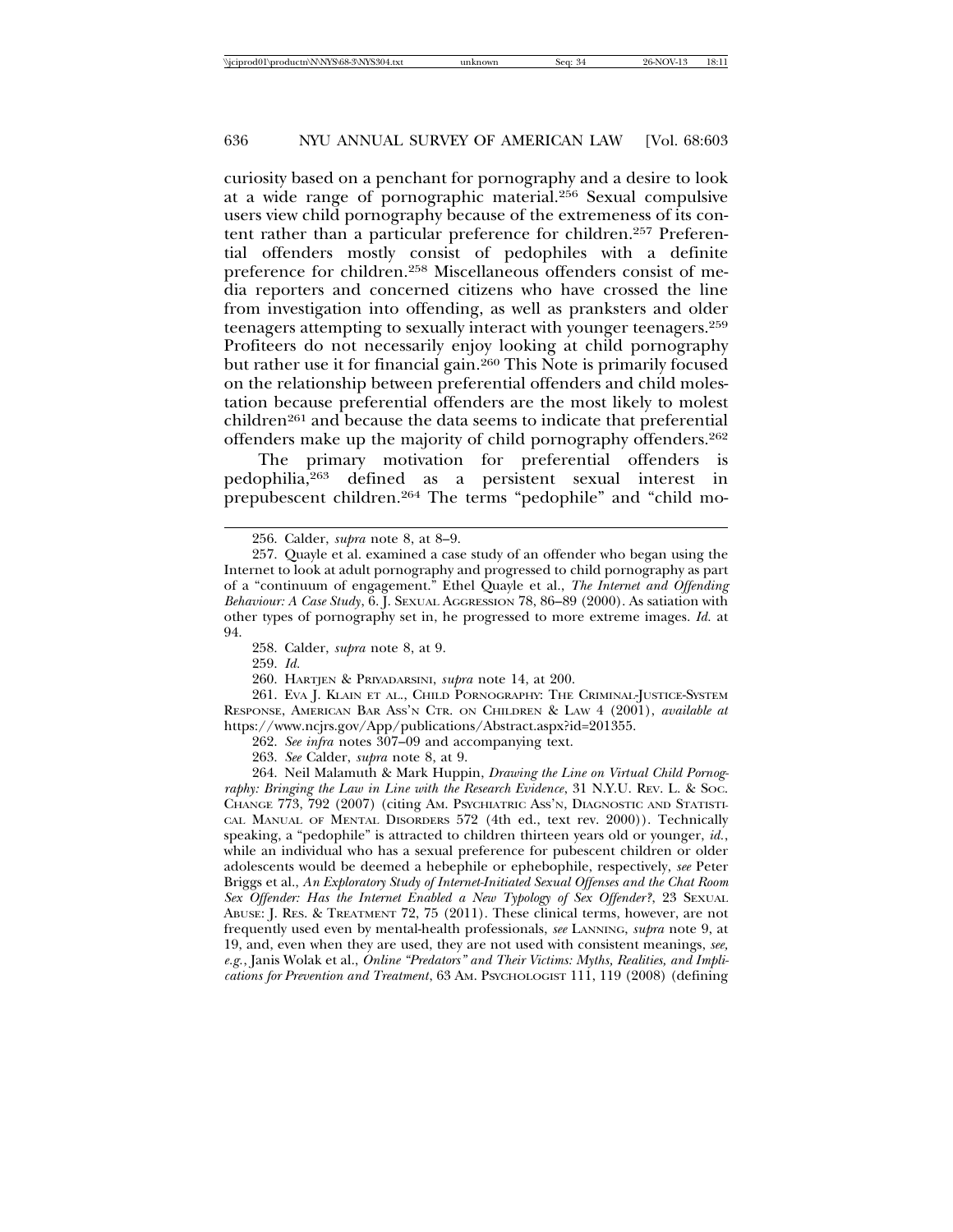lester" are frequently conflated, but this misconstrues the complex relationship between sexual desires and sexual actions.265 While a pedophile might sexually prefer children and fantasize about acting on these desires, without such action, he is not a child molester.266 Further, child molesters violate children for a variety of reasons, of which true sexual desire is only one.<sup>267</sup> An offender may, for example, fear adult partners; seek out children out of impulse, curiosity, or anger; or be sexually aroused by the power and control he can exert over a child or by the danger and excitement of the forbidden act.268 To be sure, many child molesters are pedophiles and many pedophiles are child molesters,<sup>269</sup> but failing to appreciate the differences between these two groups, and attributing action to nothing more than carnal desires, is a gross oversimplification.

There are many reasons why an offender might commit a sexual offense against a child beyond sexual preference; however, when looking at pornography, viewers are likely to choose a type that corresponds to their sexual interests.270 In other words, it is unlikely that individuals who do not find child pornography to be sexually stimulating would view it, given the severe penalties for doing so.271 It may also be the case, however, that child pornography offenders do not act on their pedophilic interests because of a desire to avoid emotional closeness in sexual relationships. That is, they reduce their sexual relationships to pictures in order to avoid people.272 Offenders may also use child pornography as a way to

268. Wolak et al., *supra* note 264, at 119.

269. LANNING, *supra* note 9, at 30; *see also* Malamuth & Huppin, *supra* note 264, at 793 (estimating that between 40% and 50% of child molesters are clinically pedophilic).

270. Michael C. Seto, James M. Cantor & Ray Blanchard, *Child Pornography Offenses Are a Valid Diagnostic Indicator of Pedophilia*, 115 J. ABNORMAL PSYCHOL. 610, 613 (2006); *cf.* United States v. Curtin, 489 F.3d 935, 948 (9th Cir. 2007) (finding defendant's possession of stories about sexual contact with minors to be relevant evidence towards his subjective intent to engage in such activity).

271. *See* Malamuth & Huppin, *supra* note 264, at 793 n.112 (noting that a person who possesses child pornography must have sufficient motivation to break the law); Seto, Cantor & Blanchard, *supra* note 270, at 613 (questioning why nonpedophilic men would choose illegal child pornography given the abundance of legal adult pornography).

272. Kelly M. Babchishin et al., *The Characteristics of Online Sex Offenders: A Meta-Analysis*, 23 SEXUAL ABUSE: J. RES. & TREATMENT 92, 108 (2011).

<sup>&</sup>quot;ephebophile" to refer to men attracted to adolescent boys). Thus for simplicity and for clarity, I will use "pedophile" in its colloquial sense—an adult attracted to minor children.

<sup>265.</sup> LANNING, *supra* note 9, at 29.

<sup>266.</sup> *Id.*

<sup>267.</sup> *Id.*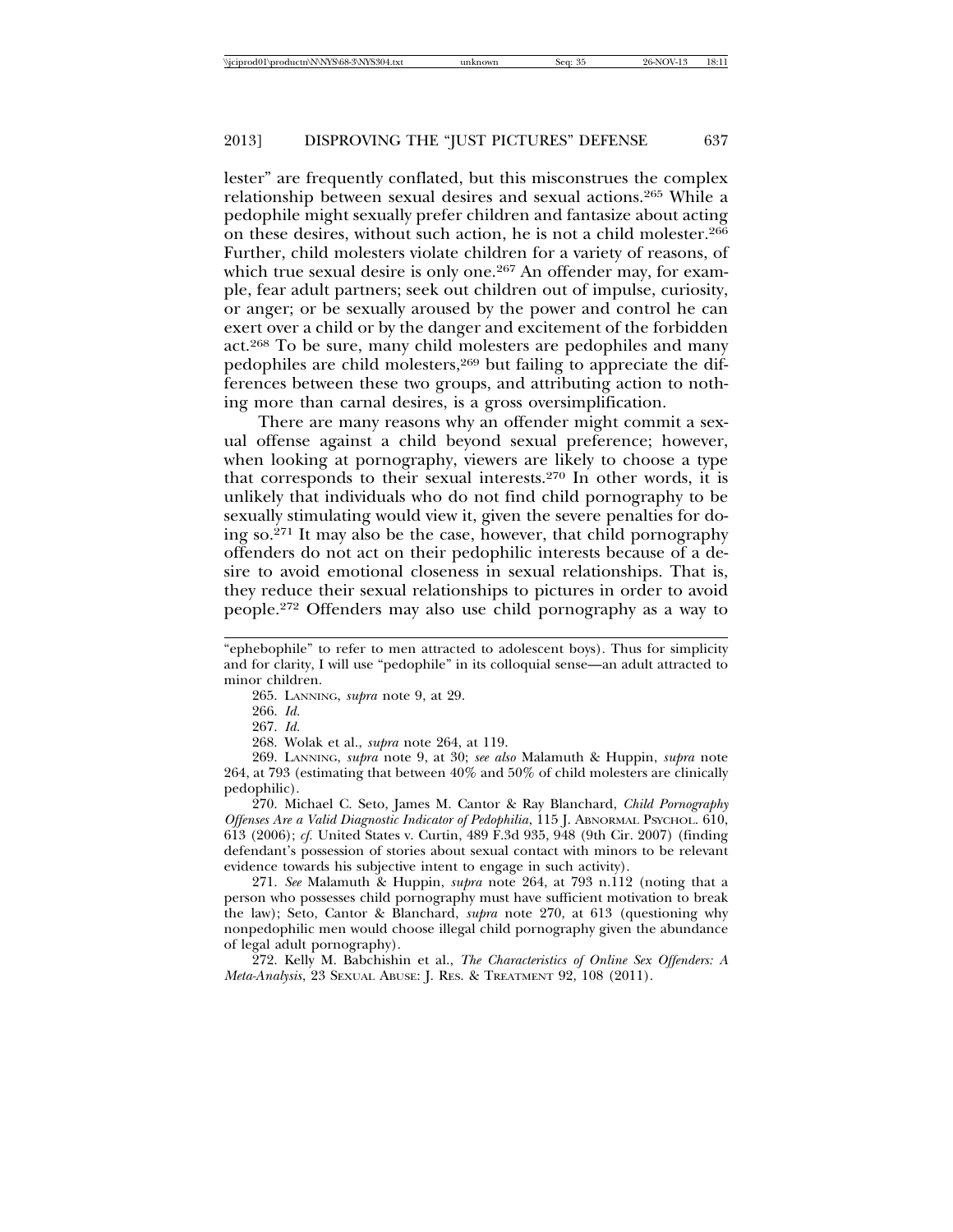deal with negative moods<sup>273</sup> or to escape reality.<sup>274</sup> A form of "pseudo-intimacy" may develop between the offender and particular images that allows him to experience a level of social cohesion more important to him than sexual arousal.275 But this hypothesis also cuts the other way. A diminished capacity for intimacy also enables offenders to more easily objectify the children pictured and reduces their ability to empathize with them.276 Significantly, intimacy deficits are themselves another possible cause of contact sexual offending.277

Findings imply that most child pornography offenders are in fact preferential offenders with true pedophilic desires.278 Child pornography offending has been found to be more indicative of pedophilia than committing a contact sexual offense against a child.279 Child pornography offenders also show a greater demon-

275. *See* Elliott & Beech, *supra* note 273, at 183; *see also* Laulik et al., *supra* note 196, at 532 ("Internet offenders may engage with Internet sites that depict indecent images of children as a means to meet their sexual needs without the intimacy of a relationship.").

276. Laulik et al., *supra* note 196, at 532.

277. David Middleton et al., *An Investigation into the Applicability of the Ward and Siegert Pathways Model of Child Sexual Abuse with Internet Offenders*, 12 PSYCHOL., CRIME & L. 589, 594 (2006) (noting that offenders may be motivated to offend during times of prolonged loneliness or at times of rejection).

278. Bourke & Hernandez, *supra* note 2, at 185 ("[O]nly a very small minority of offenders (e.g., psychopaths) who commit child pornography crimes are motivated by non-sexually deviant interests; rather, most are motivated by a pre-existing sexual interest in minors."). In one sample of offenders, over 40% admitted to having a sexual interest in children. Seto et al., *supra* note 180, at 175. In reality, it is likely that in reality this proportion is even higher given offenders' incentives to deny and minimize their deviant behavior. *See infra* notes 371, 519. Only a slightly smaller proportion of this sample, for example, claimed to have accessed this pornography by accident. Seto et al., *supra* note 180, at 175.

279. Seto, Cantor & Blanchard, *supra* note 270, at 612–13 (finding that child pornography offenders were three times more likely than contact-only offenders to demonstrate physical sexual attraction to children); *cf.* United States v. Brand, 467 F.3d 179, 197–98 (2d Cir. 2006) (holding that child pornography and pedophilia are sufficiently linked such that child pornography was admissible "prior act" evidence in trial for a contact sexual offense); United States v. Byrd, 31 F.3d 1329, 1336 n.9 (5th Cir. 1994) (allowing pedophilia to be used to demonstrate predisposition for child pornography to defeat entrapment defense). However, when compared with other child pornography offenders, those with contact sexual offenses

<sup>273.</sup> Ian A. Elliott & Anthony R. Beech, *Understanding Online Child Pornography Use: Applying Sexual Offense Theory to Internet Offenders*, 14 AGGRESSION & VIOLENT ВЕНАУ. 180, 183 (2009).

<sup>274.</sup> In one study of child pornography offenders, the offenders said that avoiding real life was the most important function of the pornography for them. Brigitta Surjadi, *Internet Offending: Sexual and Non-Sexual Functions Within a Dutch Sample*, 16 J. SEXUAL AGGRESSION 47, 54–55 (2010).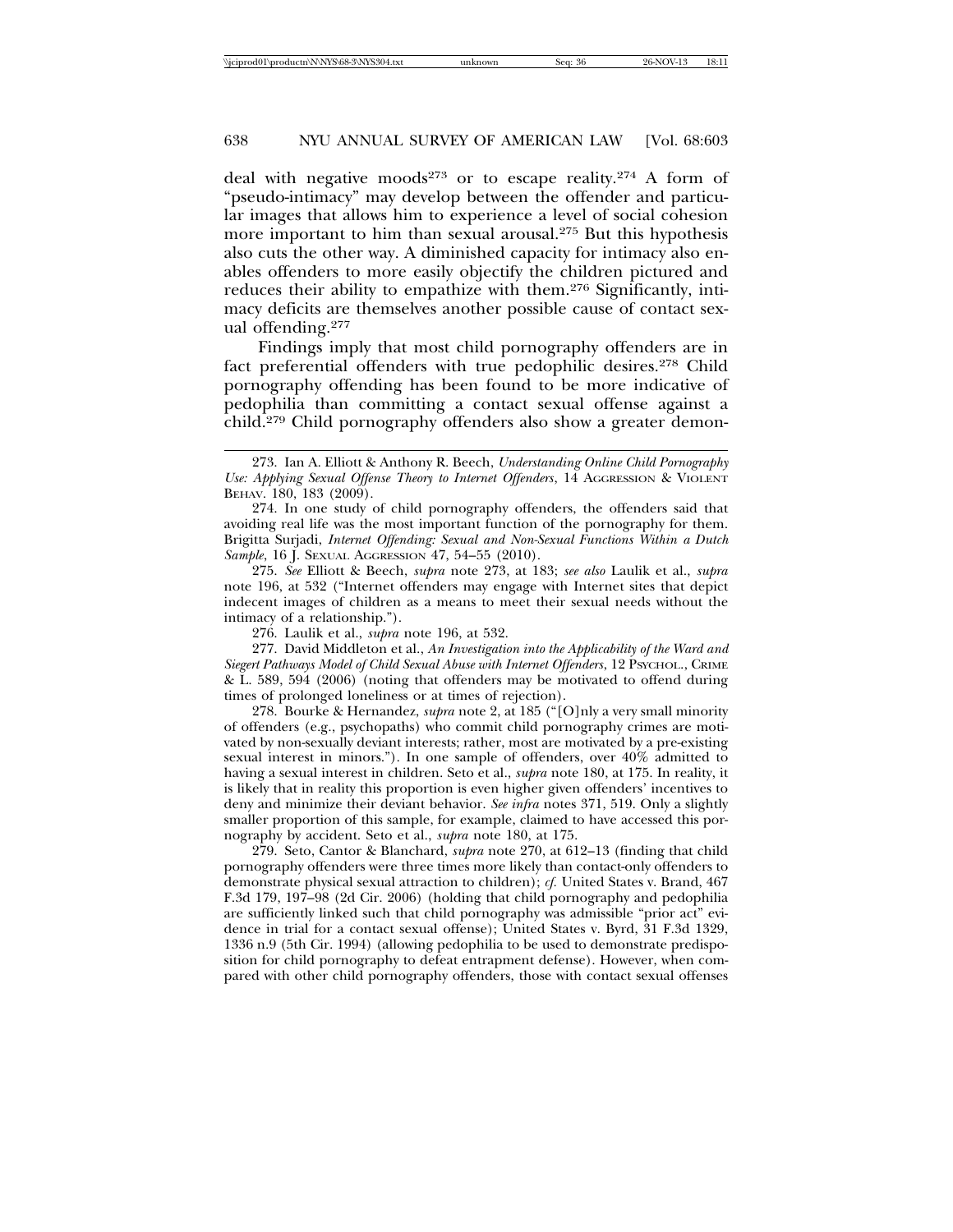strated preference for child pornography than adult pornography, which is not seen as frequently in contact sexual offenders.<sup>280</sup>

While many offenders initially deny having such desires, over the course of treatment, the vast majority will acknowledge their pedophilic interests.281 This link between child pornography and pedophilia is particularly significant because pedophilia may be the most dangerous motivation for committing contact sexual offenses.282 Child molesters with pedophilia molest 88% of all child victims and commit 95% of the sex acts against children.283 Therefore the possibility that child pornography offenders with strong attractions to children may be perpetrating contact sexual offenses is particularly worrisome.

#### *A. Direct Causal Relationship*

It is axiomatic that child pornography production<sup>284</sup> is a direct cause of contact sexual offenses against children because the production of child pornography necessarily requires the exploitation of a child.285 Child pornography production is thus inextricably

282. *See* Seto et al., *supra* note 180, at 178 ("[C]hild pornography offenders who are motivated by a sexual interest in children or by indiscriminate sexual interests may pose a greater concern with regard to risk to offend against children than those who are motivated as a result of compulsive behaviour involving the internet [sic] or pornography, curiosity or other non-paedophilic reasons."(internal citation omitted)); *Child Pornography Offending—Pathways, Community, Treatment: Public Hearing on Federal Child Pornography Offenses Before the U.S. Sentencing Comm'n*, 5 (2012) (presentation by Gene G. Abel, Med. Director, Behavioral Med. Inst. Atlanta) (noting that child molesters with pedophilia molest 88% of all child victims and commit 95% of the sex acts against children).

283. Abel, *supra* note 282.

284. Only 5% of child pornography defendants in 2006 were charged with production. Hansen, *supra* note 37. It is estimated that there were 859 arrests for production in 2006, up from an estimated 402 between July 2000 and June 2001. Wolak et al., *supra* note 16, at 189, 193.

285. LANNING, *supra* note 9, at 110–11; Beech et al., *supra* note 208, at 218. It is true that not all child pornography production requires the physical abuse of a child. *See* Wolak et al., *supra* note 16, at 193 (noting that about one-third of arrests for child pornography production in 2006 were not paired with a contact sexual offense). But even children photographed without their knowledge have been victimized, meaning that child pornography featuring a real child *cannot* be created without child exploitation. *Cf.* KLAIN ET AL., *supra* note 261, at 39 ("[S]ome children are photographed without their knowledge . . . [y]et depending on how the offender uses the material, all these children can be considered exploited.").

are more likely to be pedophilic than those without. *See* McCarthy, *supra* note 175, at 188 (diagnosing 68% of child pornography offenders in sample with contact sexual offenses as pedophilic, compared to 38% of pornography-only offenders).

<sup>280.</sup> Seto, Cantor & Blanchard, *supra* note 270, at 613.

<sup>281.</sup> Bourke & Hernandez, *supra* note 2, at 185.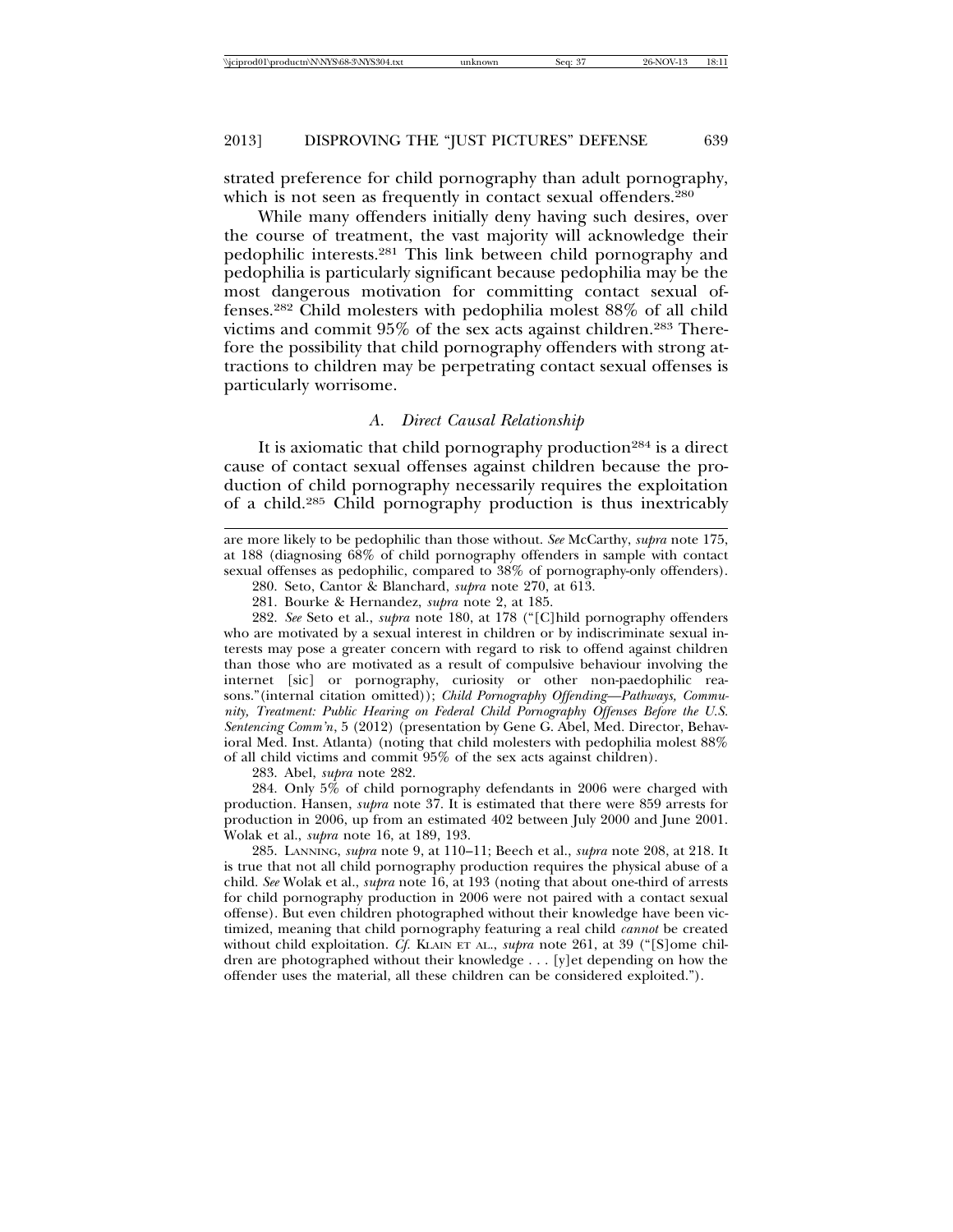linked with sexual abuse.286 In fact, many argue that the phrase "child pornography" is inappropriate because it trivializes the abuse that it depicts and draws an unwarranted comparison to adult pornography.287

Outside of production, the relationship between child pornography and contact sexual offenses becomes so attenuated that a causal relationship is virtually impossible to prove. While much research has been done on the effects of *adult* pornography on behavior, even this research is far from conclusive. The data tends to show "a positive, albeit small-to-moderate, association between greater pornography consumption and sexually aggressive tendencies."288 This association is stronger for nonconsensual pornography,289 which child pornography invariably,290 though perhaps not ostensibly,291 is. Experimental studies demonstrate similar conclusions, which indicate that pornography consumption may cause the increase in sexual aggression.292

This research suggests, however, that pornography has a greater effect on those individuals who already exhibit sexually aggressive tendencies.293 Additionally, those with antisocial tendencies,<sup>294</sup> which child pornography offenders may not always have,<sup>295</sup>

288. Malamuth & Huppin, *supra* note 264, at 814.

289. *Id.*

290. *See* Ost, *supra* note 40, at 455 (noting that children always lack capacity to consent to involvement in pornography).

291. *See* Belinda Winder & Brendan Gough, *"I Never Touched Anybody—That's My Defence": A Qualitative Analysis of Internet Sex Offender Accounts*, 16 J. SEXUAL AG-GRESSION 125, 130 (2010) (noting that children pictured in pornography often appear to be happy).

292. Malamuth & Huppin, *supra* note 264, at 814.

293. *E.g.*, Drew A. Kingston et al., *Pornography Use and Sexual Aggression: The Impact of Frequency and Type of Pornography Use on Recidivism Among Sexual Offenders*, 34 AGGRESSIVE BEHAV. 341, 348 (2008); Malamuth & Huppin, *supra* note 264, at 815. *But see* MEESE COMMISSION, *supra* note 286, at 324–27 (noting that exposure to sexually violent material increases aggression and causes viewers to have less sympathy for victims of sexual violence).

294. Malamuth & Huppin, *supra* note 264, at 816.

295. There is some debate about whether or not child pornography offenders are antisocial. *See* McCarthy, *supra* note 175, at 182 (noting two studies that found antisocial orientation to be significant for child pornography offenders and two that did not). On average, they do score lower than contact sexual offenders do with respect to antisocial tendencies such as impulsivity, rejection of personal re-

<sup>286.</sup> U.S. DEP'T OF JUSTICE, ATTORNEY GENERAL'S COMMISSION ON PORNOGRA-PHY, FINAL REPORT 406 (1986) [hereinafter MEESE COMMISSION] ("[C]hild pornography *is* child abuse.").

<sup>287.</sup> Beech et al., *supra* note 208, at 218; *see also* Edwards, *supra* note 37, at 1 (comparing use of the term "child pornography" to use of the term "ethnic cleansing").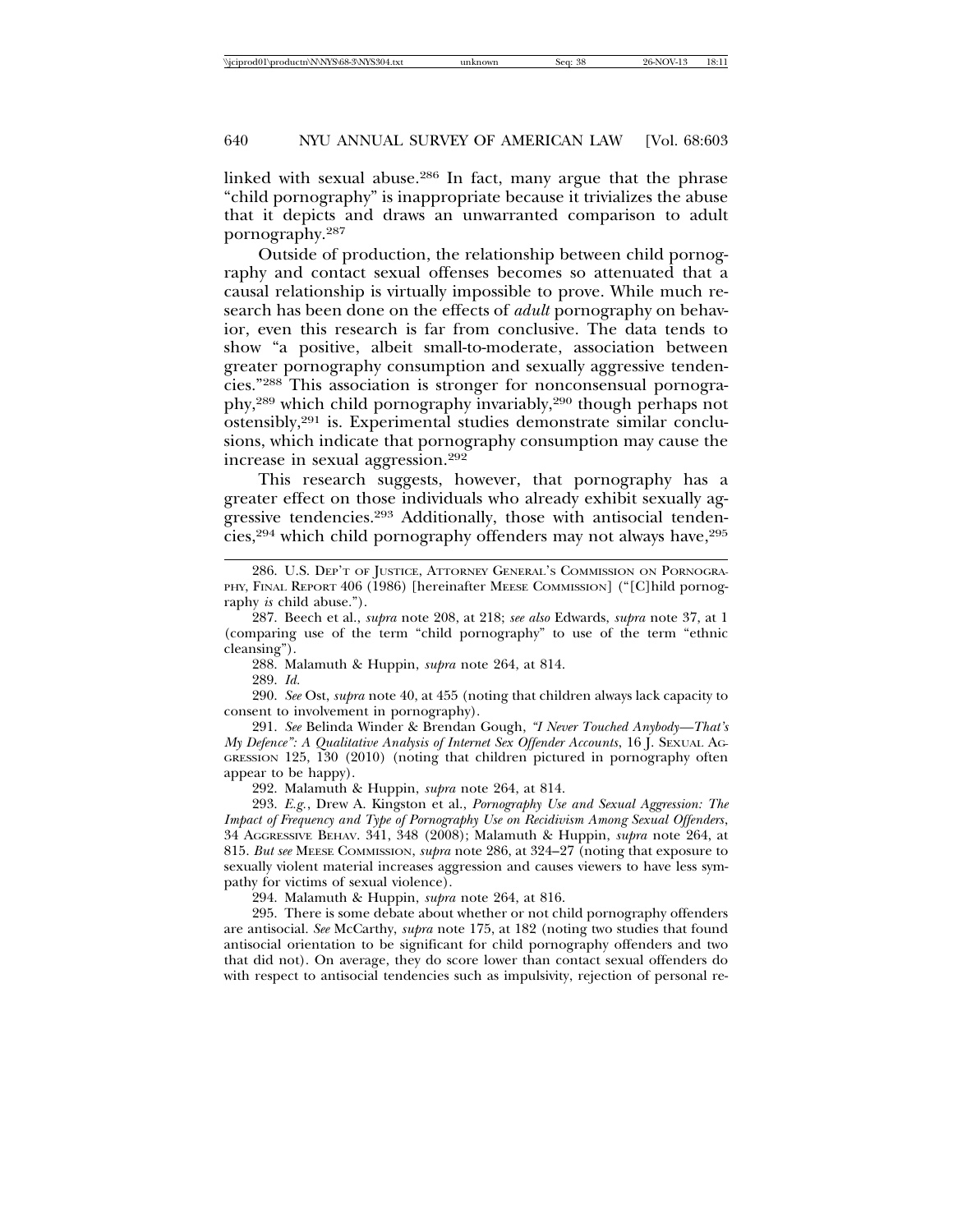and a proclivity for deviant sex, which all pedophilic child pornography offenders do have by nature of their sexual orientation, may also become more sexually aggressive after repeated exposure to deviant pornography.296

Berl Kutchinsky, while a professor at the University of Copenhagen, conducted perhaps the most famous study on the effect of pornography on sexual crimes. After pornography was decriminalized in Denmark in the 1960s, sexual offenses against girls decreased 69.1%—from 282 incidents in 1959 to eighty-seven incidents in 1969.297 Given the problems with extrapolating from general crime data,298 Kutchinsky analyzed whether other factors could have been responsible for the decline in sexual crimes.299 He concluded that there was no other explanation for the decrease in sex offenses against girls other than the increased availability of pornography.300 Kutchinsky also noted a similar result in West Germany after pornography was legalized in 1973.301 Kutchinsky's study has, however, been heavily criticized for a variety of reasons.302 These criticisms and a lack of data demonstrating a similar effect make Kutchinsky's conclusion somewhat dubious.

sponsibility, substance abuse, and antisocial behavior than contact sexual offenders, Michael C. Seto et al., *Online Solicitation Offenders are Different from Child Pornography Offenders and Lower Risk Contact Sexual Offenders*, 36 L. & HUM. BEHAV. 320, 320 (2012). In general, however, there is a dearth of research in this area. Babchishin et al., *supra* note 272, at 108 (noting need for additional studies into self-control and impulsivity of child pornography offenders).

296. Malamuth & Huppin, *supra* note 264, at 816.

297. Berl Kutchinsky, *The Effect of Easy Availability of Pornography on the Incidence of Sex Crimes: The Danish Experience*, 29 J. SOC. ISSUES 163, 166 (1973).

298. *See* Becker & Stein, *supra* note 12, at 86 (noting that in nonlaboratory studies there are too many covariates to be able to determine cause and effect).

299. *See generally* Kutchinsky, *supra* note 297 (examining possible changes in public and police attitudes towards sexual crime).

300. *Id.* at 178 ("So far no one has been able to point to any factor other than the availability of pornography which could explain the specific course of the decrease in sex offenses against girls."); Berl Kutchinsky, *Pornography and Its Effects in Denmark and the United States: A Rejoinder and Beyond*, 8 COMP. SOC. RES. 301, 313 (1985) ("[T]he 'substitution hypothesis' seems to be the most likely explanation for the[ ] decrease[ ].").

301. Kutchinsky, *supra* note 300, at 319.

302. *See, e.g.*, Ernest D. Giglio, *Pornography in Denmark: A Public Policy Model for the United States?*, 8 COMP. SOC. RES. 281, 291 (1985) (finding that Kutchinsky did not include all serious reported sexual offenses against minors in his data set); TATE, *supra* note 11, at 56 (noting that juvenile boys, who account for at least half of all reported cases of molestation, were excluded from study); MEESE COMMIS-SION, *supra* note 286, at 941–44 (advising skepticism about Kutchinsky's results and discussing other similar studies that do not support these results).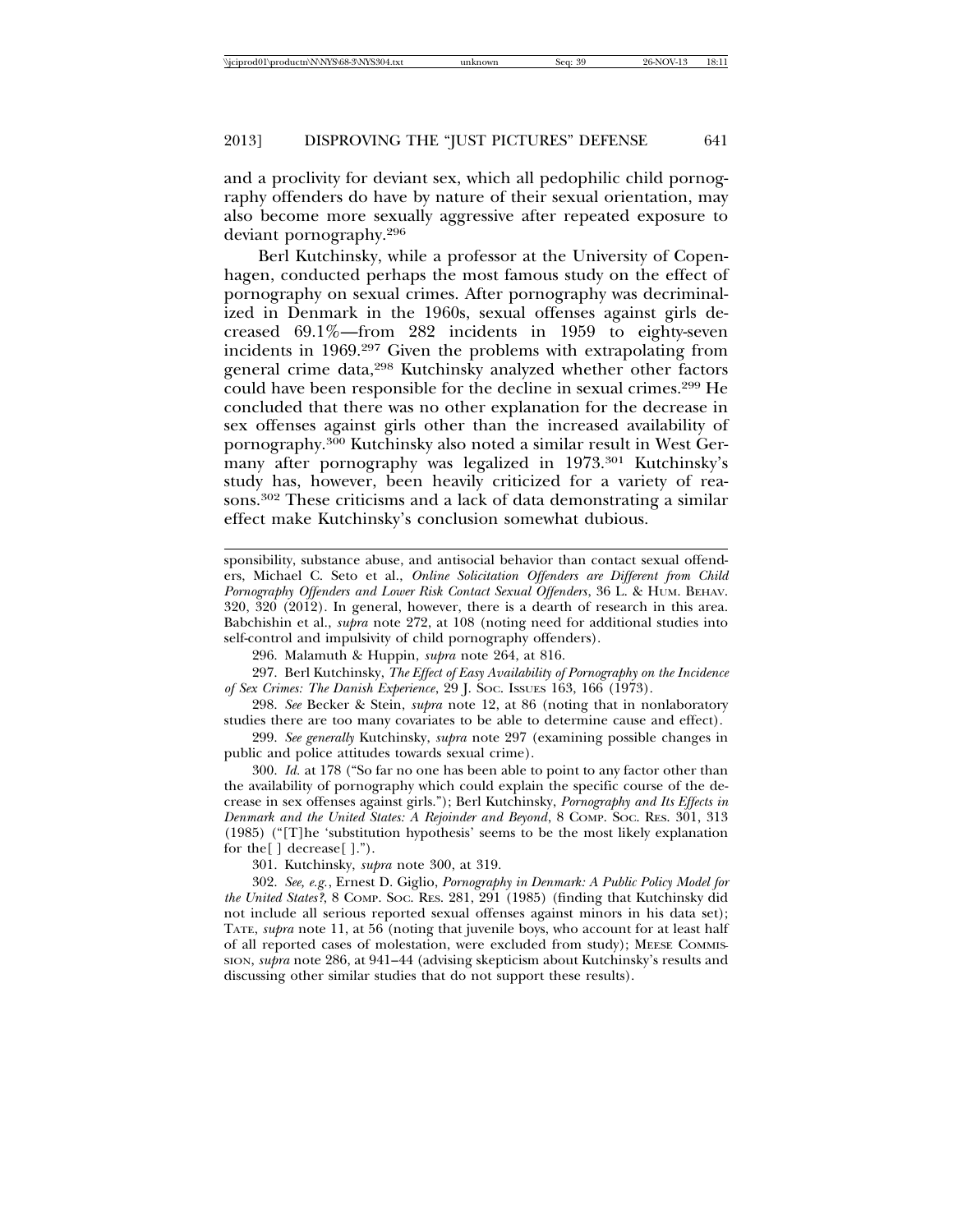While child pornography production obviously has a direct causal relationship with contact sexual offending, the relationship between viewing such pornography and contact sexual offending is extraordinarily difficult to prove. Although a causal relationship would bolster the argument for this Note's proposed post-arrest polygraph program, that such a relationship cannot be proven does not undermine the need for such a program. As is discussed more below, a correlation between these two types of offending is sufficient basis to justify this program.

#### *B. Influential/Stimulative Relationship*

While proving a causal relationship is fraught with difficulty, there is significant evidence that child pornography may have an influential or stimulative effect on the perpetration of contact sexual offenses against children. The literature discusses several possible reasons why child pornography may stimulate an offender's urge to commit contact sexual offenses.

#### 1. False Impressions

Some theorize that child pornography creates various false impressions that may increase a child pornography offender's likelihood and desire to offend. The offender may believe that due to child pornography's profusion, the events depicted in the pornography are common.<sup>303</sup> This in turn may normalize and legitimize the abuse and reduce the offender's inhibitions to transgress,  $304$  as well as validate his actions and assure him that his behavior is acceptable.305

Child pornography also fosters and encourages distorted perceptions of children. It promotes a perception of children as being submissive objects who can (and should) be used for sexual exploitation,306 which serves to dehumanize children and desensitize the offender to the harm being done to the exploited child.307 Since children often appear happy in pornographic images, offenders may be led to believe that the child victims are enjoying the

<sup>303.</sup> Beech et al., *supra* note 208, at 222.

<sup>304.</sup> Middleton et al., *supra* note 277, at 590; HARTJEN & PRIYADARSINI, *supra* note 14, at 191.

<sup>305.</sup> TATE, *supra* note 11, at 24.

<sup>306.</sup> *See* Ost, *supra* note 40, at 455 ("[B]ecause of the completely unequal relationship of power between adult and child, the child can only ever feature as a passive subject, exploited as a sexual object by the adult.").

<sup>307.</sup> Bourke & Hernandez, *supra* note 2, at 188.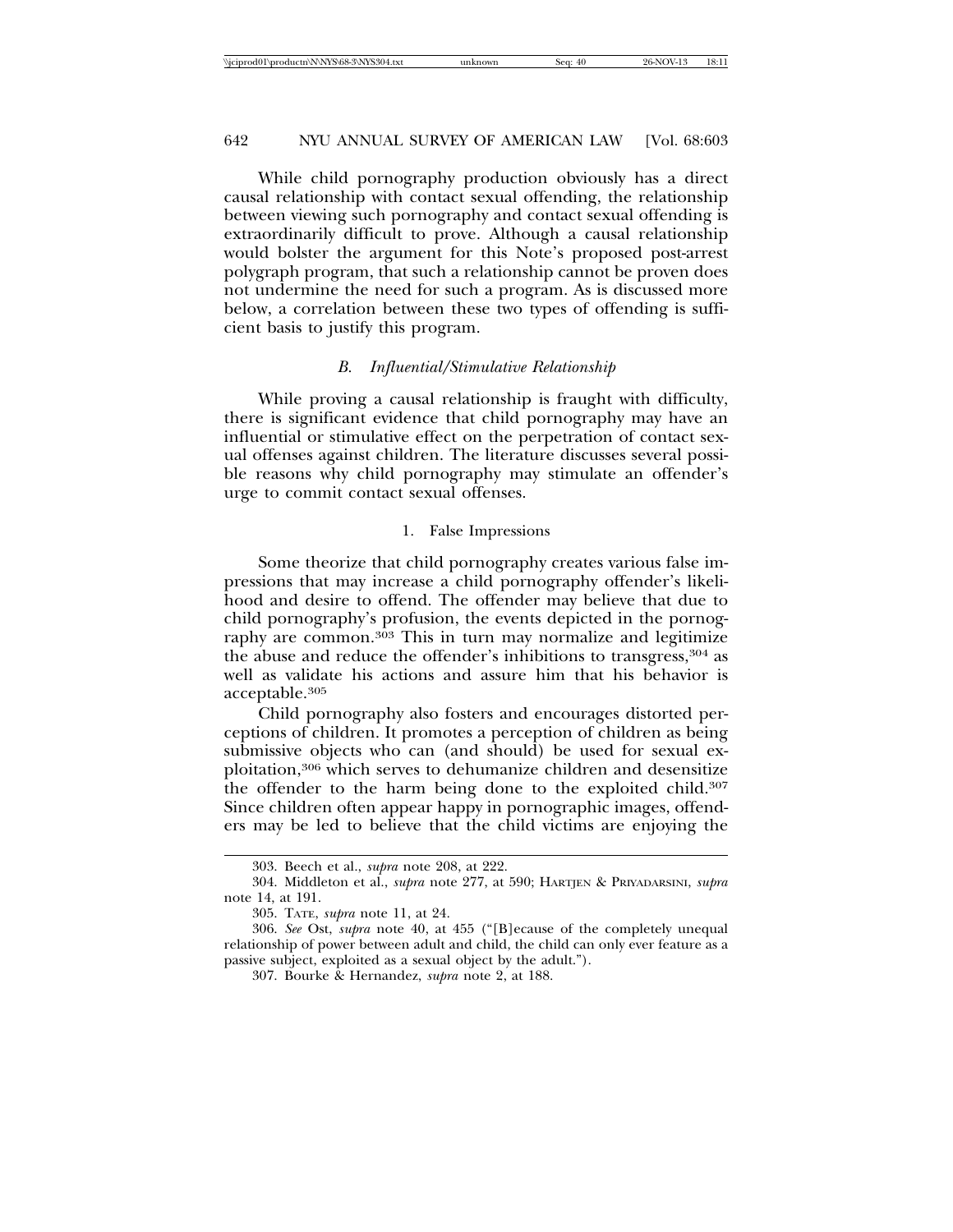sexual acts depicted.308 The image of the smiling child reinforces a perceived innocence of the activity as viewers equate the smiling in the image with the consent of the victimized child.309

Social learning theory dictates that people learn indirectly about their social world by observation and that behavior portrayed as rewarding encourages individuals to mimic that behavior.<sup>310</sup> Thus when child pornography offenders see children depicted as enjoying themselves, these offenders will not only want to act out what they see, but may also be inspired to produce pornography themselves.311 In this way, pornography "becom[es] the model that encourages and generates viewers to take photographs themselves" and inspires the offender to commit contact sexual offenses.<sup>312</sup>

2. Positive Reinforcement and the Internet

Child pornography serves to reinforce both the offender's sexual attraction to children and his self-justifications for not only having such an attraction, but also for acting on it.313 As an offender masturbates to child pornography, his engagement in fantasy, and the subsequent conditional pairing of this with masturbation and orgasm, lowers his inhibitions for committing a contact sexual offense.314 Sexual arousal may also increase the motivation for, and perceived attraction of, contact sexual offending.315 The illegality of the pornography can magnify and heighten this arousal, $316$  and such a heightened state of arousal impedes the ability of the offender to appreciate the immediate and long-term harms done to the exploited child.317

311. *See id.* at 186.

315. Malamuth & Huppin, *supra* note 264, at 791.

<sup>308.</sup> Winder & Gough, *supra* note 291, at 130.

<sup>309.</sup> *Id.*

<sup>310.</sup> TAYLOR & QUAYLE, *supra* note 12, at 71.

<sup>312.</sup> *Id.* at 25 (describing offender who commented that looking at child pornography reinforced his already-present pedophilic interest and made him want to act on it).

<sup>313.</sup> Beech et al., *supra* note 208, at 222*.*

<sup>314.</sup> *Id.*; *see also* Kerry Sheldon & Dennis Howitt, *Sexual Fantasy in Paedophile Offenders: Can Any Model Explain Satisfactorily New Findings from a Study of Internet and Contact Sexual Offenders?*, 13 LEGAL & CRIMINOLOGICAL PSYCHOL. 137, 140 (2008) (noting how masturbation reinforces fantasy behavior and allows the offender to progress to contact sexual offending). *But see* Seto, *supra* note 28, at 342 (finding evidence of such Pavlovian conditioning to be equivocal).

<sup>316.</sup> Calder, *supra* note 8, at 11.

<sup>317.</sup> Elliott & Beech, *supra* note 273, at 185 ("[S]tates of sexual arousal[ ] can affect the individual's willingness[ ] and/or ability to infer mental states in others.").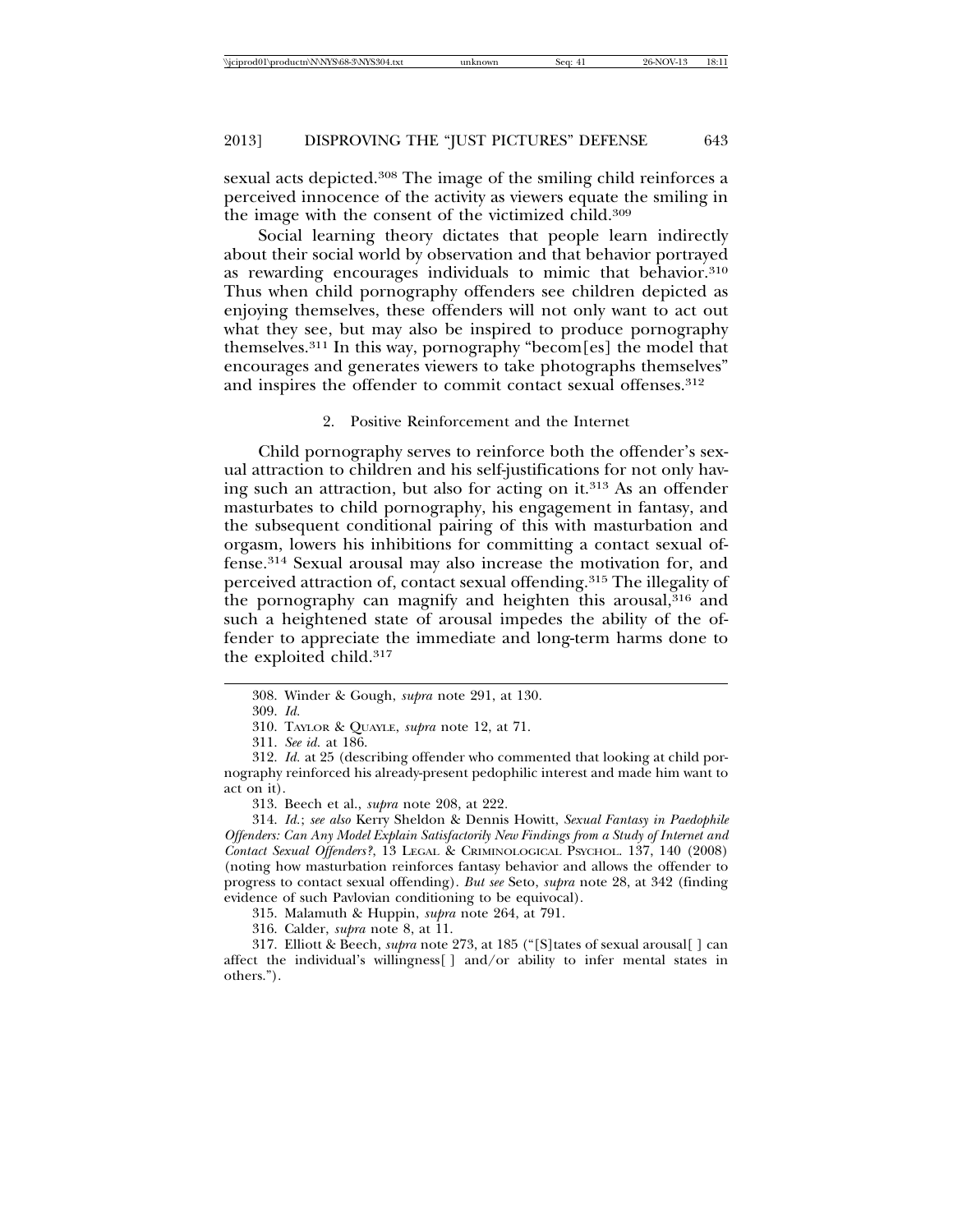While some offenders purposefully masturbate to images of children in order to prevent themselves from engaging in contact sexual offenses,<sup>318</sup> this may actually increase their risk of committing such offenses.319 One study of child pornography offenders found that those who had also committed contact sexual offenses were more likely to masturbate to the child pornography in their possession than those who had not committed contact sexual offenses (91% as compared to 51%, respectively).<sup>320</sup> This positive reinforcement initiates a cycle whereby the offender utilizes child pornography even more frequently.321

This positive reinforcement is exacerbated by the nature of the Internet itself. The Internet is a "unique criminological environment"322 that lowers users' inhibitions and incites them to do things that they otherwise might not.323 The anonymity, opportunity to offend, and lack of supervision that the Internet provides allow motivated offenders to download and distribute child pornography with relative ease.324 These defining attributes of the Internet lower the barrier for some individuals to succumb to temptations that they otherwise would have effectively controlled.325

One problematic characteristic of the Internet is deindividuation, "a psychological state where inner restraints are lost when individuals are not seen or paid attention to as individuals."326 This leads people to behave more selfishly and more aggressively and results in impulsive disinhibited behavior.<sup>327</sup> The Internet's dehumanizing effect enables offenders to further normalize and legiti-

321. *Cf.* Laulik et al., *supra* note 196, at 532–33 (noting use of pornography to relieve negative moods).

322. Elliott & Beech, *supra* note 273, at 185.

323. *See* Calder, *supra* note 8, at 11 (noting how the Internet lowers sexual inhibitions); Quayle et al., *supra* note 257, at 93–94 (presenting a case study of an offender for whom the Internet allowed offending behavior to emerge that was not part of "his previous repertoire of behaviour").

324. *See* Babchishin et al., *supra* note 272, at 93.

325. *See id.*

326. Christina Demetriou & Andrew Silke, *A Criminological Internet "Sting": Experimental Evidence of Illegal and Deviant Visits to a Website Trap*, 43 BRIT. J. CRIMINOL-OGY 213, 214 (2003) (citation omitted) (internal quotation marks omitted).

<sup>318.</sup> *See infra* Section III.D.

<sup>319.</sup> Elliott & Beech, *supra* note 273, at 189 ("[C]hild pornography use represents a maladaptive strategy to avoid contact offending against children, and . . . fantasy rehearsal and masturbation makes failure to achieve these avoidant goals more likely.").

<sup>320.</sup> McCarthy, *supra* note 175, at 189.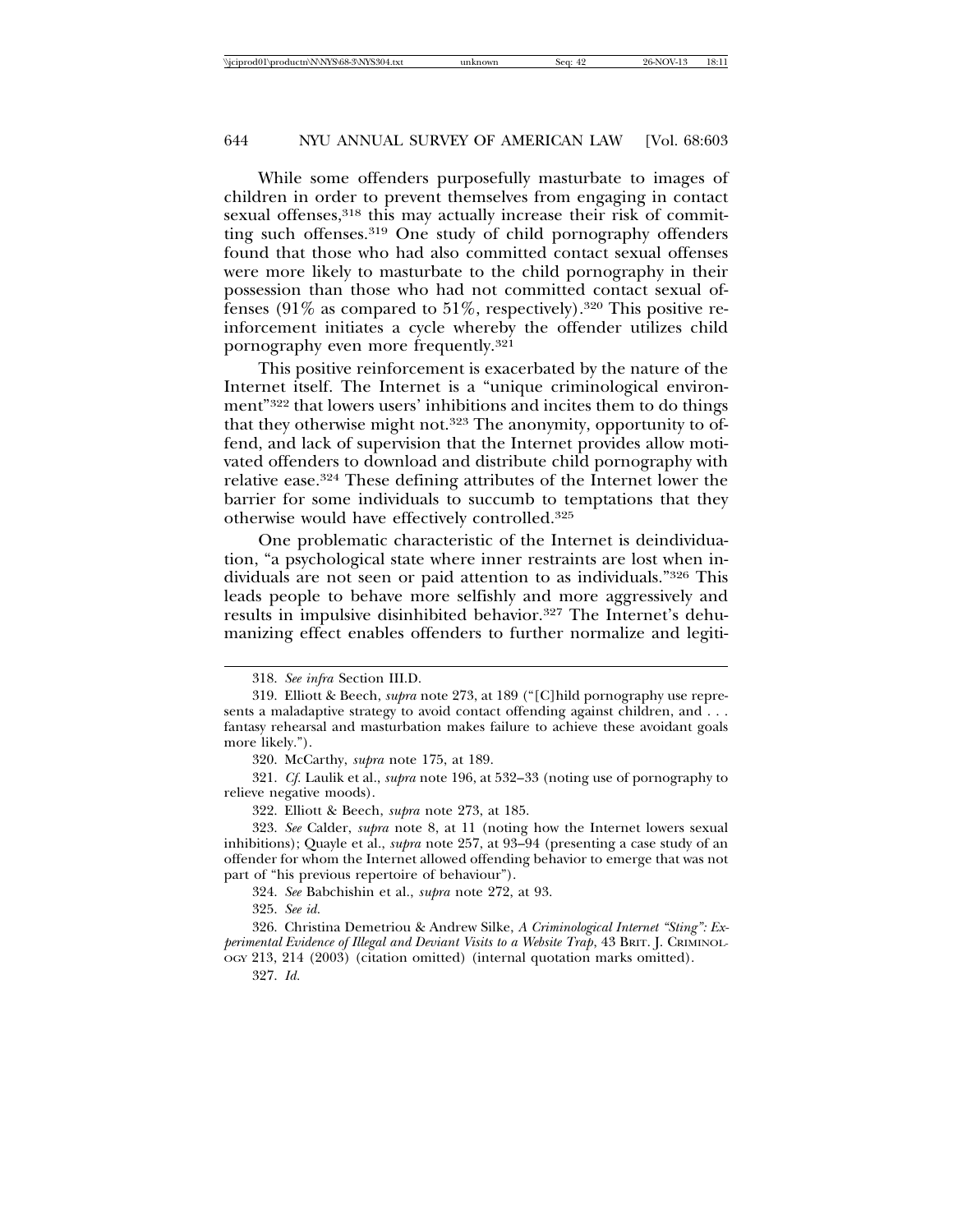mize deviant behaviors,<sup>328</sup> which may be why child pornography offenders are more likely to be sexually deviant than contact sexual offenders.329 Deindividuation has been linked with a range of criminal behavior, such as stealing, murder, and other violent activity,330 all of which, like sexual abuse, involve a disregard for the welfare of others.

Another way that the Internet positively reinforces pedophilic behavior is that pedophiles often convene online, forming communities that encourage and sustain each other's offending.331 These communities provide a sense of peer support and validation.332 The exchange of pornographic images acts as additional social reinforcement that validates and legitimizes the offenders' activities.333 One study of child pornography offenders found that 50% of those who had also committed contact sexual offenses communicated with other pedophiles online, compared with 11\% of those without contact sexual offenses.334 This community encouragement, combined with other influences, may inspire child pornography offenders to commit contact sexual offenses.

#### 3. Fantasy

The fantasies that child pornography evokes may serve as additional positive reinforcement of an offender's desires. The relationship between fantasy and offending is admittedly complex and under-researched.335 It is clear, however, that just as normal individuals fantasize about things they would never do in real life,<sup>336</sup> some pedophiles fantasize about sexual acts with children that they will never attempt to carry out.337 Rather than a precursor to crime, such fantasies may actually be a "substitute for action, a largely sepa-

<sup>328.</sup> Elliott et al., *supra* note 49, at 78.

<sup>329.</sup> Seto et al., *supra* note 295, at 320.

<sup>330.</sup> Demetriou & Silke, *supra* note 326, at 214*.*

<sup>331.</sup> Beech et al., *supra* note 208, at 221–22.

<sup>332.</sup> *Id.* at 222.

<sup>333.</sup> Calder, *supra* note 8, at 11; *cf.* Bourke & Hernandez, *supra* note 2, at 188 (observing that these online communities serve as online "trading posts").

<sup>334.</sup> McCarthy, *supra* note 175, at 189.

<sup>335.</sup> Dennis Howitt, *Pornography and the Paedophile: Is it Criminogenic?*, 68 BRIT. J. MED. PSYCHOL. 15, 16 (1995).

<sup>336.</sup> One study found that non-offender women reported having particular sexual fantasies that they adamantly did not want to realize. Sheldon & Howitt, *supra* note 314, at 138.

<sup>337.</sup> *See* Howitt, *supra* note 335, at 15.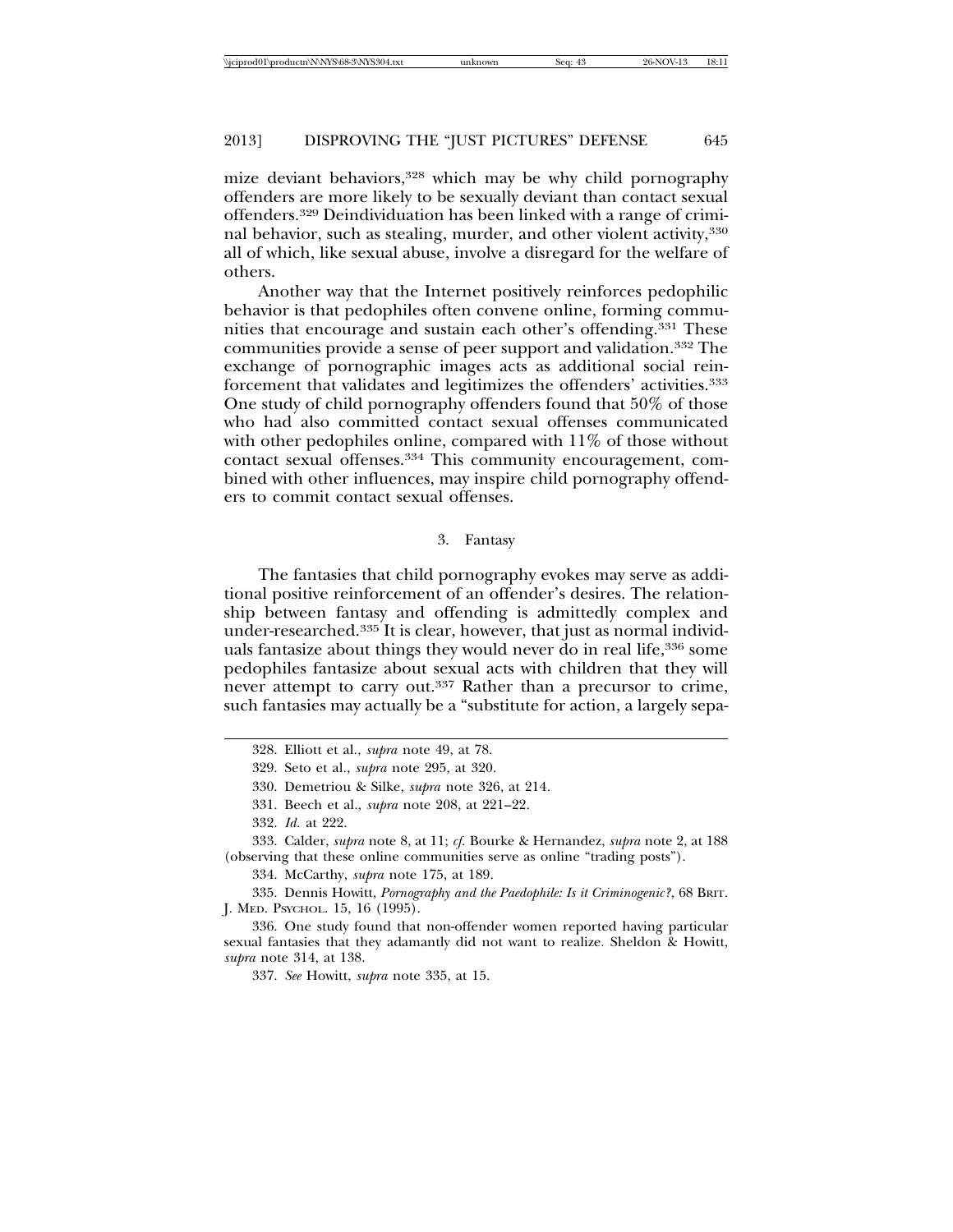rate stream of experience or a substitute for reality."338 This is the claim of many child pornography offenders.339

This is borne out by some of the research, as contact sexual offenders have been found to have lower fantasy rates.340 It may be the case that these offenders need to commit contact sexual offenses in order to generate masturbatory fantasies about children,341 whereas the higher intelligence of Internet child pornography offenders may allow them to generate fantasies more effectively or efficiently.342 However, the ability to fantasize is no longer a prerequisite to the use of pornography given the proliferation of hard-core picture pornography.343

While it can be argued that child pornography offenders' fantasies prevent or displace criminal activity, these fantasies may play some role in offending. Generally speaking, "sexual fantasies can lead to physiological arousal, which, in turn, can motivate the preparation for actual sexual behaviour."344 Fantasy, often through the lens of pornography, may serve as a blueprint for offending (i.e., the fantasy lays the foundation for how the offense will take

340. *See* Sheldon & Howitt, *supra* note 314, at 153.

341. *Id.* This may be why child molesters report a significant increase in masturbatory fantasies after their first offense and why many contact sexual offenses involve touching and similar activities that don't immediately result in orgasm the offending is a means of generating fantasy for later masturbation rather than to achieve immediate sexual satisfaction. *Id.*; *see also* BERL KUTCHINSKY, LAW, POR-NOGRAPHY, AND CRIME: THE DANISH EXPERIENCE 260 (Annika Snare ed., 1999) ("[T]he purpose of the offender when committing a sex crime is to obtain some sort of sexual satisfaction, which ultimately expresses itself in orgasm. Very often, this orgasm is obtained through masturbation while or immediately after committing the crime.").

342. Sheldon & Howitt, *supra* note 314, at 153 ("[T]he lower education level of contact offenders may mean that they do not have the same ability to fantasize as Internet offenders.").

343. *See* KUTCHINSKY, *supra* note 341, at 261.

344. Edward C. Nelson, *Pornography and Sexual Aggression*, *in* THE INFLUENCE OF PORNOGRAPHY ON BEHAVIOUR 171, 184 (Maurice Yaffe & Edward C. Nelson eds., 1982).

<sup>338.</sup> DENNIS HOWITT, PAEDOPHILES AND SEXUAL OFFENCES AGAINST CHILDREN 161 (1995); *see also infra* Section III.D.

<sup>339.</sup> Offenders' own statements about their child pornography usage must, however, be taken with a grain of salt given the potential selfish motives of making such statements. HOWITT, *supra* note 338, at 165; *see also* Neutze et al., *supra* note 174, at 216 ("[C]hild sexual abuse offenders seem to exhibit a tendency to portray themselves in a favorable light."). Statements by offenders about their pornography habits are often made in order to deflect blame and responsibility. *See* Seto et al., *supra* note 180, at 171 (hypothesizing that offenders would make excuses for their pornography usage in order to diminish their level of culpability).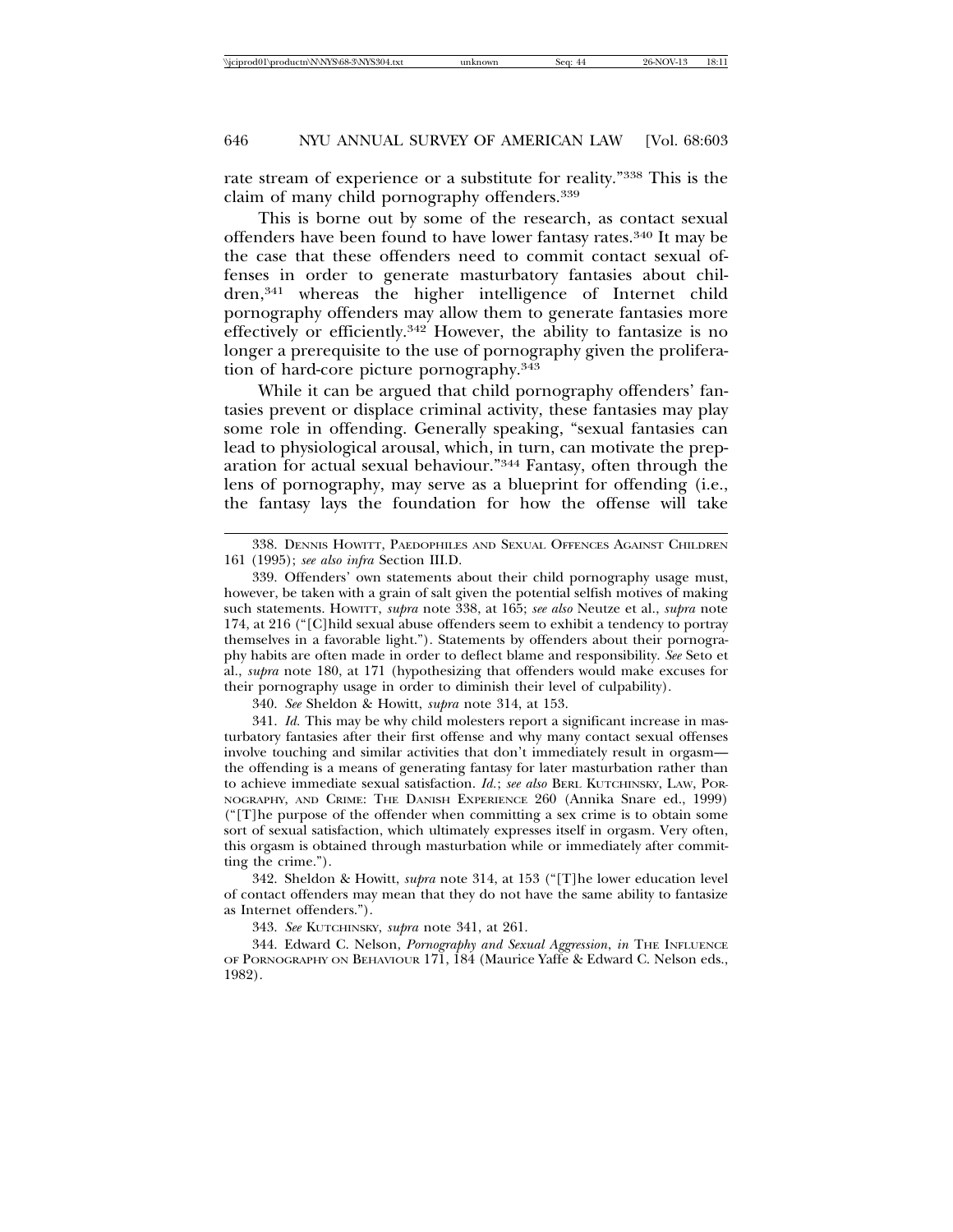place).345 This is particularly salient because of the desensitizing effect of pornography.346 Pornography-generated fantasy may also be used to stimulate sexual arousal, possibly in preparation for an offense.347

These findings demonstrate that pornography's use in fantasy contributes to contact sexual offenses that are related to these fantasies. This additional relationship between child pornography and contact sexual offending indicates the need for the proposed postarrest polygraph program.

#### 4. Cognitive Distortions

Child pornography and contact sexual offenders alike are susceptible to cognitive distortions that allow them to excuse their offensive behavior, minimize its harmful effects, or attribute responsibility to someone or something else.348 Child pornography offenders, for example, justify their actions by arguing that looking at child pornography is a victimless crime and that they would never actually commit a contact sexual offense.<sup>349</sup>

Repeated engagement with such pornography, however, might stimulate the development of distortions that relate to the appropriateness and consequences of contact offending.350 As the pornographic image is normalized and objectified, it is reduced to a commodity, "divorcing the physical image and its sexual utility from the abusive nature of the reality it depicts [and] fuelling the amoral perspective that they are 'only pictures.'"351 This may lead the offender to justify deeper forms of engagement such as trading, or even producing, pornographic images.352

<sup>345.</sup> Sheldon & Howitt, *supra* note 314, at 139.

<sup>346.</sup> *See supra* note 339 and accompanying text.

<sup>347.</sup> *Cf.* Sheldon & Howitt, *supra* note 314, at 139; *see also supra* note 15.

<sup>348.</sup> Burke et al., *supra* note 219, at 82.

<sup>349.</sup> *Id.* These cognitive distortions may even contribute to a child pornography offender's ability to abstain from committing a contact sexual offense. For example, Quayle et al. studied one man who saw nothing wrong with fantasizing about sex with children but, for him, having sex with an underage girl would have been crossing a line past the point of no return. Quayle et al., *supra* note 257, at 92. "It may be that fear of losing control . . . may in fact be a protective mechanism that reduces the likelihood of actual sexual contact with children." *Id.* at 94.

<sup>350.</sup> Elliott & Beech, *supra* note 273, at 184.

<sup>351.</sup> *Id.*

<sup>352.</sup> *Id.*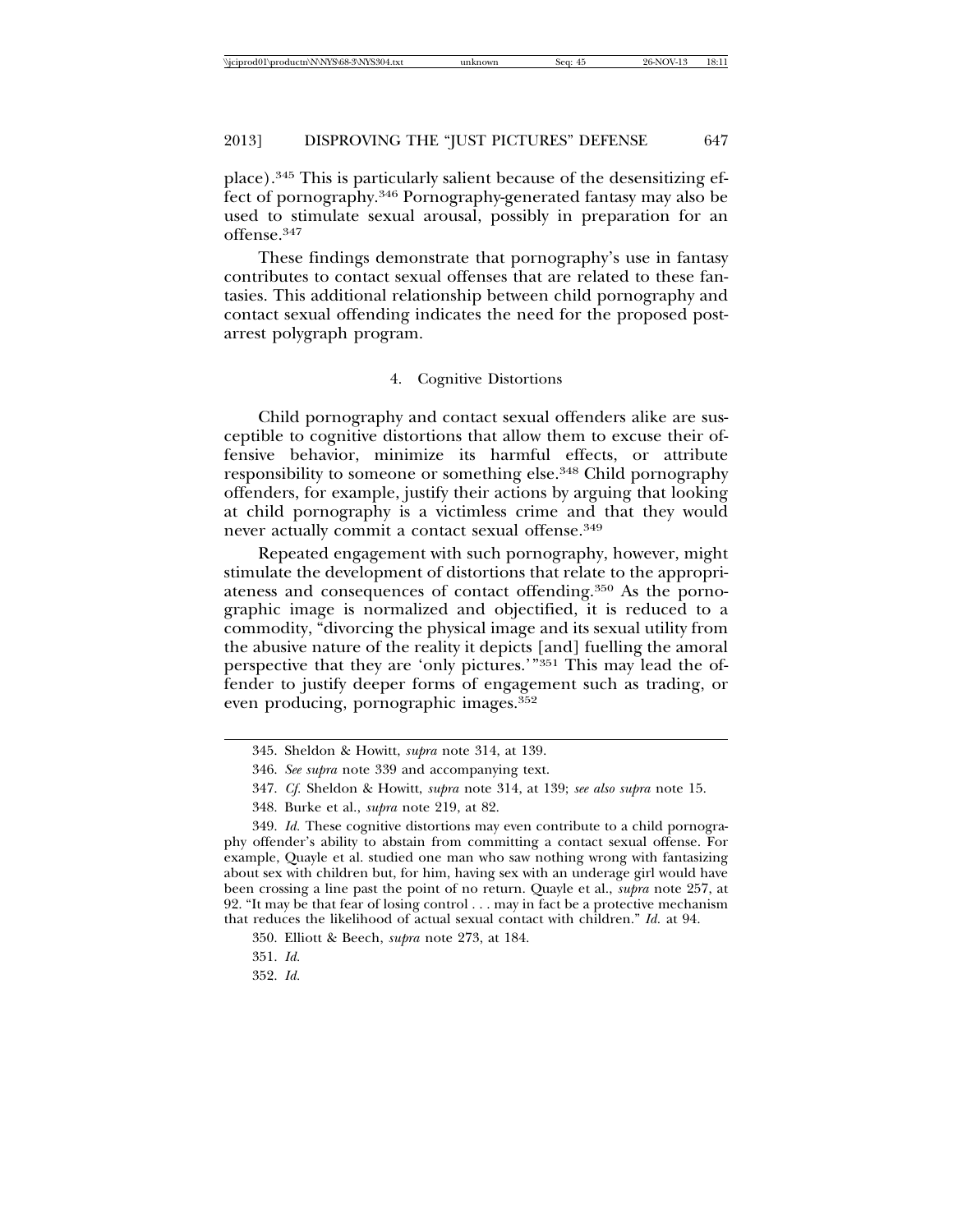Contact sexual offenders tend to have greater cognitive distortions<sup>353</sup> and less victim empathy than do child pornography offenders,354 which in combination could potentially facilitate commission of contact sexual offenses by reducing the psychological barriers to offending.355 The greater victim empathy and fewer cognitive distortions may thus make child pornography offenders less likely to commit contact sexual offenses.356

However, not all cognitive distortions develop pre-offense. They may indeed develop *ex ante* in order to overcome inhibitions against offending,357 but they may also be rationalizations that offenders generate *ex post* to justify their deviant behavior.358 Another possibility is that these cognitive distortions are actually reflections of the distorted personal experiences of the offender.359 Such distortions would substantially predate any offenses and would be rooted in the offender's early childhood experiences of sexual abuse or sexual play with other children.360 Thus an offender might, for example, believe that children are sexual beings simply because he himself was sexualized or sexually active as a child.361

Even if a child pornography offender may be more in touch with the reality of sexual abuse and its harmful effects on children (i.e., he has fewer cognitive distortions), his risk of perpetrating a contact offense may increase if he develops additional cognitive distortions and increased deficits in victim empathy.362 It is thus highly significant that child pornography may itself actually *enhance* the cognitive distortions of offenders, who may, for example, believe that the featured child wants to engage in sexual activity based on what they see in the pornography.<sup>363</sup> "[T]he longer the fantasy is

<sup>353.</sup> *E.g.*, Elliott et al., *supra* note 49, at 87. *But see* Middleton et al., *supra* note 277, at 601 (finding that almost half of child pornography offenders studied displayed no psychological deficits); Neutze et al., *supra* note 174, at 230–31 (finding no differences between contact sexual and pornography offenders in terms of emotional deficits or victim empathy).

<sup>354.</sup> Offenders' empathic deficits may be a display of "selective inhibition" employed in order to avoid the experience of shame and guilt rather than "a true empathic deficit." TONY WARD ET AL., THEORIES OF SEXUAL OFFENDING 144 (Clive R. Hollin & Mary McMurran eds., 2006).

<sup>355.</sup> Babchishin et al., *supra* note 272, at 109.

<sup>356.</sup> Elliott et al., *supra* note 49, at 87.

<sup>357.</sup> Howitt & Sheldon, *supra* note 179, at 470.

<sup>358.</sup> *Id.*

<sup>359.</sup> *Id.*

<sup>360.</sup> *Id.*

<sup>361.</sup> *Id.*

<sup>362.</sup> Elliott et al., *supra* note 49, at 88.

<sup>363.</sup> Beech et al., *supra* note 208, at 222.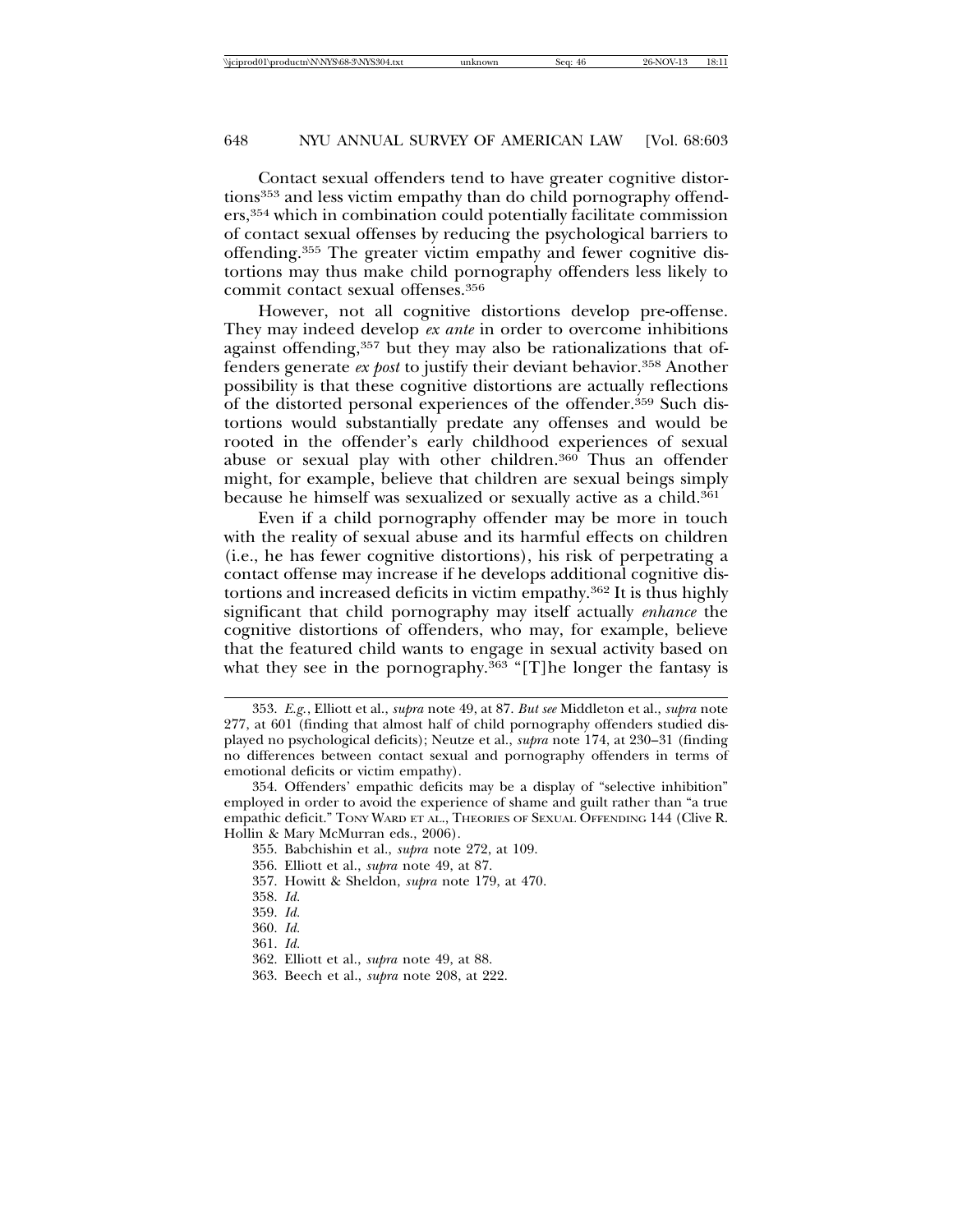maintained and elaborated on, the greater the chances that the behaviour will be acted out in real life," such as an escalation from viewing child pornography to the use of chat rooms and the telephone and eventually to sexual contact.364 At the very least, someone who continuously accesses child pornography becomes desensitized to the deviant sexual acts that the images depict<sup>365</sup> and also to physical force if the viewed pornography depicts violence.366 Thus it appears that the problem is less that pornography directly causes sexual crimes than that the use of pornography increases an individual's tolerance for sexual violence and depresses his concerns about the children who are being victimized.367 This is why the proposed post-arrest polygraph program is necessary to suss out contact offenders who are arrested for child pornography offenses.

#### *C. Strictly Correlative Relationship*

The correlation between child pornography and contact sexual offenses may exist in part because child pornography is often used as a part of a contact sexual offense. It may, for example, be used to blackmail the victim (both to ensure the secrecy of the abuse and to pressure the child into continuing the abusive relationship) or as a medium of exchange with other offenders in order to gain "access to photographs or even phone numbers of other children."368

Child molesters may also use pornography to prepare for committing contact sexual offenses<sup>369</sup> as well as to seduce children into sexual activity.370 One study found that 21% of sex offenders used pornography immediately prior to their offense in preparation for the offense.371 About one-fifth to one-quarter of child molesters admits to using pornography to "groom"372 or seduce potential victims.373 Particularly when the desired victim is extremely young, sex

370. Osborne v. Ohio, 495 U.S. 103, 111 (1990); Calder, *supra* note 8, at 16.

372. "Grooming" refers to the process by which a child molester attempts to gain a child's trust and lower his or her inhibitions towards engaging in sexual activity. Calder, *supra* note 8, at 11.

373. *See, e.g.*, Langevin & Curnoe, *supra* note 192, at 579 (20.97% of child sex offenders studied); Wolak et al., *supra* note 16, at 18 (finding that 27% of offenders arrested for child pornography possession between July 2000 and June 2001

<sup>364.</sup> Calder, *supra* note 8, at 11.

<sup>365.</sup> *Id.* at 17.

<sup>366.</sup> Dean D. Knudsen, *Child Sexual Abuse and Pornography: Is There a Relationship?*, 3 J. FAM. VIOLENCE 253, 259 (1988).

<sup>367.</sup> *Id.* at 262.

<sup>368.</sup> TATE, *supra* note 11, at 24.

<sup>369.</sup> S. REP. NO. 104-358, at 2.

<sup>371.</sup> Elliott et al., *supra* note 177, at 586.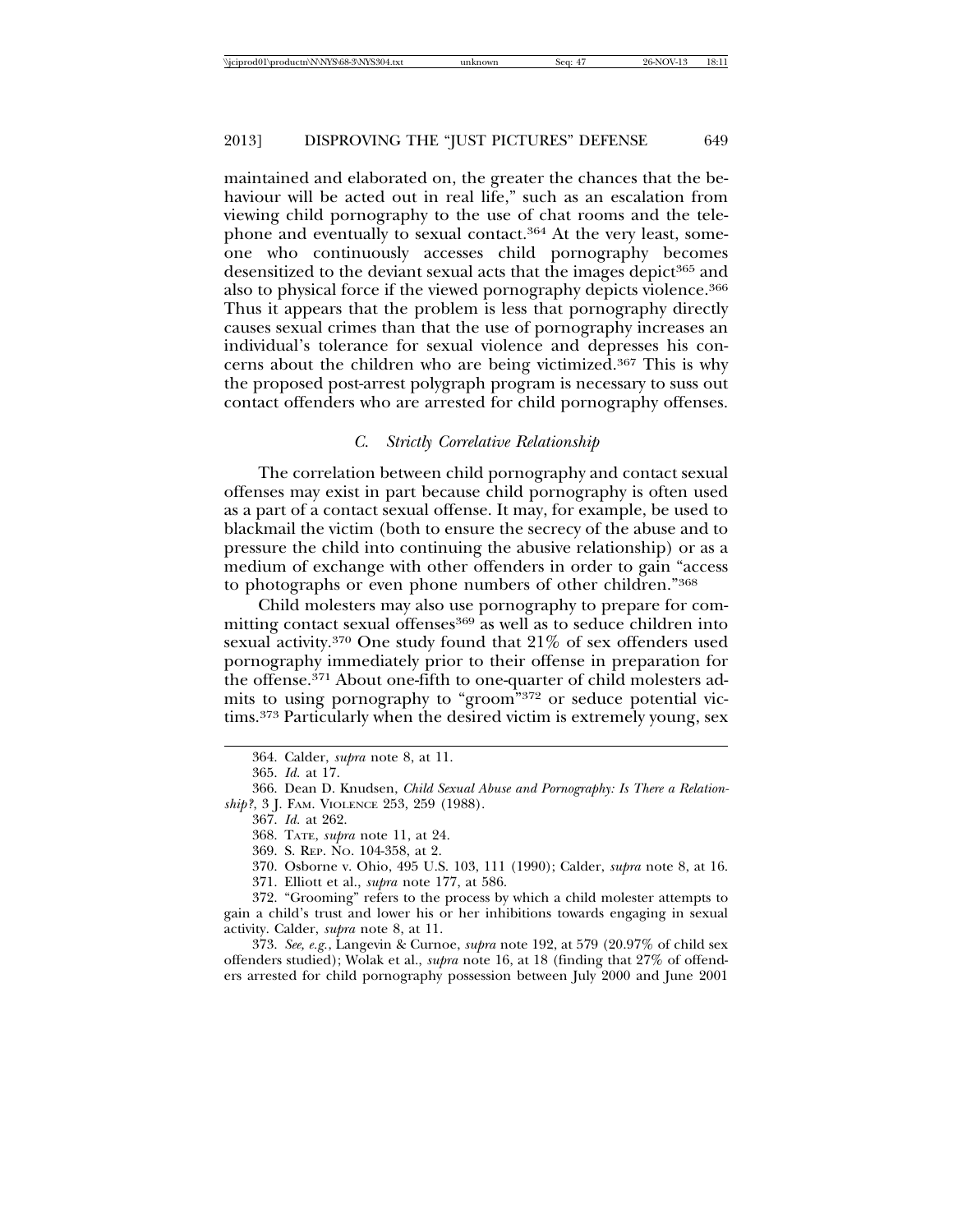offenders often show the victim pictures of other children engaged in sexual activity to impart upon the child the idea that "if other children are doing it, then it must be all right for [me] to do it."374 The proliferation of the Internet has exacerbated the usage of pornography in the actual criminal activity<sup>375</sup> since such usage of pornography increases with ease of access.376

It is more common for child molesters to use pornography in association with criminal offenses, both prior to and during the offense itself, than it is for rapists.377 In fact, generally speaking the most deviant offenders, a category that inherently includes child molesters acting based on sexual preference,<sup>378</sup> tend to use pornography most often.<sup>379</sup> And while the pornography used may be adult pornography as well as child pornography,380 those who view more

375. *See* Bourke & Hernandez, *supra* note 2, at 183 (attributing increase in Internet offenses in part to increasing availability of computers and Internet access); Langevin & Curnoe, *supra* note 192, at 584–85 (suggesting that the use of pornography during sexual crimes should be studied more closely because the Internet may increase use of pornographic materials).

376. In Langevin and Curnoe's sample, 89% of the men who used pornography in their crimes said that it was readily available, compared to only 30% of those who did not use pornography in their crimes. Langevin & Curnoe, *supra* note 192, at 582.

377. Daniel Lee Carter et al., *Use of Pornography in the Criminal and Developmental Histories of Sexual Offenders*, 2 J. INTERPERSONAL VIOLENCE 196, 206 (1987) (finding that 19% of the rapists used pornography in their crimes, compared to 40% of the child molesters); Langevin & Curnoe, *supra* note 192, at 579–80 (finding that almost three times as many offenders against children used pornography, as compared to offenders against adults). This discrepancy may be because the typical offense against an adult involves a forcible attack in a secluded setting while children tend to be much more controllable and may be lured by or threatened with pornography much more easily. *Id.* at 583–84.

378. *Cf., e.g.*, McCarthy, *supra* note 175, at 188–89 (noting child molesters' desires to share their "deviant sexual interest in minors" with others).

379. *See, e.g.*, Langevin & Curnoe, *supra* note 192, at 579 (finding that offenders with both boy and girl victims used pornography most often in their crimes); Proulx et al., *supra* note 196, at 124 (finding that 13.3% of noncoercive offenders used pornography prior to their offense as opposed to 50% of the coercive ones).

380. A 1997 study found that while child molesters were generally higher users of pornography than non-molesters, the most common type of material used was adult pornography. Malamuth & Huppin, *supra* note 264, at 797.

admitted to using pornography in their crimes and 25% admitted to using it to "groom").

<sup>374.</sup> MEESE COMMISSION, *supra* note 286, at 411; *see also* S. REP. NO. 104-358, at 2 ("[A] child who is reluctant to engage in sexual activity with an adult, or to pose for sexually explicit photographs, can sometimes be convinced by viewing depictions of other children 'having fun' participating in such activity."). Adult pornography is also often used to groom children for sexual activity. MEESE COMMISSION, *supra* note 286, at 411 n.74.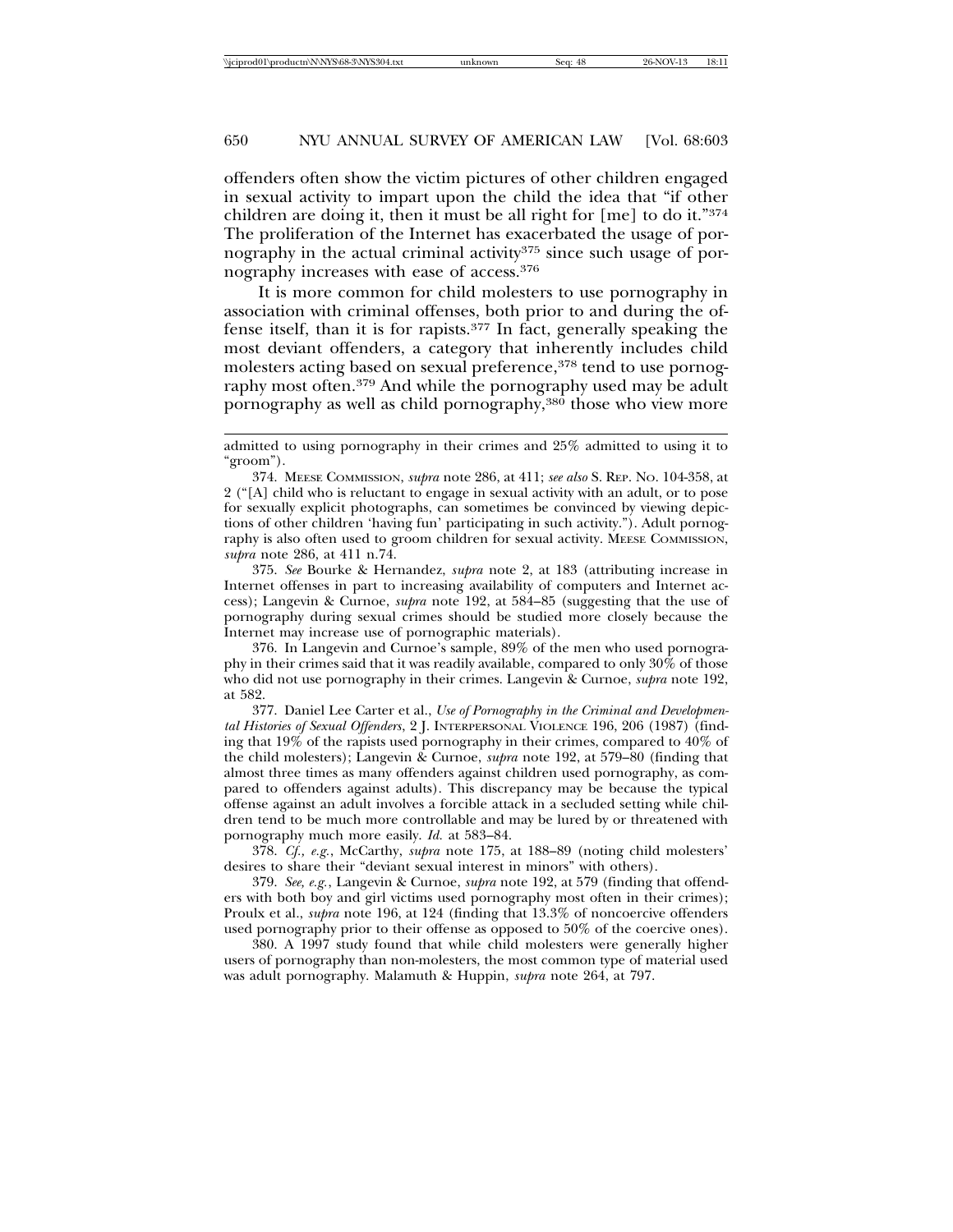deviant pornography (e.g., child pornography) tend to sexually abuse more victims.381

Numerous studies have shown that many offenders arrested on child pornography charges have histories of contact sexual offenses.382 In an aggregation of some of these studies, a total of 17.3% were known to have committed contact sexual offenses, most of which involved child victims.383 Yet, while, according to official records, only 12.2% of offenders had prior contact sexual offenses, 55.1% disclosed commission of contact sexual offenses against children when self-reporting their offense history.384

Arguably the largest study to examine this, and the study most relevant to this Note, is the aforementioned "Butner Study." The subjects studied were 155 child pornography offenders<sup>385</sup> who voluntarily participated in an SOTP at Butner Federal Correctional Institution in North Carolina.386 Information was gleaned from the presentence investigation report ("PSIR")<sup>387</sup> as well as polygraph examinations.388 At the time of sentencing, forty of the men (26%) had documented contact sexual offenses, and there were a total of seventy-five known victims, an average of 1.88 per offender.<sup>389</sup> By the end of treatment, however, including after use of the polygraph, 131 (85%) admitted to having committed a contact sexual offense, and the number of reported victims increased to 1777, an average of 13.56 per offender.390 The forty offenders with known histories at the time of sentencing disclosed an average of 19.4 victims throughout treatment, and the 115 without disclosed an aver-

383. *Id.* at 132.

384. *Id.* at 132–33.

385. There were 155 total subjects, but only eighty were offered polygraph examinations, none of whom declined to participate. Bourke & Hernandez, *supra* note 2, at 185–86. None of the participating offenders was convicted of child pornography production. *Id.* at 186.

386. *Id.*

387. The PSIR contains information about past arrests and convictions, descriptions of any sustained allegations of sexual misconduct (i.e., by a child protective services agency), and other criminal offense history information (e.g., admissions made to law enforcement). *Id.* at 186.

<sup>381.</sup> Those who viewed child pornography averaged 7.6 child abuse victims, while those who viewed teen pornography only averaged 4.1 victims. Abel, *supra* note 282, at 33.

<sup>382.</sup> *See, e.g.*, Michael C. Seto, R. Karl Hanson & Kelly M. Babchishin, *Contact Sexual Offending by Men with Online Sexual Offenses*, 23 SEXUAL ABUSE: J. RES. & TREATMENT 124, 128–30 (2011) (listing studies demonstrating correlation).

<sup>388.</sup> *Id.* at 185.

<sup>389.</sup> *Id.* at 187.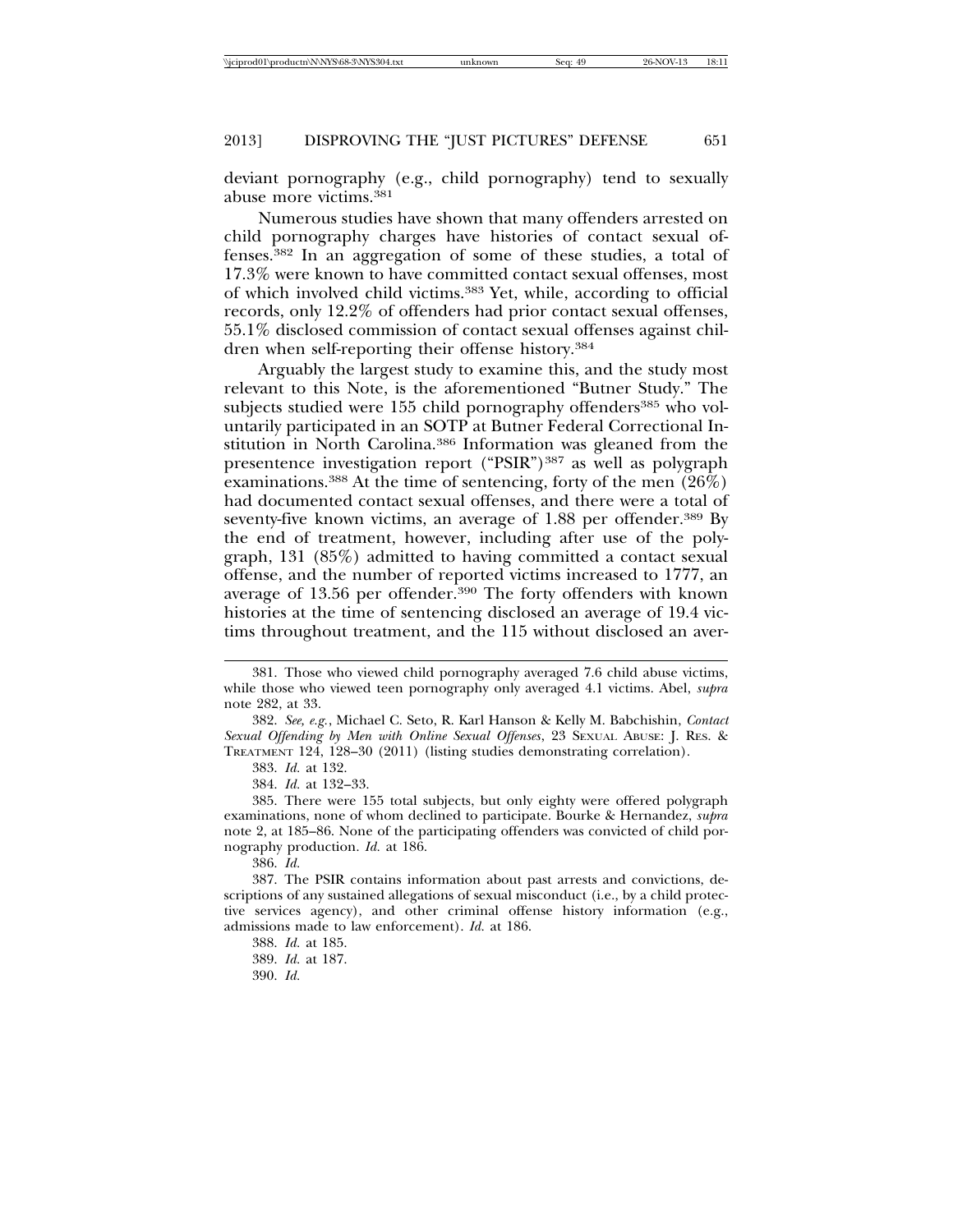age of 8.7.391 At the end of treatment, of the twenty-four offenders who continued to deny having committed a hands-on offense, nine were polygraphed and only two "passed," both of whom "remarked that while they hadn't molested a child prior to their arrest for the instant offense, with access and opportunity they would have been at risk for engaging in hands-on molestation."392

No psychopaths were treated in the Butner SOTP393 and all subjects were volunteers.<sup>394</sup> This means that the Butner Study's results may actually be an *underestimate* of the level of contact sexual offending by child pornography offenders in general since the entrenched pedophiles with no moral obstacles to committing contact sexual offenses and unempathic psychopaths were *de facto* excluded from the sample.395 The Butner Study's results are powerful evidence that child pornography offenders are very often not, in fact, "just pictures" offenders.

The Butner Study is far from the only study to demonstrate the correlation between child pornography and contact sexual offenses. Buschman and Bogaerts found that twenty-one of the sixtythree child pornography offenders they polygraphed admitted to contact sexual offenses, up from zero before the polygraph was employed.396 A total of thirty-six (up from one pre-polygraph) admitted to seeking out contact sexual offenses and a total of twenty-nine (up from three) admitted to making plans for having sex with children.397 Of the twenty-five child pornography offenders studied by Buschman et al., only one self-reported that he had "cruised in public places" with the intention of seeking contact with a child, but fourteen did so after the polygraph.398 While three reported before the polygraph that they made plans for having sex with children, an additional five did so after.<sup>399</sup> Of the 107 child pornography offenders McCarthy studied, fifty-one were found to be contact sexual offenders, nine of whom only admitted to a contact sexual offense

<sup>391.</sup> *Id.*

<sup>392.</sup> *Id.* at 188.

<sup>393.</sup> Interview with Dr. Bourke, *supra* note 184. Offenders found to be psychopathic were expelled from treatment because research shows that psychopaths get worse with treatment. *Id.*

<sup>394.</sup> *See supra* note 217 and accompanying text.

<sup>395.</sup> Interview with Dr. Bourke, *supra* note 184.

<sup>396.</sup> Buschman & Bogaerts, *supra* note 231, at 121. These twenty-one offenders admitted to offending against thirty-seven victims. *Id.* at 122.

<sup>397.</sup> *Id.* at 121.

<sup>398.</sup> Buschman et al., *supra* note 169, at 405.

<sup>399.</sup> *Id.*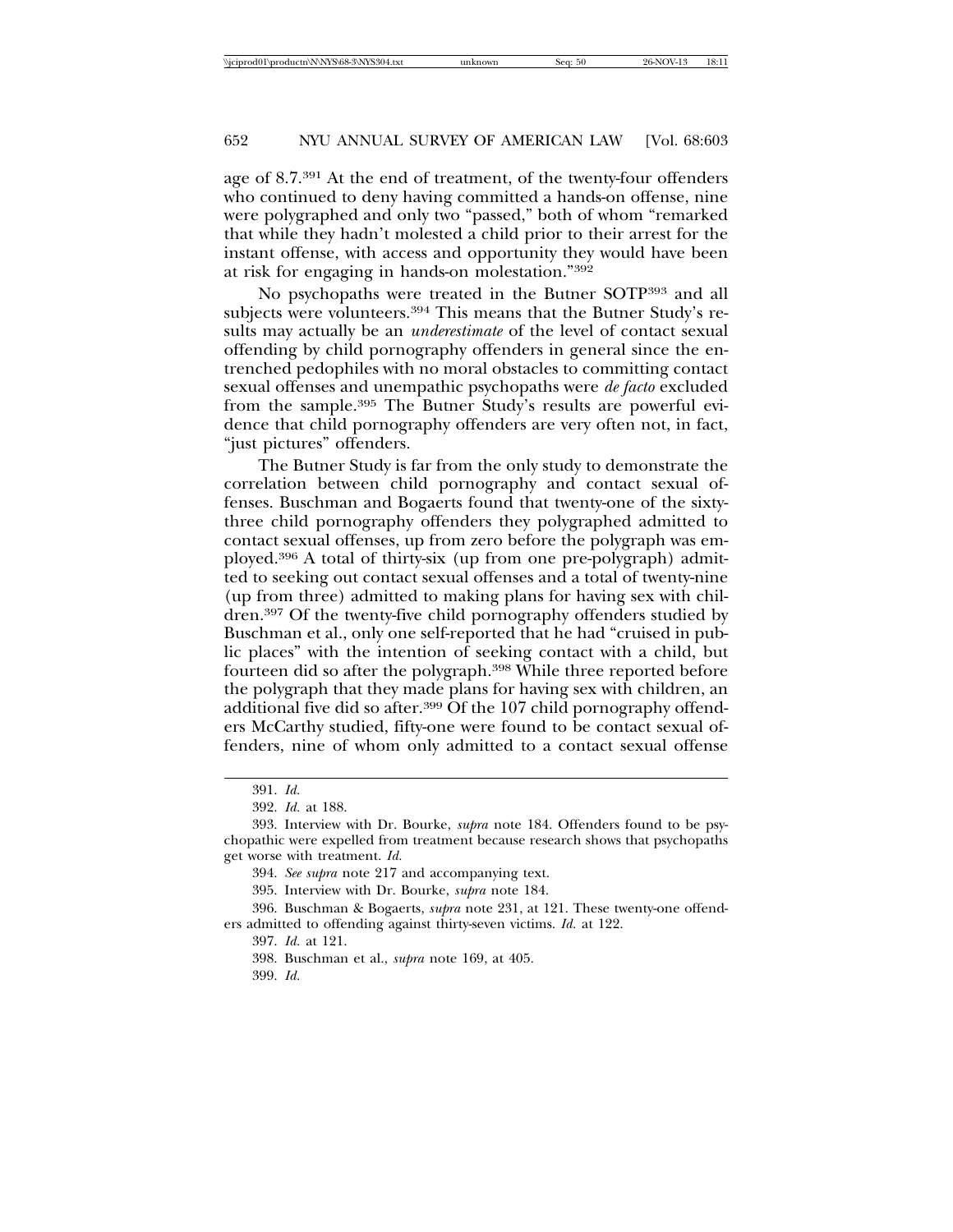after failing a polygraph.400 These studies provide strong evidence for a correlative link between child pornography offending and contact sexual offending, as well as for the polygraph's usefulness in demonstrating this link.

An examination of law enforcement data shows that 30% of those arrested for child pornography possession in 2009 were charged concurrently with a sexual abuse crime, down from 55% in 2000.401 This decline in the proportion of so-called "dual offenders" may at least in part be explained by changes in how child pornography possession cases were initiated.402 For example, in 2009 it was much more common for child pornography possession to be the initial offense investigated with the abuse being discovered later  $(20\% \text{ of the cases}^{403} \text{ versus } 53\% \text{ in } 2000^{404})$ , as opposed to the reverse.405 This number is "almost certainly low" since it is only based on what the investigators found in the course of investigating and making an arrest.406 This exemplifies the difficulty in discovering child sexual abuse if the abuse is not the offense that initiated the investigation,407 which is strong support for this Note's proposed post-arrest polygraph program.

#### *D. Preventative Relationship*

There is some support in the literature for the theory that the use of child pornography actually *prevents* contact sexual offenses.408 This is often known as the "substitution hypothesis"409 or the "catharsis hypothesis."410

Taylor and Quayle interviewed thirteen child pornography offenders, some of whom explained that after masturbation they no longer found child pornography to be as alluring.411 Some simply

405. This is due to the increase in child pornography crimes as a result of the proliferation of the Internet. *See infra* note 491.

407. *See* Wolak, *supra* note 16, at 34 ("[W]hen cases originate with investigations of [child pornography] possession, police must determine whether an offender has sexually abused a specific, identified child . . . and this can be difficult."); *infra* Section I.C.2.

408. *See, e.g.*, Carter et al., *supra* note 377, at 206 (noting that child molesters are more likely than rapists to use pornography to relieve impulse to offend).

409. Kutchinsky, *supra* note 300, at 313.

410. Carter et al., *supra* note 377, at 207.

411. TAYLOR & QUAYLE, *supra* note 12, at 79, 81.

<sup>400.</sup> McCarthy, *supra* note 175, at 185–86.

<sup>401.</sup> Statement of Janis Wolak, *supra* note 15*.*

<sup>402.</sup> *Id.*

<sup>403.</sup> *Id.*

<sup>404.</sup> Wolak, *supra* note 16, at 33–34.

<sup>406.</sup> Wolak, *supra* note 15.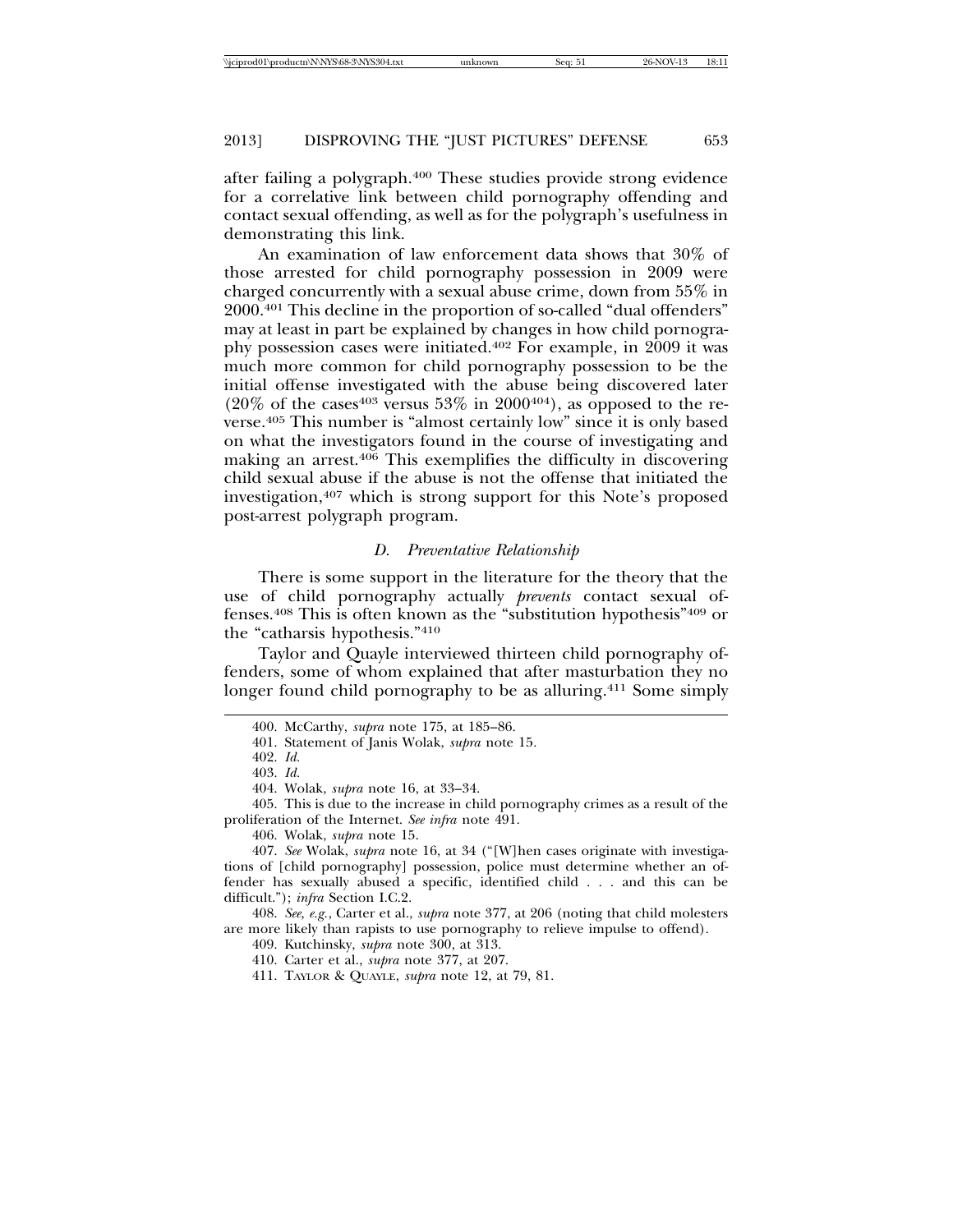stopped looking at the pornography and for others the images "became almost aversive in the absence of sexual arousal."412 One discussed how he could control his urges to "start something with a child" by looking at child pornography and masturbating.413 Another did say, however, that pornography "made [him] want to do the things [he] wanted to do [and] gave [him] more courage to do them."414 This offender would then copy what he saw in the images and sometimes even produce his own pornography.415

In Riegel's survey of pedophiles, 73.9% of respondents said that it was "invariably" or "usually" true that viewing "boy erotica"416 was a useful substitute for sexual contact with boys, while only 8.3% said that this was "rarely" or "never" true.417 Similarly, 68% said it was "invariably" or "usually" true that the erotica had no effect on their behavior, and 84.5% said such erotica "rarely" or "never" increased their tendency to seek out boys for sex.418 Some men specifically commented that viewing boy erotica actually sublimated and redirected their sexual energies away from attempted or actual sexual contact and that they felt less inclined to seek out boys.<sup>419</sup> These were of course self-reports by pedophilic men, but they were made anonymously in an environment where no consequences were expected from the admissions.420

Interestingly, when Seto, Reeves, and Jung reviewed explanations that child pornography offenders gave to police after apprehension, or to clinicians during post-conviction treatment, they found entirely different results.<sup>421</sup> Only  $6\%$  said that their pornog-

421. Seto et al., *supra* note 180, at 171, 175.

<sup>412.</sup> *Id.* at 81.

<sup>413.</sup> *Id.* (internal quotation marks omitted).

<sup>414.</sup> *Id.* at 81–82 (internal quotation marks omitted).

<sup>415.</sup> Quayle & Taylor, *supra* note 182, at 101; *see also* TATE, *supra* note 11, at 110 (quoting child pornography offender who tired of looking at magazines and began to put into practice what he saw depicted).

<sup>416.</sup> Child erotica is "any material, relating to children, that serves a sexual purpose for a given individual" and is not necessarily sexually explicit. LANNING, *supra* note 9, at 68.

<sup>417.</sup> Riegel, *supra* note 201, at 322.

<sup>418.</sup> *Id.* Only 8.1% said erotica "invariably," "usually," or "frequently" increased such a tendency. *Id.*

<sup>419.</sup> *Id.* When asked how they felt after viewing the erotica, 25.6% said "very much relieved and at peace" and 27.4% said "somewhat better." *Id.*

<sup>420.</sup> *See id.* at 321. It is worth noting that in spite of these conditions, while 95.2% reported a "moderate" to "very strong" attraction to boys, 86.9% reported that this was at least as much of a mentoring interest as it was a sexual one, *id.*, which gives some insight into the cognitive distortions of these men.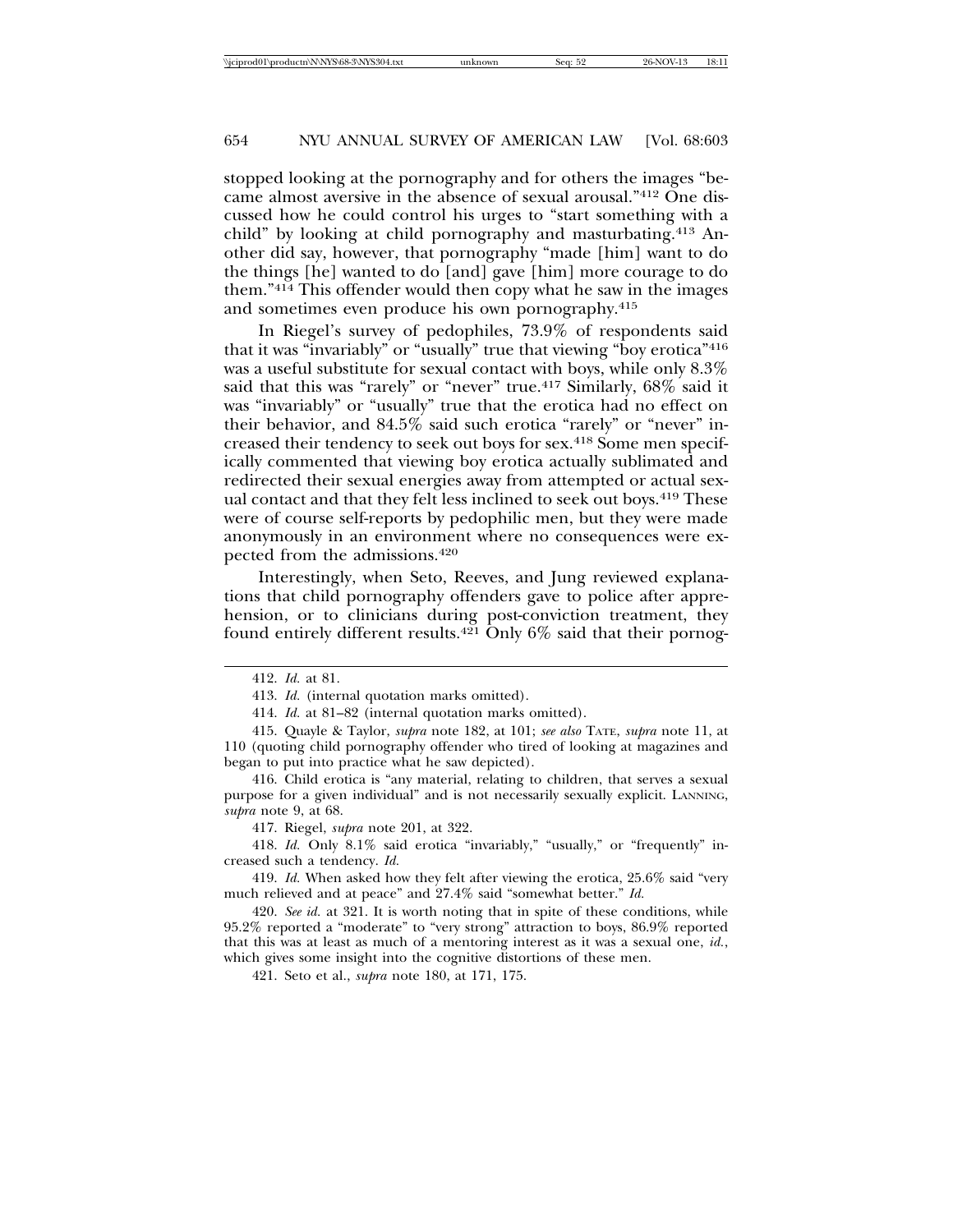raphy use was a substitute for contact sexual offending.422 A substantial minority (roughly  $40\%$ ) admitted pedophilic interests,  $423$ one of the most significant risk factors for contact sexual offending.424 While there is some support for the substitution hypothesis, the evidence indicates that this is not the case for a significant number of child pornography offenders.

#### *E. How Courts Understand this Relationship*

The courts have not frequently examined the relationship between child pornography and child abuse, although this relationship has, on occasion, been examined in evaluating whether there is probable cause to conduct a search for child pornography. In determining probable cause, courts must "make a practical, common-sense decision" based on "all the circumstances set forth in the affidavit . . . . "425 The circuit courts differ on how much evidence of sexual abuse factors into this "practical, common-sense decision" when considering whether there is probable cause to search for child pornography. However, save for the Eighth Circuit, they have generally been strict about differentiating between the two crimes and not allowing one to be sufficient evidence for probable cause of the other without information in the affidavit linking these crimes.426

424. *See id.* at 178. It is also highly likely that the true number of pedophiles in this sample is higher as it is likely that some individuals who denied such a sexual interest were being deceitful. *Id.*

425. Illinois v. Gates, 462 U.S. 213, 214 (1983).

426. *See, e.g.*, Dougherty v. City of Covina, 654 F.3d 892, 899 (9th Cir. 2011) (finding officer's conclusory statement tying defendant's alleged acts of molestation and leering to possession of child pornography insufficient to support the search for pornography); Virgin Islands v. John, 654 F.3d 412, 419 (3d Cir. 2011) ("[A]llegations [of child molestation] are not sufficient to establish—or even to hint at—probable cause as to the wholly separate crime of possessing child pornography."); United States v. Falso, 544 F.3d 110, 113, 123 (2d Cir. 2008) (holding that molestation conviction is insufficient to establish probable cause to search for child pornography and that affidavit must draw correlation between individual's

<sup>422.</sup> *Id.* at 175.

<sup>423.</sup> *Id.* The authors hypothesized that offenders would be more likely to explain away their crimes, rather than admit to a sexual interest in children, in the police setting as opposed to the clinical setting. *Id.* at 171. Yet the offenders in the clinical setting actually provided *more* explanations for their criminal activity. *Id.* at 177. While the two samples were about as likely to admit to a sexual interest in children, the offenders in the police setting, based on the breadth and content of their pornography collections, appeared to be more sexually deviant than the offenders in the clinical sample, which indicates that those in the police setting were actually more likely to have a sexual interest in children that they simply denied having. *Id.*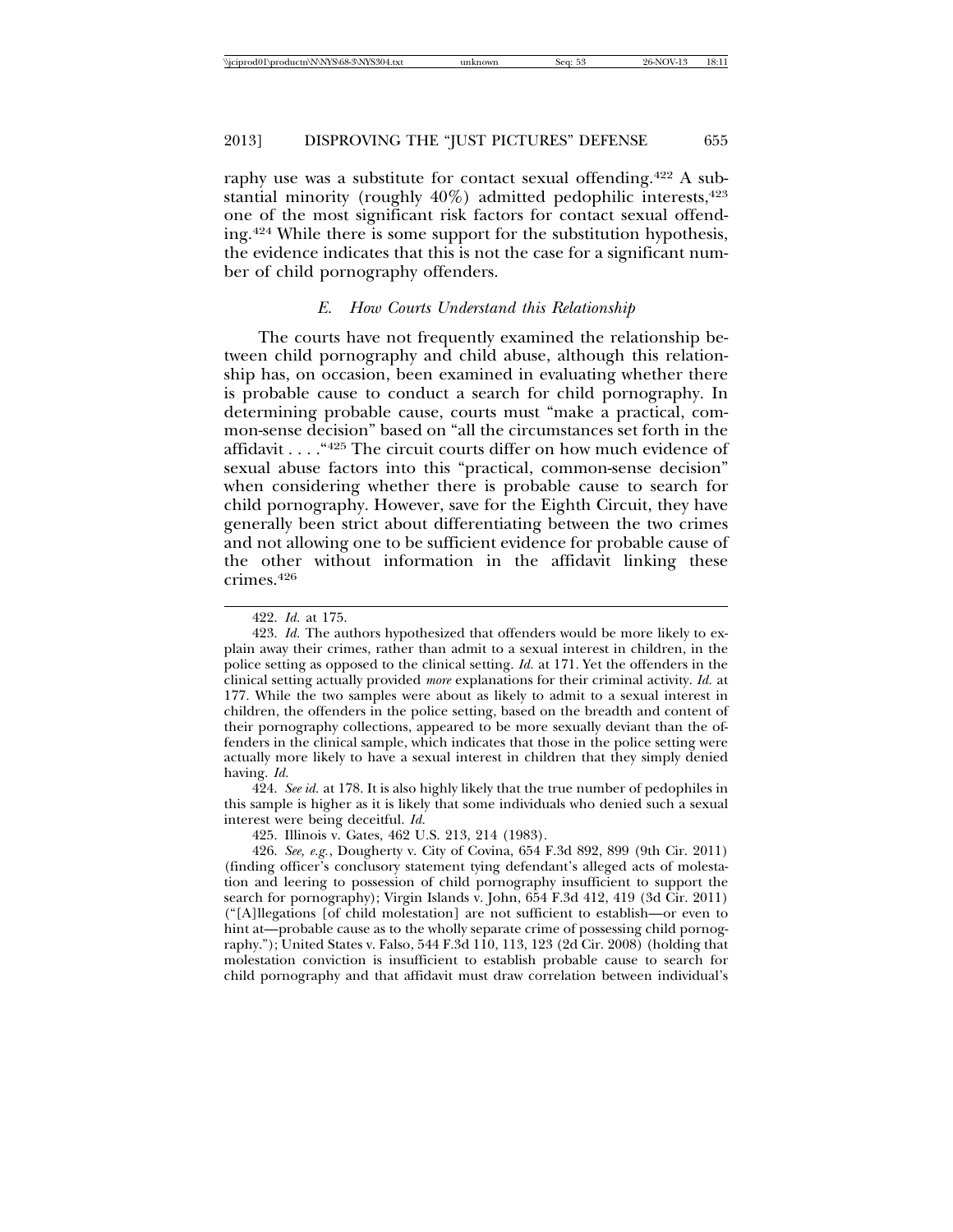This commitment to maintaining a clear division between child pornography and child molestation in probable cause determinations indicates that the circuit courts, excepting the Eighth Circuit, tend to believe that these are separate crimes that are not *necessarily* related. While a thorough discussion of this reasoning is beyond the scope of this Note, the majority of the circuit courts have taken the correct approach. Child pornography and child molestation are indeed separate crimes, and evidence of one of these crimes, without more, does not indicate that the other crime is also occurring. It is important to note, however, that these courts' reasoning does not indicate a resistance to accepting that child pornography offending and child molestation are related. Rather, such reasoning is only a reaction against the idea that child pornography offenders and child molesters are one and the same.

#### IV.

# CONSTITUTIONAL CONSIDERATIONS OF INTERROGATIVE POLYGRAPHING

Society has already made the determination that sex offenders are different from other criminals and that sexual offenses are different from other types of crimes, as evidenced by their differential treatment in the criminal justice system.427 As a result, sex offenders already "bring[ ] somewhat diminished constitutional rights in tow."428

While being interrogated, however, child pornography suspects always retain their Fifth Amendment right against self-incrimination,429 with or without the polygraph. Thus the post-arrest

427. *See, e.g.*, FED. R. EVID. 414–15 (allowing evidence of similar crimes in cases of child molestation); James Vess, *Ethical Practice in Sex Offender Assessment*, 23 SEXUAL ABUSE: J. RES. & TREATMENT 381, 382 (2011) (noting increase in laws regarding sex offender registration, community notification, and civil commitment). As of 1998, thirty-five states used polygraph testing to aid in monitoring sex offenses. Branaman & Gallagher, *supra* note 54, at 45.

428. Malamuth & Huppin, *supra* note 264, at 789.

429. *See* U.S. CONST. amend. V.

propensity to commit both crimes); United States v. Hodson, 543 F.3d 286, 292 (6th Cir. 2008) (finding evidence of molestation in affidavit insufficient to establish probable cause for child pornography without providing link between these crimes). *But see* United States v. Colbert, 605 F.3d 573, 577 (8th Cir. 2010) (finding evidence that defendant attempted to lure child to his apartment sufficient to establish probable cause to search for child pornography). There do not appear to be any cases dealing with pornography being used to support probable cause to search for evidence of molestation. This is probably because physical evidence of child molestation is a rarity, so searching for such evidence would often be futile. *See supra* notes 47–48.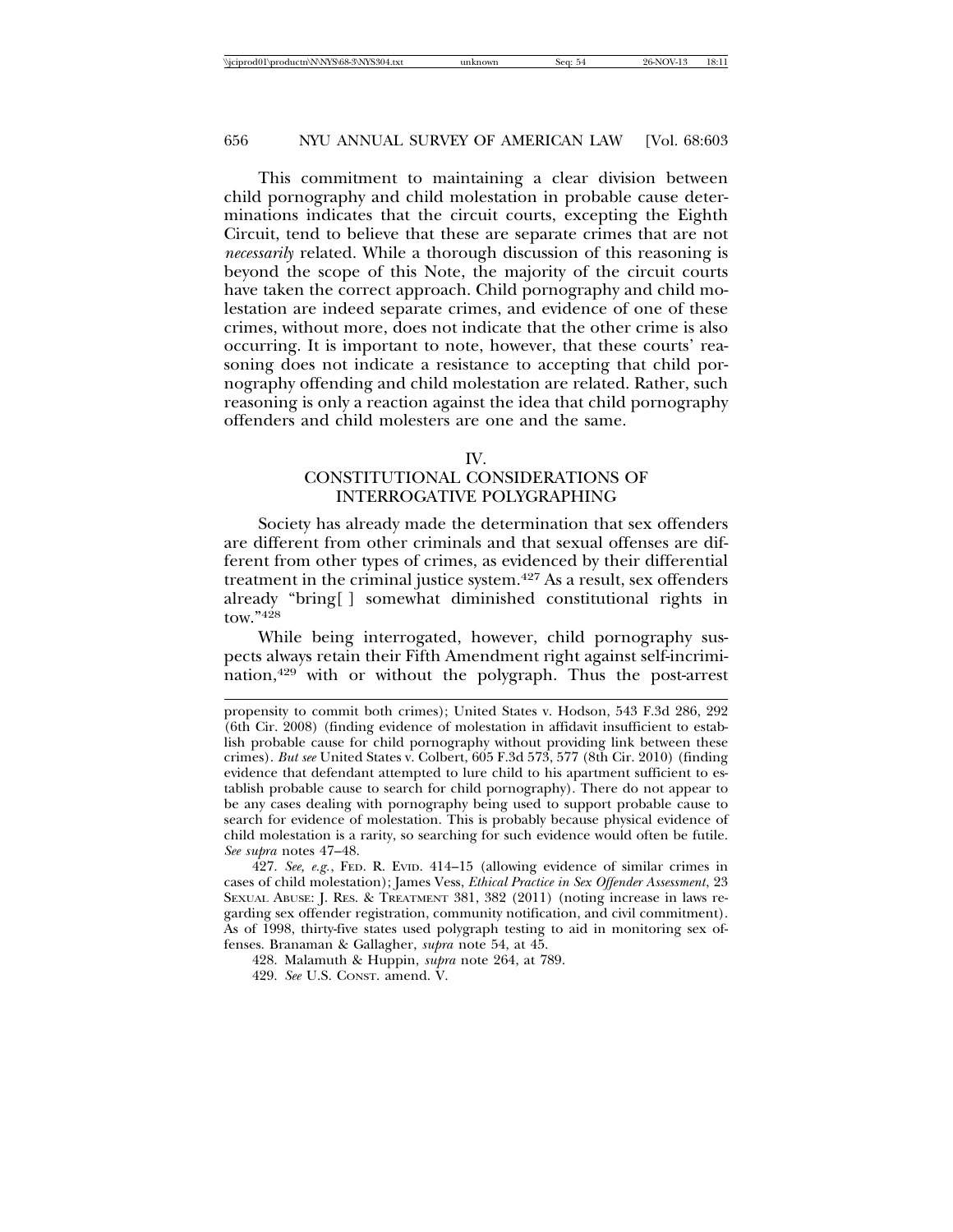polygraph-assisted interrogation proposed in this Note would proceed just as would an interrogation without the polygraph. That is, the suspect would be read his *Miranda* rights, which include the right to remain silent and the right to an attorney.<sup>430</sup> Should a suspect invoke his right to remain silent at any time, the interrogation must cease immediately.431 Similarly, should a suspect request an attorney, the interrogation must cease until an attorney is present.432 Because a suspect would never be compelled to answer any of the questions posed to him, a post-arrest polygraph interrogation would not run afoul of the Fifth Amendment.433

The use of the polygraph during an interrogation does nothing to alter the standard Fifth Amendment analysis. That is, the addition of the polygraph to the interrogation is not constitutionally significant.<sup>434</sup> A suspect could choose to terminate the interview at any time and have "the machine detached from him in a matter of moments."435 While a suspect may feel some sort of obligation or compulsion by nature of the interrogative atmosphere, this would be no different from any other constitutionally permitted interrogation.436 Nor is it sufficient that the questions asked to the offender will be incriminating; if he seeks not to incriminate himself, the suspect must assert his privilege.<sup>437</sup> If he does in fact choose to answer, this choice is considered to be a voluntary one<sup>438</sup> and is

434. *See Lee*, 315 F.3d at 212 ("[T]he presence of a polygraph machine . . . do[es] not constitute compulsion for Fifth Amendment purposes."); State v. Clifton, 531 P.2d 256, 258 (Or. 1975) ("[A] confession is not rendered inadmissible because given following a polygraph examination, provided that it is shown to have been given freely and voluntarily.").

435. *See Lee*, 315 F.3d at 212 ("[S]hould [he] choose to terminate the interview and exit the room while being questioned, he may do so by having the machine detachd from him in a matter of moments.").

436. *Cf. id.* ("If appellant feels obligated or compelled to stay through the end of the proceeding, we are not persuaded that this differs in any significant way from an ordinary probation interview at which the probationer may feel that same obligation.").

437. *Murphy*, 465 U.S. at 429.

<sup>430.</sup> Miranda v. Arizona, 384 U.S. 436, 444 (1966).

<sup>431.</sup> *Id.* at 444–45.

<sup>432.</sup> *Id.*

<sup>433.</sup> *Cf.* United States v. Lee, 315 F.3d 206, 212 (3d Cir. 2003) (citing Owens v. Kelley, 681 F.2d 1362, 1369 (11th Cir. 1982)) ("The polygraph condition also does not violate Lee's Fifth Amendment right because the condition does not *require* him to answer incriminating questions." (emphasis added)); Minnesota v. Murphy, 465 U.S. 420, 427 (1984) ("The answers of . . . a witness to questions put to him are not compelled within the meaning of the Fifth Amendment unless the witness is required to answer over his valid claim of the privilege.").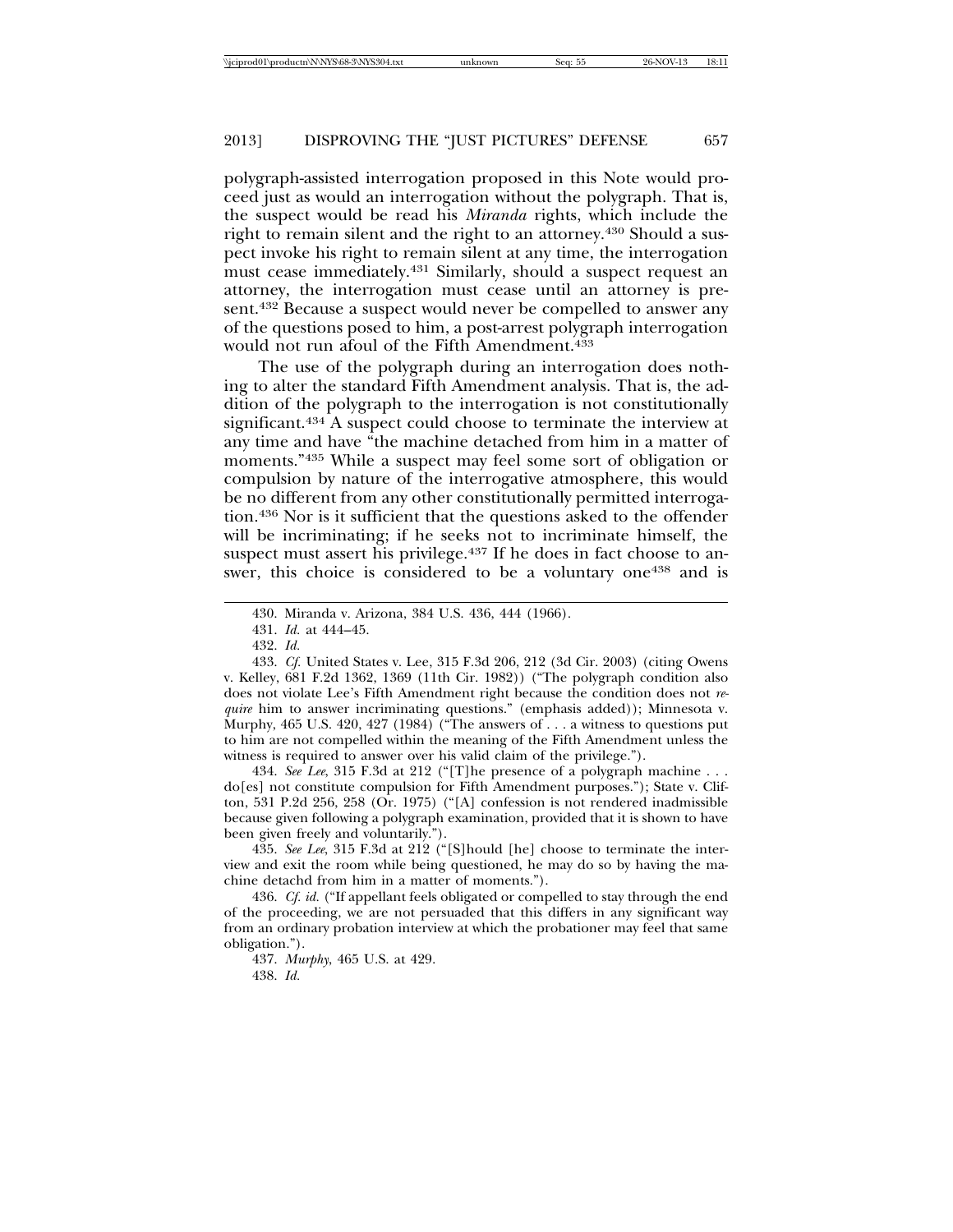deemed to be a waiver of his right to remain silent.439 Once the suspect consents to a waiver of his *Miranda* rights, his consent can only be invalidated if it is found that his will was overborne.440

Yet the use of a polygraph during an interrogation is not in and of itself considered to overbear the suspect's will.441 Law enforcement "may use some psychological tactics in eliciting a statement from a suspect."442 But as long as the suspect's decision to confess "is a product of the suspect's own balancing of competing considerations, the confession is voluntary."443 In other words, the interrogation must be "so manipulative or coercive" that the suspect is deprived "of his ability to make an unconstrained, autonomous decision to confess" in order for the confession to be deemed involuntary.444 As long as proper procedures are followed, the polygraph does not rise to this level of coercion.445

There is an additional Fifth Amendment issue of whether the polygraph test "may compromise the [suspect]'s right to remain silent."446 This right to remain silent is derived from the Fifth Amendment's privilege against self-incrimination, which "protects an accused . . . from being compelled to testify against himself."447 The polygraph is unique in that while a suspect may verbally assert

442. Miller v. Fenton, 796 F.2d 598, 605 (3d Cir. 1986) (citing Haynes v. Washington, 373 U.S. 503, 514–15 (1963)).

443. *Id.*

444. *Id.*

445. *See, e.g.*, United States v. Little Bear, 583 F.2d 411, 414 (8th Cir. 1978) (requiring that the suspect be apprised of the rights to refuse to take the polygraph, to discontinue it at any point, and to decline to answer any questions, due "to the often coercive impact of a lie detector test[ ]"). *But see Wyrick*, 459 U.S. at 47 (finding that the suspect's request for a polygraph examination initiated the interrogation and waived his right to be free of contact with the authorities without an attorney).

<sup>439.</sup> Berghuis v. Thompkins, 130 S. Ct. 2250, 2263 (2010).

<sup>440.</sup> *See* Dickerson v. United States, 530 U.S. 428, 434 (2000).

<sup>441.</sup> *See* Wyrick v. Fields, 459 U.S. 42, 47–48 (1982) (per curiam) (finding post-polygraph confession to be voluntary); Rupe v. Wood, 93 F.3d 1434, 1444 (9th Cir. 1996) (holding that polygraph-assisted confession was voluntary even after the examiner told defendant that he appeared to have failed the exam and that he would be better off if he told the truth); *cf.* Ortiz v. Uribe, 671 F.3d 863, 870 (9th Cir. 2011) (finding detective's advice to defendant that he must tell the truth on his polygraph examination not to be coercive); United States v. Bird, 409 F. App'x 681, 684 (4th Cir. 2011) (finding possible use of defendant's physical condition and possible alcoholism insufficient to vitiate voluntary waiver of rights and consent to polygraph examination); Sotelo v. Ind. State Prison, 850 F.2d 1244, 1250 (7th Cir. 1988) (finding examiner's use of empathy did not overbear defendant's will).

<sup>446.</sup> United States v. Lee, 315 F.3d 206, 213 (3d Cir. 2003).

<sup>447.</sup> Schmerber v. California, 384 U.S. 757, 761 (1966).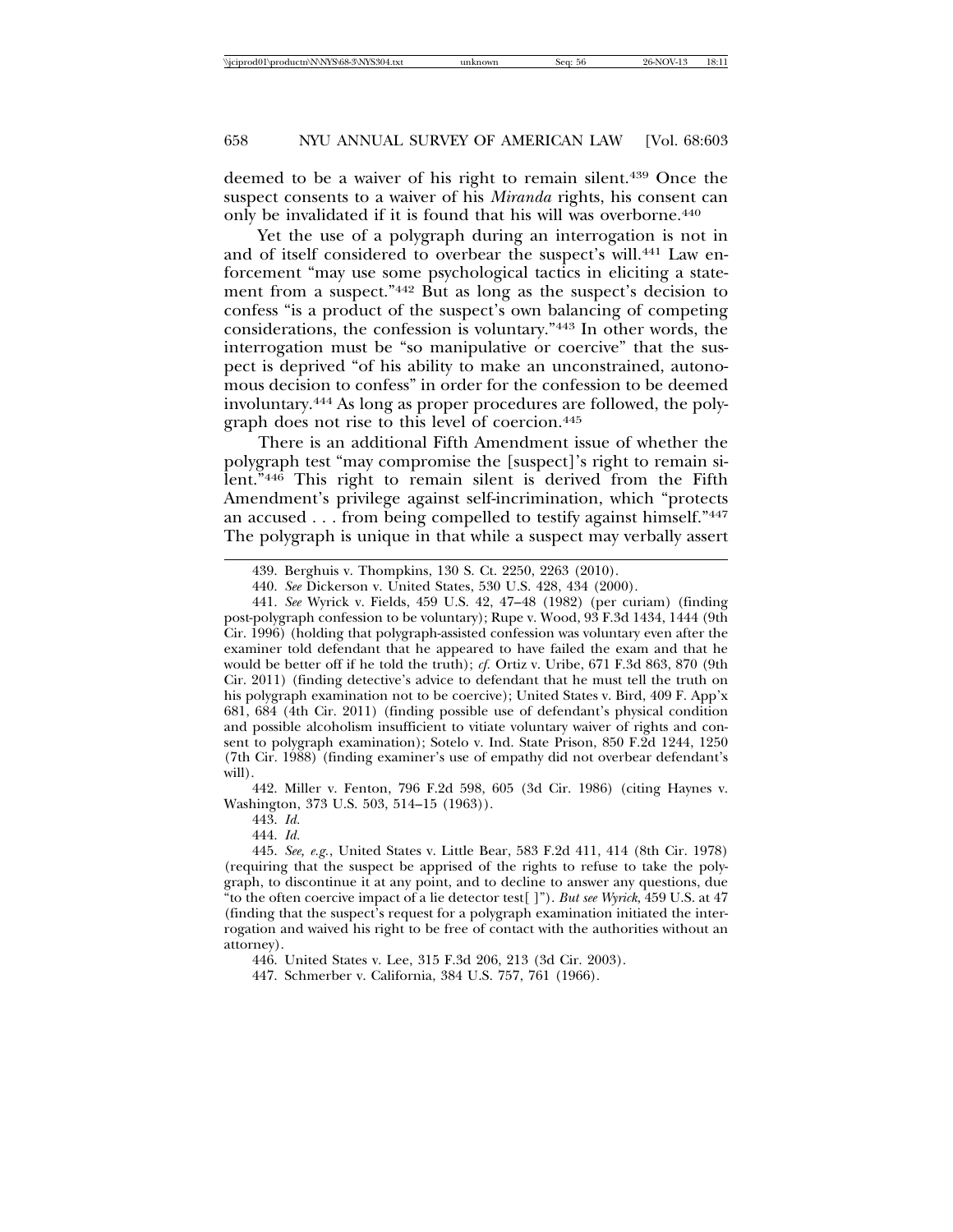his Fifth Amendment privilege, the polygraph may indicate that he is being deceptive based on its detection of his physiological response, even if he gives no verbal response.<sup>448</sup> This physiological response is considered to be "testimonial," and thus falls within the scope of the Fifth Amendment, because it is responsive to the question, thereby conveying information to the polygraph examiner.<sup>449</sup> Because of this, if a suspect does in fact invoke his Fifth Amendment privilege, "and his involuntary physiological reaction is recorded by the polygraph sensors, the polygraph recording should not be used" against him.<sup>450</sup> A suspect's demeanor during the examination would, however, still be admissible, because such evidence is not testimonial and therefore not protected by the Fifth Amendment.451

Nor would use of the polygraph constitute a Fourth Amendment violation. Although administration of a polygraph involves placing sensors on the skin of the suspect, since the objective of the examination is to obtain testimonial rather than physical evidence, the proper inquiry is instead a Fifth Amendment one.452 Not surprisingly, the few federal courts to address the issue have concluded that a polygraph examination is not a search within the meaning of the Fourth Amendment.453 The proposed post-arrest polygraph program therefore comports with both Fourth and Fifth Amendment jurisprudence and is constitutionally sound.

<sup>448.</sup> *See Lee*, 315 F.3d at 213 ("[E]ven though [a defendant] may verbally assert his Fifth Amendment privilege, the polygraph machine may indicate that he is not being truthful based on his physiological response.").

<sup>449.</sup> *See* Pennsylvania v. Muniz, 496 U.S. 582, 589 (1990) (defining a testimonial communication as one that "relate[s] a factual assertion or disclose[s] information" (internal quotation marks omitted)).

<sup>450.</sup> *See Lee*, 315 F.3d at 213 (discussing the principle in context of a probationer).

<sup>451.</sup> United States v. Velarde-Gomez, 269 F.3d 1023, 1030 (9th Cir. 2001); *see also Muniz*, 496 U.S. at 592 (finding a suspect's "physical manner" to be nontestimonial evidence); *cf. Schmerber*, 384 U.S. at 761 (holding that compelled physical evidence—in this case, a blood test—is nontestimonial).

<sup>452.</sup> Greenawalt v. Ind. Dep't of Corr., 397 F.3d 587, 591 (7th Cir. 2005) ("The Fourth Amendment was not drafted, and has not been interpreted, with interrogations in mind.").

<sup>453.</sup> *See* United States v. Jordan P.W., 168 F. App'x 150, 150–51 (9th Cir. 2006); Stehney v. Perry, 907 F. Supp. 806, 822 (D.N.J. 1995), *aff'd*, 101 F.3d 925 (3d Cir. 1996).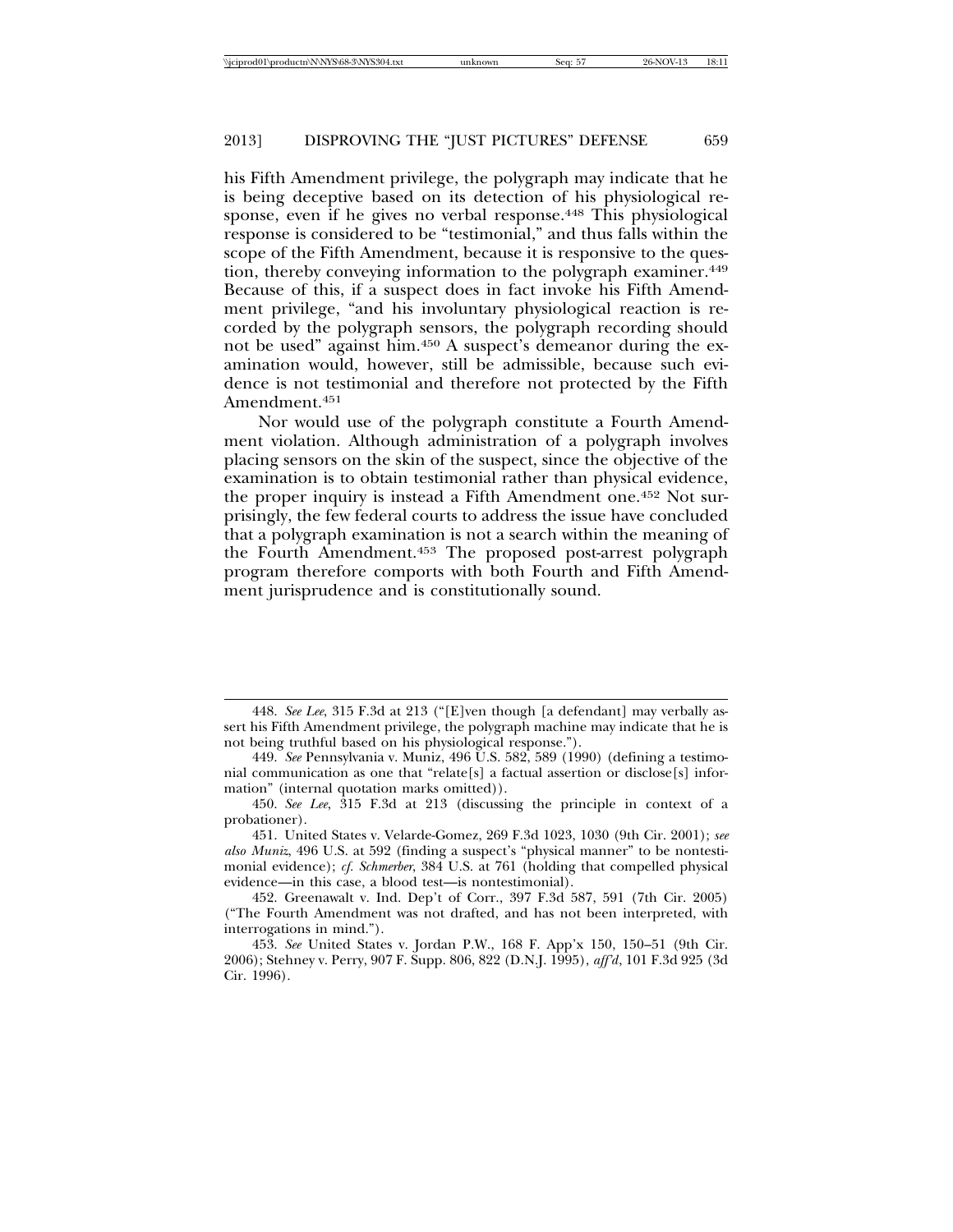#### V.

# PRAGMATIC CONSIDERATIONS OF INTERROGATIVE POLYGRAPHING

#### *A. Expenditure of Resources*

Whether there are sufficient resources to institute an interrogative polygraphing program is an important consideration. The FBI, for example, estimated that as of fiscal year 2005, it had a total of approximately \$5.8 million in recurring funding needs for its polygraph program, although its annual budget was cut by more than half in that same year. $454 \text{ A}$  1998 nationwide poll of probation and parole agencies found that the average reported cost of a polygraph examination was \$200.455

This survey found that only 16% of the agencies polled used the post-conviction polygraph with adult sex offenders.456 In assessing the reticence of those agencies that did not use the polygraph, over 73% said that lack of resources<sup>457</sup> was the largest barrier to use.458

There are nevertheless ways that law enforcement could keep costs down. For example, polygraphers (and equipment) can be shared among law enforcement agencies, limiting personnel costs. The FBI could also serve as a centralized agency for conducting such polygraphing given its experience and resources when it comes to polygraphing.459 Furthermore, "[f]rom a law enforcement perspective, a cost-benefit analysis supports the use of the [polygraph]."460 The benefit of solving important cases like sex crimes, even if only on occasion, far outweighs the cost of a typical polygraph program.<sup>461</sup> Without the use of the polygraph, many of these crimes would go unsolved,462 and this would be a lost opportunity

458. ENGLISH ET AL., *supra* note 58, at 7, 16–17, tbl. 11 at 17. An additional 18.2% said legal and/or ethical issues were the biggest barrier. *Id.* at tbl. 11 at 17.

459. *See supra* Part II.E.

460. Iacono, *supra* note 74, at 1304.

461. *Id.*

462. Polygraph examinations are used most often by law enforcement when all other means of resolving a case have been exhausted. *Id.* Sexual crimes are the paradigmatic example of this because evidence is so often inconclusive. *Id.*

<sup>454.</sup> EVALUATION & INSPECTIONS DIV., OFFICE OF INSPECTOR GEN., U.S. DEP'T OF JUSTICE, USE OF POLYGRAPH EXAMINATIONS IN THE DEPARTMENT OF JUSTICE 56 (2006) [hereinafter OIG REPORT].

<sup>455.</sup> ENGLISH ET AL., *supra* note 58, tbl. 33 at 30.

<sup>456.</sup> *Id.* at 7.

<sup>457.</sup> The study disaggregated "lack of resources" and "lack of polygraph examiners," but I include these both under the umbrella heading of a "lack of resources."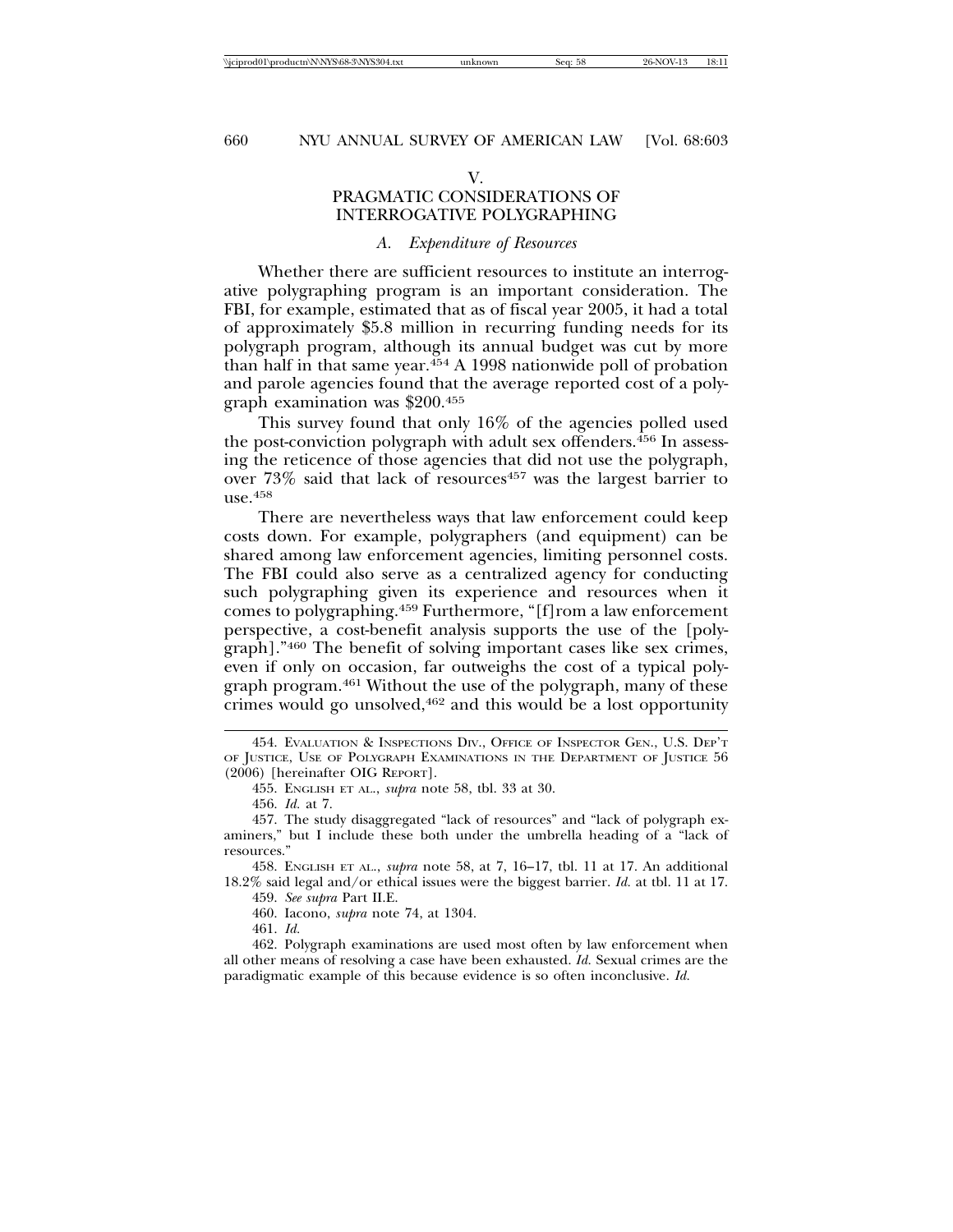to help repair some of the social harm caused by contact sexual offenders.463 If the proposed interrogation program were to reveal even a small portion of what offenders have revealed in SOTPs, the program would be well worth its cost.

Pragmatically, should the program be successful, the discovery of additional offenders and additional crimes would lead to additional strain on the criminal justice system.464 Because of the ease with which child pornography offenses can be committed via the Internet,465 child pornography arrests and convictions have greatly increased over the last two decades.<sup>466</sup> In part because of this country's already overburdened criminal justice and prison systems, some officials are hesitant to use the polygraph because when the government elicits additional incriminating information through polygraphing, it is required to act on this information, increasing the liability of the government agency.467 In other words, "[o]ptions and resources are so limited that 'not knowing' [is] a form of protection" for the government.468 Of course, the entire idea of turning a blind eye to crime is antithetical to the presence of the criminal justice system.

#### *B. The Department of Justice and the Polygraph*

Due to the FBI's experience and resources with regard to polygraphing,469 it is important to consider the logistics behind the federal government's use of the polygraph. Executive branch polygraph policy is the product of a patchwork of executive orders and other presidential policy statements, case law, regulations, and ad-

<sup>463.</sup> *See* New York v. Ferber, 458 U.S. 747, 758 & n.9 (1982) (noting and listing long-lasting effects of child abuse on exploited children).

<sup>464.</sup> Bates & Metcalf, *supra* note 219, at 11–12 (detailing how a sweeping police initiative against child pornography led to many individuals with no previous criminal history being caught and convicted for a sexual offense).

<sup>465.</sup> TAYLOR & QUAYLE, *supra* note 12, at 9 ("Anyone with a modicum of technical expertise can access child pornography . . . ."); *id.* (noting that much of Internet child pornography is free); Bates & Metcalf, *supra* note 219, at 12 (noting that the "Accessibility, Affordability and Anonymity" of the Internet facilitate downloading child pornography).

<sup>466.</sup> At one SOTP in the United Kingdom, there were a total of thirty-nine individuals who committed "photographic offenses" in the program between June 1995 and December 2001. Bates & Metcalf, *supra* note 219, at 12. Between 2002 and 2003, ninety-nine were classified as having committed such offenses. *Id.* These offenders increased from 3% to 29% of the offender pool in less than ten years. *Id.*

<sup>467.</sup> ENGLISH ET AL., *supra* note 58, at 43.

<sup>468.</sup> *Id.*

<sup>469.</sup> *See infra* note 482 and accompanying text.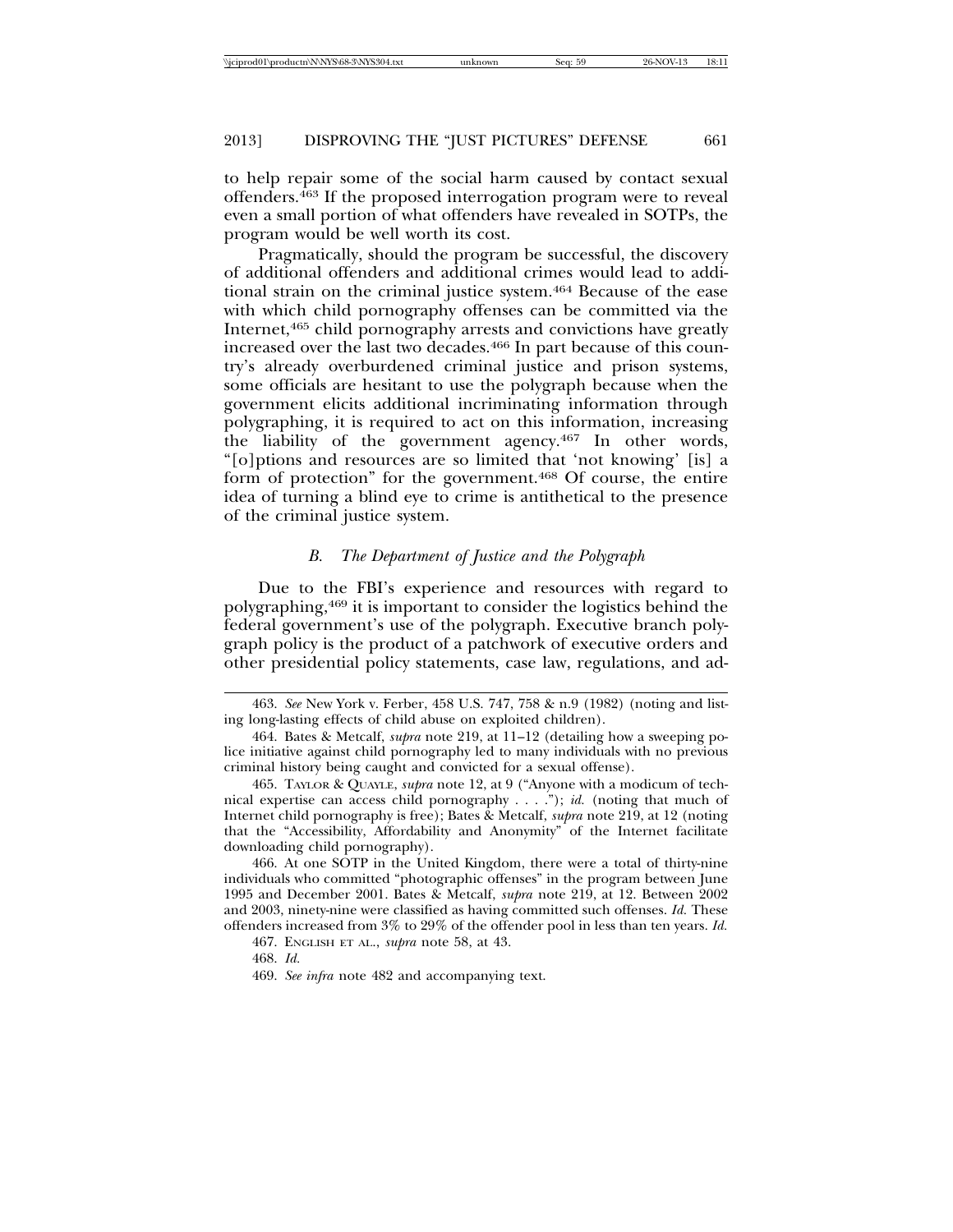ministrative decisions.470 The Department of Justice has few policies regarding the use of the polygraph but is generally supportive of its limited use during criminal investigations.471 The FBI has been using the polygraph as an investigative tool in criminal investigations for over thirty-five years<sup>472</sup> and employed over 119 personnel in its Polygraph Unit in 2006.473 The FBI, which conducts the majority of government polygraphing for criminal investigations,474 has its own policies and procedures that define who is subject to examination; establish the professional, ethical, and technical standards for conducting an examination; set quality control and assurance standards and procedures; and define the rights afforded to individuals who undergo polygraph testing.<sup>475</sup> These policies note that the polygraph is an investigative tool and should not be the sole basis for any investigative decisions.476 All FBI polygraph examinations are voluntary and a subject's consent to undergo an examination must be in writing.477

All FBI polygraph examiners are selected from special agent personnel and must complete training at a certified polygraph training facility.478 After this training and before certification, all examiner candidates must complete both an additional week of specialized training in the Polygraph Unit and a one-year internship with a senior examiner.<sup>479</sup> Once certified, examiners must meet annual training and performance standards to retain their certification.480 As of December 2005, the Polygraph Unit's supervisory personnel had an average of eighteen years of investigative experience and nine years of polygraph experience.481 Field examiners had an average of seventeen and nine years, respectively.482

General quality control of the program is provided by the Polygraph Unit, internal oversight is provided by the FBI's Inspection

<sup>470.</sup> OIG REPORT, *supra* note 454, at 7.

<sup>471.</sup> *Id.* at 13 & n.25.

<sup>472.</sup> *Id.* at iii.

<sup>473.</sup> *Id.* at 40.

<sup>474.</sup> *Id.* at 28–29, 52 (finding that between 2002 and 2005, FBI conducted 6203 of the 8356 criminal investigation polygraphs).

<sup>475.</sup> *Id.* at ii–iii.

<sup>476.</sup> *Id.* at iii.

<sup>477.</sup> *Id.* at 42.

<sup>478.</sup> *Id.* at 54. The DoDPI is the central provider of training for federal polygraph examiners. *Id.* at 10.

<sup>479.</sup> *Id.* at 54.

<sup>480.</sup> *Id.*

<sup>481.</sup> *Id.*

<sup>482.</sup> *Id.*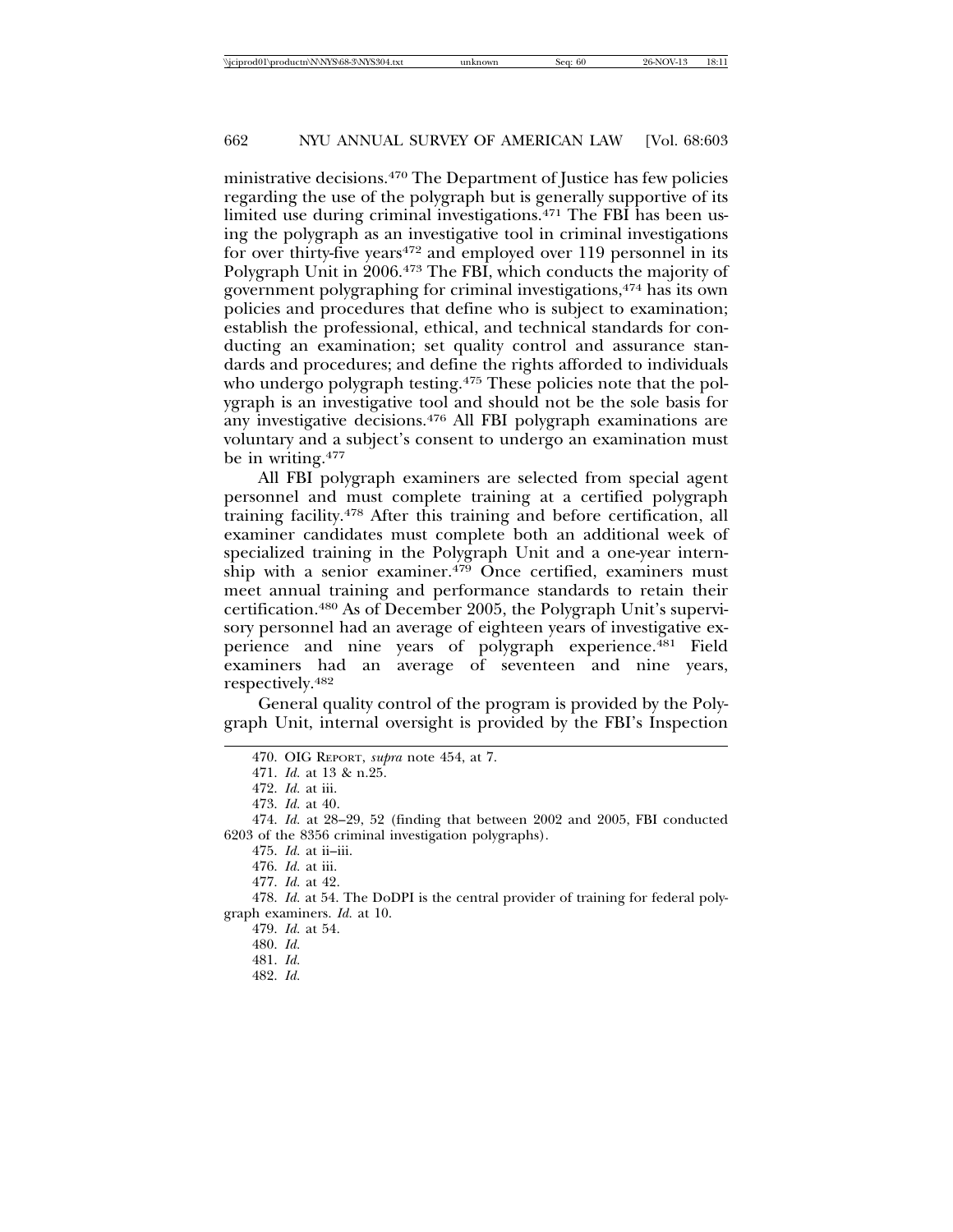Division, and external quality assurance is provided by the DoDPI Quality Assurance Program.483 For every individual examination, a supervisory polygraph official must conduct an internal quality control review before rendering a final opinion on the results of the polygraph.484 If the reviewer does not agree with the examiner, a second examiner must review the results before they are considered final.485

Between 2002 and 2005, FBI examiners issued conclusive opinions in 92.2% of all examinations, well above the industry standard of 80%.486 Of the examinations where deception was indicated, 61% ended in an admission or confession by the examinee confirming the polygraph result, also a high rate within the polygraph community.487 The Executive Branch, due to its experience and resources, is uniquely suited to serve as a home for the proposed post-arest polygraph program in order to conserve scant law enforcement resources.

#### *C. Willful Compliance*

Creating a voluntary polygraph program for use with child pornography suspects is clearly useless if suspects will not consent to participate. However, research on interrogations in general and psychological research about child molesters in particular provides strong evidence that many suspects will willingly agree to be polygraphed. For example, out of nineteen cases studied by the FBI in which a subject was asked to take a polygraph, approximately two-thirds agreed.488

#### 1. Waiver of *Miranda* Rights

Law enforcement officers who administer polygraph examinations have stated that "Mirandizing their examinees does not impair their ability to obtain admissions."489 This is consistent with other research that has been done in the post-*Miranda* years. Over 80% of suspects waive their *Miranda* rights and willingly talk to the police

<sup>483.</sup> *Id.* at 57. After several years of being in noncompliance with federal polygraph standards, the FBI polygraph program was certified by the DoDPI in 2006. *Id.* at 63.

<sup>484.</sup> *Id.* at 57.

<sup>485.</sup> *Id.*

<sup>486.</sup> *Id.* at 65.

<sup>487.</sup> *Id.*

<sup>488.</sup> FBI REPORT, *supra* note 45.

<sup>489.</sup> Abrams, *supra* note 64, at 257–58.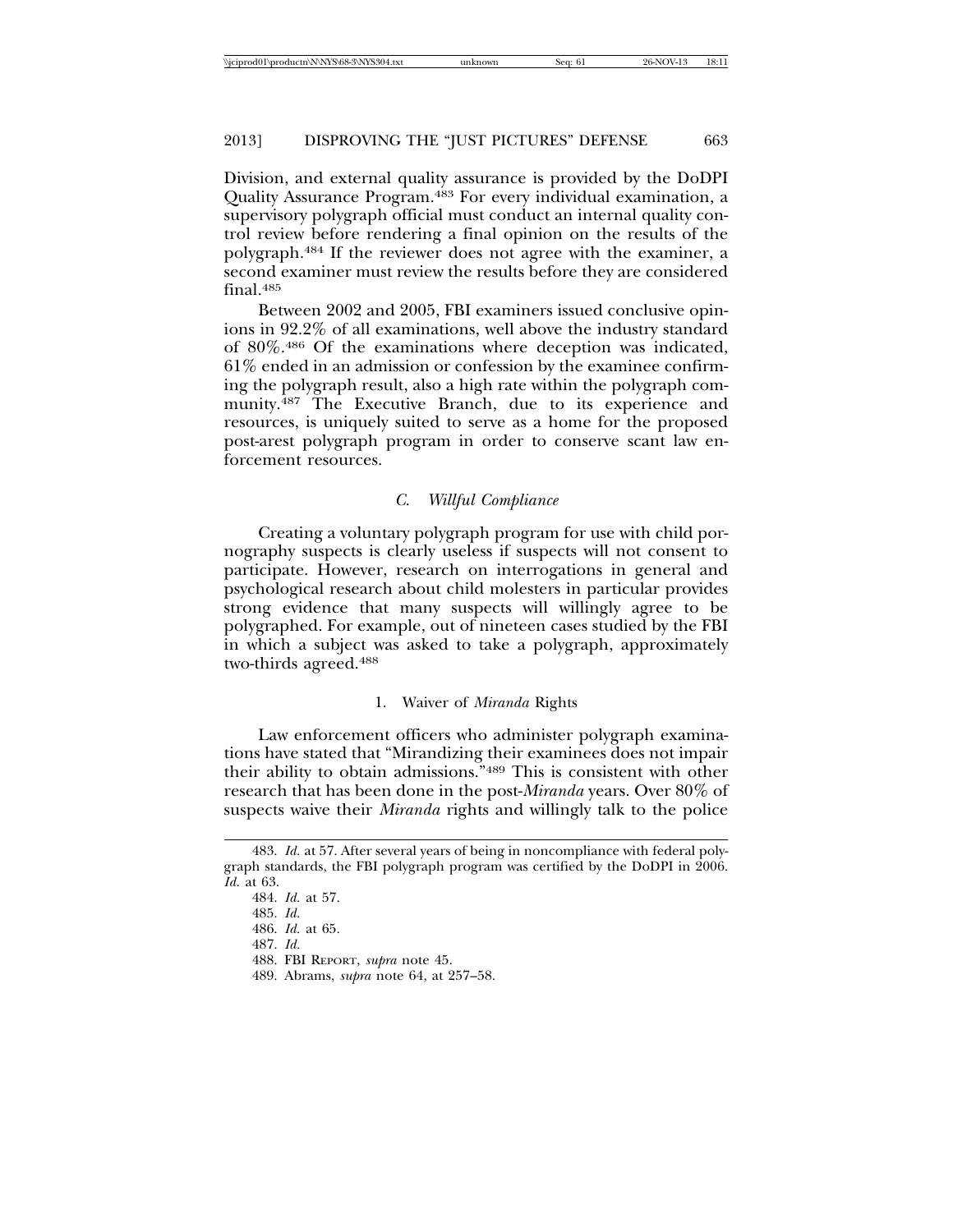after being explicitly told of their right to remain silent.490 One major reason for this is that some suspects presume that remaining silent is indicative of guilt. $491$  It is a minimal inferential leap to say that the same psychology would be at work when faced with the decision to agree to take a polygraph. A suspect who does not want to appear guilty would theoretically not want to reject a polygraph or even to request a lawyer before undergoing one. Even educated suspects, which child pornography suspects typically are,<sup>492</sup> often not only waive their right to remain silent, but also do not ask for an attorney for fear that it would be tantamount to an admission of guilt.493 Another reason why offenders may waive their rights and speak to police is because they think that they can talk their way out of trouble.494 An offender similarly may consent to a polygraph because of misplaced confidence in his ability to defeat the polygraph, thinking that he will conclusively convince the police of his innocence.

#### 2. Catharsis

Except for those few offenders who are psychopathic, the psychological tension within sex offenders is extraordinary.495 The largest impediment to offenders' willingness to disclose their crimes is shame.496 Once they are able to get beyond the shame and self-loathing, however long it takes, the vast majority are ready and willing to get this information off of their chests and find a way to get better.497 Many child molesters have volunteered to be chemi-

491. *Id.* at 793.

492. Endrass et al., *supra* note 28, at 2.

493. Godsey, *supra* note 490, at 794.

494. George C. Thomas III, *Stories About* Miranda, 102 MICH. L. REV. 1959, 1999 (2004).

495. Interview with Dr. Bourke, *supra* note 184.

496. *Id.*

497. *Id.*; *see also* Sue Westwood et al., *Good Practice in Eliciting Disclosures from Sex Offenders*, 17 J. SEXUAL AGGRESSION 215, 224 (2011) ("Practitioners suggested that in some instances offenders were frightened by their own actions or intentions, or recognised that they needed help to stop offending. Disclosing information was seen to provide an outlet through which offenders sought help and intervention."). Tate discusses a convicted child molester who testified before a 1985 Senate hearing and referred to pedophilia as a "hell" that he had to live through. TATE, *supra* note 11, at 6 (internal quotation marks omitted); *see also* FBI REPORT, *supra* note 45 ("At the conclusion of the interview, . . . the subject thanked the interviewing agents for his arrest because he said he would not have been able to stop exploiting children otherwise.").

<sup>490.</sup> Mark A. Godsey, *Reformulating the* Miranda *Warnings in Light of Contemporary Law and Understanding*, 90 MINN. L. REV. 781, 792–93 (2006).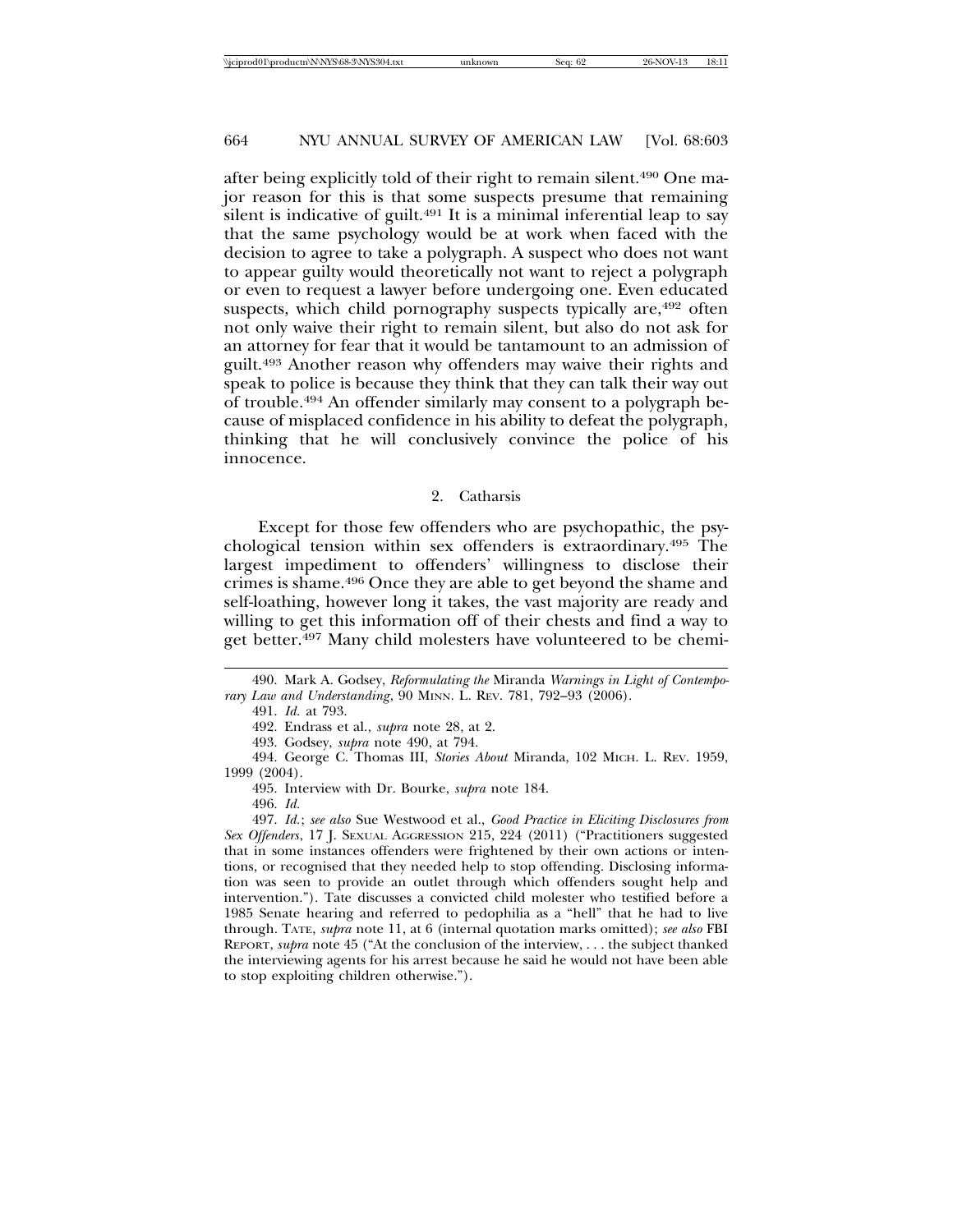cally castrated,498 not only to avoid a long prison sentence, but also to free themselves of the deviant urges that control them.499 While polygraphing may bring about consequences that castration does not, it is certainly a much less painful procedure.500

Winder and Gough found that most of the offenders they interviewed had positive perceptions of psychological treatment, however difficult and uncomfortable it may have been for them.<sup>501</sup> These offenders who, prior to treatment, saw nothing wrong with child pornography began to recognize the culpability of their offenses and the harm that they had done and were appreciative of that.502 While most offenders resist disclosing their prior offenses, once they do, they typically feel a sense of relief.503 The difficulty is getting the offender to that place of relief, which is why it is crucial that the polygrapher be well trained and have experience working with sex offenders.

#### *D. Willful Admissions*

Child pornography offenders are psychologically different from other criminals. One study found that such offenders fell within one standard deviation of normal scores on a personality test, meaning that they tend to have a "normal" personality profile.504 Many other criminals are self-centered and pleasure-seeking; therefore, because they are motivated by antisocial characteristics and have a lesser capacity for guilt, they do not care as much about the secret-keeping aspect of their criminal activity.505 Child pornography offenders and child molesters both score within relatively normal ranges when screened for psychopathy, although child mo-

<sup>498.</sup> *See* Lystra Batchoo, Note, *Voluntary Surgical Castration of Sex Offenders: Waiving the Eighth Amendment Protection from Cruel and Unusual Punishment*, 72 BROOK. L. REV. 689, 699 & n.64 (2007) (providing examples of offenders who volunteered for chemical castration).

<sup>499.</sup> *See* Candace Rondeaux, *Can Castration Be a Solution for Sex Offenders?*, WASH. POST, July 5, 2006, at B01, *available at* http://www.washingtonpost.com/wpdyn/content/article/2006/07/04/AR2006070400960.html (describing an offender who surgically castrated himself while in prison to escape his desires).

<sup>500.</sup> Chemical castration can also have adverse side effects. Batchoo, *supra* note 498, at 707–08.

<sup>501.</sup> Winder & Gough, *supra* note 291, at 136. One offender called treatment "life changing." *Id.*

<sup>502.</sup> *Id.* at 136–37.

<sup>503.</sup> Heil & English, *supra* note 29, at 209.

<sup>504.</sup> Laulik et al., *supra* note 196, at 524.

<sup>505.</sup> Interview with Dr. Bourke, *supra* note 184. *But see supra* note 259 and accompanying text.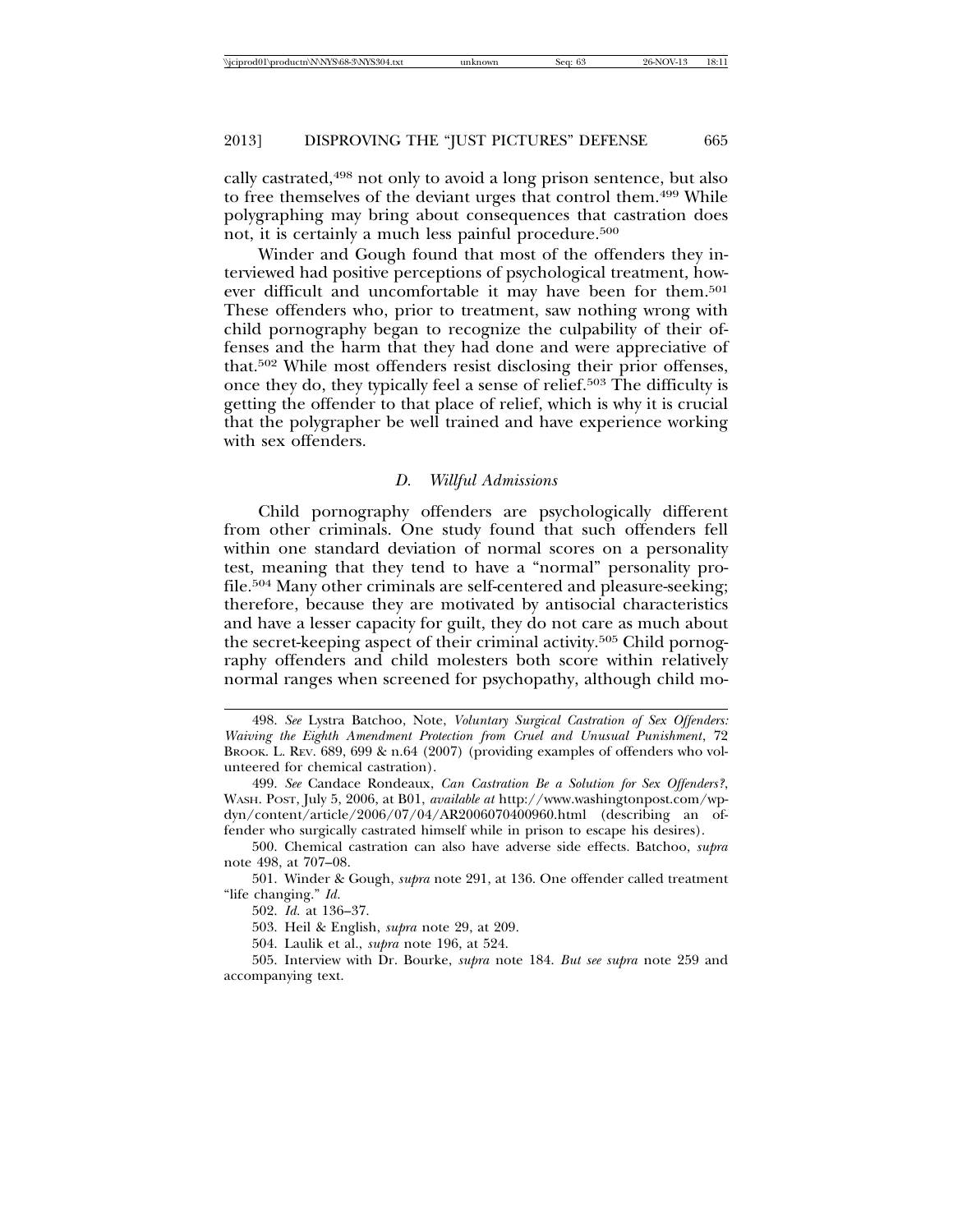lesters are found to score slightly higher.<sup>506</sup> Along these lines, most offenders who victimize children are motivated by sexual drive rather than antisocial behavior.<sup>507</sup>

This means that child pornography offenders, like other individuals with normal personality profiles, care deeply what others think about them.508 External evidence may thus have a greater impact on them than it would on, say, rapists because of their greater concern about self-presentation.509 One such example of external evidence is the results of a polygraph. Offenders may be more compelled to reveal information when they are polygraphed because they may see a deceptive result as solid evidence against them.510 They may also consider the polygraph examination to be a good "excuse" to reveal information that they had previously denied or kept hidden and would have found difficult to otherwise disclose.<sup>511</sup>

Realistically it is unlikely that offenders will make admissions immediately upon the initiation of polygraph-assisted interrogation. Since there is a lot at stake, 87% of sex offenders will deny or minimize their offending in their first interview.512 Child molesters do, however, tend to admit to the existence of offenses more frequently than rapists, although they are more likely to deny the extent of their offenses.513

There are also different techniques that can be used to encourage disclosures, such as emphasizing the benefits of making

<sup>506.</sup> Child molesters had a mean score of 9.30 on the Psychopathy Checklist: Screening Version while internet child pornography offenders had a mean of 4.53; a score of 0-12 is characterized as nonpsychopathic. L. Webb et al., *Characteristics of Internet Child Pornography Offenders: A Comparison with Child Molesters*, 19 SEXUAL ABUSE: J. RES. & TREATMENT 449, 454, 458 (2007).

<sup>507.</sup> Interview with Dr. Bourke, *supra* note 184.

<sup>508.</sup> Patricia M. Nugent & Daryl G. Kroner, *Denial, Response Styles, and Admittance of Offenses Among Child Molesters and Rapists*, 11 J. INTERPERSONAL VIOLENCE 475, 482 (1996). Child molesters score higher on the "Fear of Negative Evaluation Scale," which measures social anxiety, than nonoffenders, violent offenders, and property offenders. Jackie Craissati & Grace McClurg, *The Challenge Project: Perpetrators of Child Sexual Abuse in South East London*, 20 CHILD ABUSE & NEGLECT 1067, 1072–73.

<sup>509.</sup> Nugent & Kroner, *supra* note 508, at 482.

<sup>510.</sup> Grubin, *supra* note 174, at 276.

<sup>512.</sup> David Middleton, *Current Treatment Approaches*, *in* CHILD SEXUAL ABUSE AND THE INTERNET: TACKLING THE NEW FRONTIER 99, 100.

<sup>513.</sup> Nugent & Kroner, *supra* note 508, at 482 ("Child molesters tended to deny the extent of the offense, whereas rapists denied the degree of force.").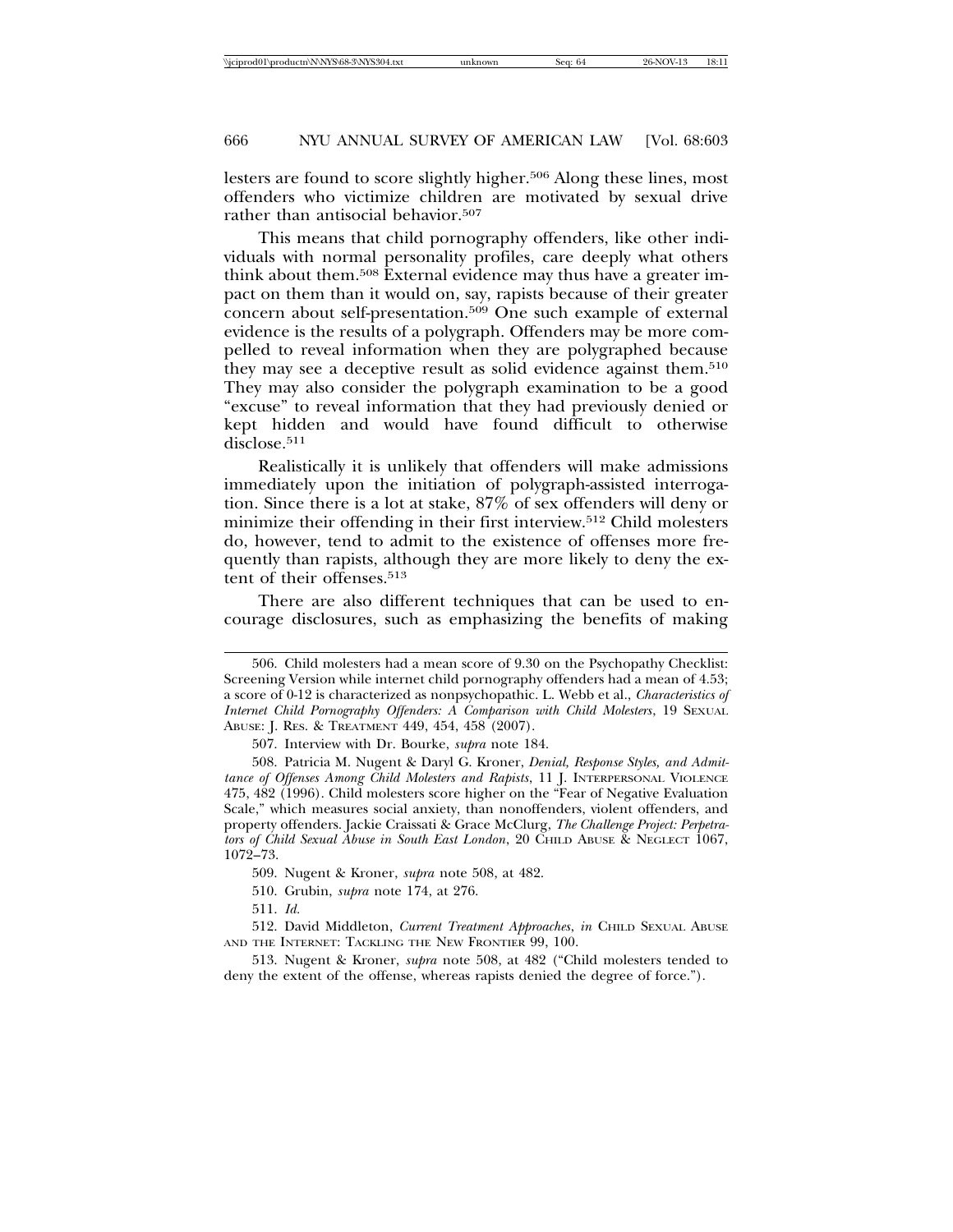disclosures and providing informal positive reinforcement.514 Even something as simple as saying "please" and "thank you" has been found to have an impact on offenders' willingness to disclose criminal information.515

The best practical evidence for the willingness of child pornography suspects to make admissions comes from the SOTPs. It is true that these are post-conviction programs and that sometimes offenders are immunized from prosecution or are encouraged not to disclose specific victim identifying information;516 however, it is often the case that polygraph "results are given significant weight, either directly or indirectly by treatment providers and supervision officers who make post-conviction decisions determining the degree of community supervision versus incarceration."517

In the Butner SOTP, for example, every confession and every disclosure that an inmate made went into his discharge report, and this information was sometimes used adversely to the inmate.518 It could be used in probation modification, as evidence that the offender was convicted of another offense, and in civil commitment determinations.519 Inmates were aware of this when they consented to participate in the program. They were specifically told that they did not need to provide any identifying information for their victims, and that if they did the treatment providers had the legal and ethical obligation to report that information.520 Yet whether or not identifying information was provided was not dispositive of whether the disclosure could be used adversely to the inmate.<sup>521</sup>

517. Branaman & Gallagher, *supra* note 54, at 57.

<sup>514.</sup> Westwood et al., *supra* note 497 at 224–25 ("Many offenders, especially sex offenders, will be unused to hearing anything positive about themselves or their behaviour, so this can be a means of promoting positive change.").

<sup>515.</sup> *Id.* at 225.

<sup>516.</sup> ENGLISH ET AL., *supra* note 58, at 18, 20.

<sup>518.</sup> Interview with Dr. Bourke, *supra* note 184; *see also* McKune v. Lile, 536 U.S. 24, 45 (2002) (noting that federal sex offender treatment program did not offer participants use immunity); ENGLISH ET AL., *supra* note 58, at 15 n.11, 19 ("Most commonly, the prosecution makes the decision to prosecute past crimes on a case-by-case basis . . . .").

<sup>519.</sup> Interview with Dr. Bourke, *supra* note 184. In the English et al. study, over half of the probation and parole officers surveyed increased surveillance when violations of supervision were disclosed during a polygraph examination. EN-GLISH ET AL., *supra* note 58, at 25.

<sup>520.</sup> E-mail from Dr. Bourke, *supra* note 192.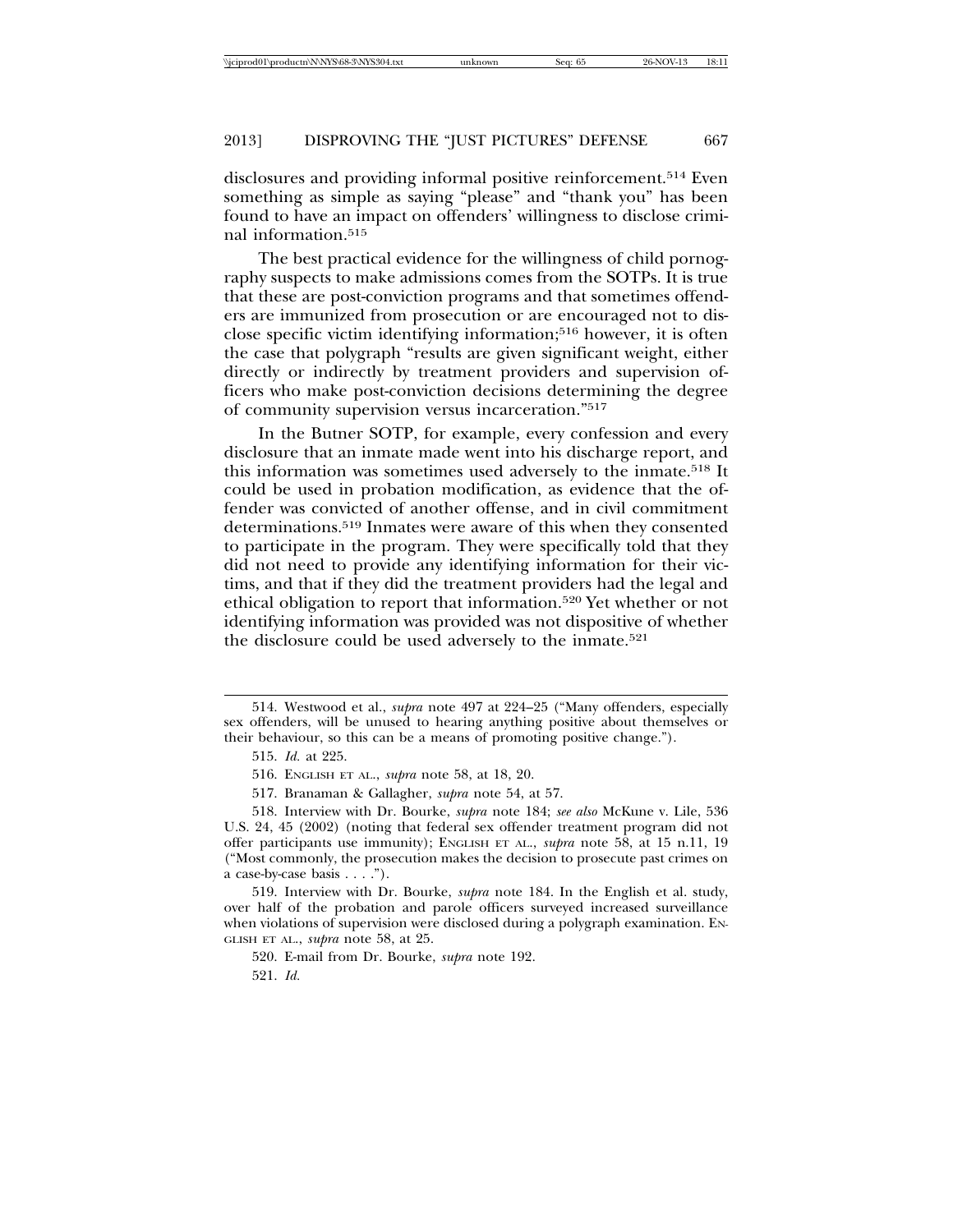### *E. Truthfulness of Admissions*

In addition to *whether* disclosures will be made, another concern is the *accuracy* of any disclosures made. Some offenders report making false confessions in SOTPs, especially those with high neuroticism and low conscientiousness, perhaps because confessing was their way of coping with a difficult interview situation.<sup>522</sup> False confession rates are reasonably low in criminal justice contexts,<sup>523</sup> but individuals with personality disorders, a group that includes many sex offenders, may be predisposed to making false admissions.524 Yet reports of false confessions cannot always be taken at face value. Grubin discusses one offender who admitted during a polygraph examination to having had a sexual relationship with a fifteen-year-old victim, but then recanted and claimed to have fabricated his account.<sup>525</sup> However, when this information was passed on to the police, they located the victim and she confirmed the initial admission.526

Because of the heightened stress associated with fears of police involvement and possible retributive action, there is a greater risk of false positive results in pre-conviction testing.527 This is why information derived from a polygraph examination must be corroborated in order to justify criminal prosecution.528 To further address accuracy concerns, the polygraph can also apply a "successive hurdles" approach.529 In such an approach, if a suspect scores "deceptive" on the initial test, there will be a follow-up test that is narrowly confined to the single issue of most concern.530 This second singleissue test will then have a higher accuracy rate due to its greater specificity, likely closer to the 89% accuracy rate of a standard sin-

<sup>522.</sup> Grubin & Madsen, *supra* note 96, at 482.

<sup>523.</sup> Little research has been conducted on the issue of false confessions, but two studies of prison inmates found that 12% had made false confessions to the police at some point in their lives. Lars Madsen & Daniel T. Wilcox, *The Empirical Evidence for the Value of Post-Conviction Polygraph in the Treatment and Supervision of Sex Offenders*, *in* THE USE OF THE POLYGRAPH IN ASSESSING, TREATING AND SUPERVISING SEX OFFENDERS: A PRACTITIONER'S GUIDE, *supra* note 29, at 49, 59. One 2004 study of 1050 students found that only 4% who had previously been interrogated by police claimed to have made false admissions to the police. *Id.* at 60.

<sup>524.</sup> *Id.*

<sup>525.</sup> Grubin, *supra* note 174, at 275.

<sup>527.</sup> Daniel E. Sosnowski & Daniel T. Wilcox, *Basics of Post-Conviction Sex Offender Polygraph Testing*, *in* THE USE OF THE POLYGRAPH IN ASSESSING, TREATING AND SUPERVISING SEX OFFENDERS: A PRACTITIONER'S GUIDE, *supra* note 29, at 65, 85.

<sup>528.</sup> *See infra* Part VI.

<sup>529.</sup> Heil & English, *supra* note 29, at 198.

<sup>530.</sup> *Id.*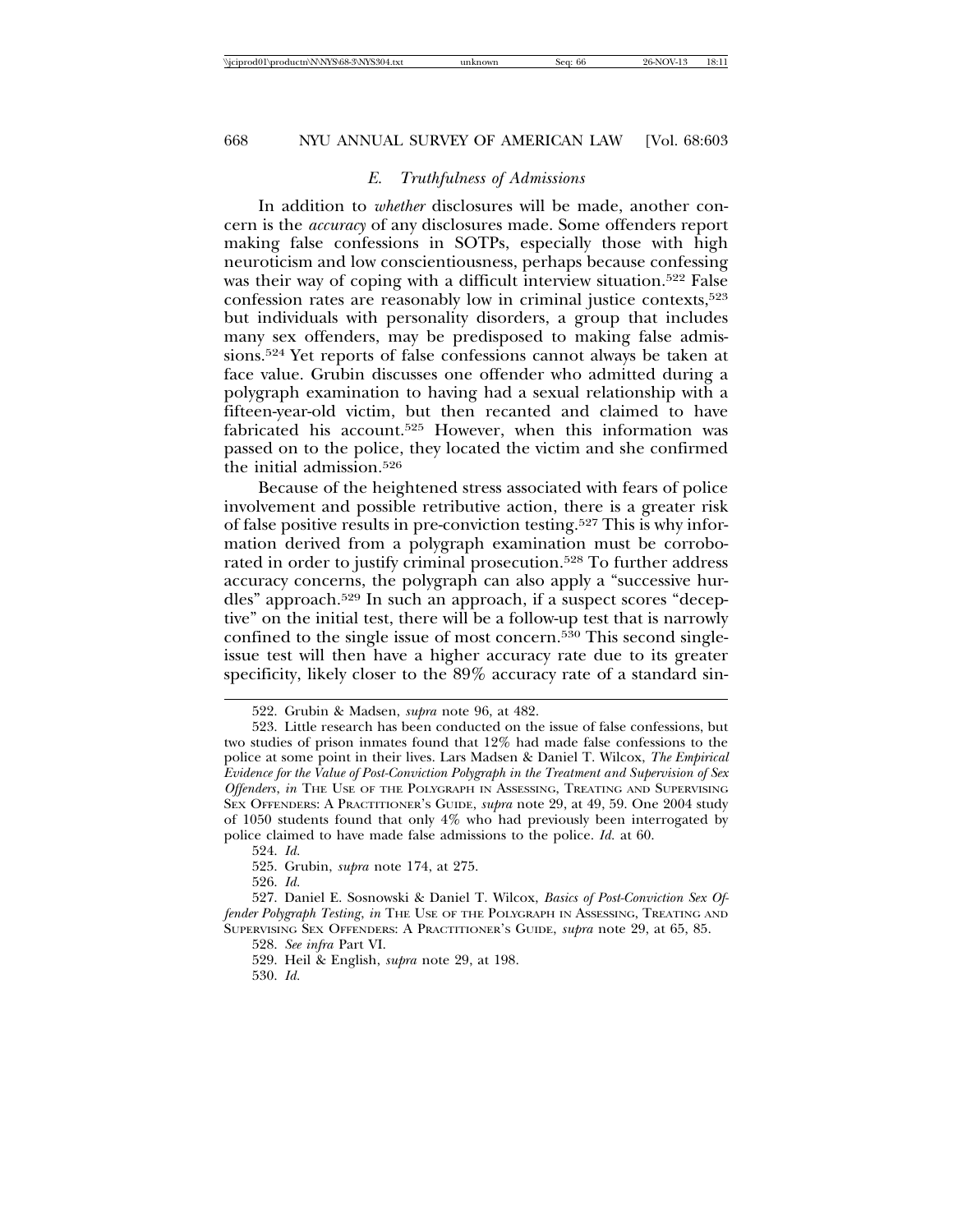gle-issue test.531 But even if the second test were to have the lower accuracy rate of 80%, the chances of a false positive on the first test followed by a false negative test (i.e., the innocent suspect who is truthful during the first polygraph but makes a false confession during the second) are only  $4\%$ .<sup>532</sup> If this single-issue test were repeated a second time, the chances of a false confession being affirmed by the polygraph drop to 0.24%.<sup>533</sup> Retesting thus greatly reduces the risk of false positives and enhances the credibility of the test.

# PROPOSED INTERROGATIVE POLYGRAPHING PROGRAM

To discover the true scope of contact sexual offenses against children, it is critical to be thorough and methodical. Thus under an interrogative polygraph testing program, every defendant arrested for a child pornography offense, as part of his standard interrogation, would be polygraphed regarding any past contact sexual offenses that he may have committed. While some of these offenders would inevitably be non-preferential offenders and thus not the target of this program, it would be too administratively burdensome to screen these men out at the outset without defeating the purpose of the program.534

Every suspect would have the same rights during his polygraphed interrogation as he would in a nonpolygraphed interrogation. That is, he would be read his *Miranda* rights, which include the right to remain silent and the right to an attorney. He would not only be permitted to invoke these at any time, but it would remain within his rights to continue the interrogation without the polygraph. Because the scope of the polygraph session would only deal with offenses with which the suspect has not been

<sup>531.</sup> *Id.* at 198, 202.

<sup>532.</sup> *Id.* at 202.

<sup>533.</sup> *Id.* at 202–03.

<sup>534.</sup> It is true that certain behaviors and certain characteristics of an offender's pornography collection can be indicative of whether the offender is a preferential offender or not. *See* KLAIN ET AL., *supra* note 261, at 9–10 & n.26 (describing such behaviors and characteristics). Yet because preferential offenders make up the majority of child pornography offenders anyway, *id.* at 4, for fear of using too porous a sieve, it makes more sense to let the polygraph do the screening work instead. Non-preferential offenders should pass the polygraph without problem, and, should these individuals be deemed deceptive (i.e., a false positive), they would then be screened out either by a retest or by the corroboration requirement.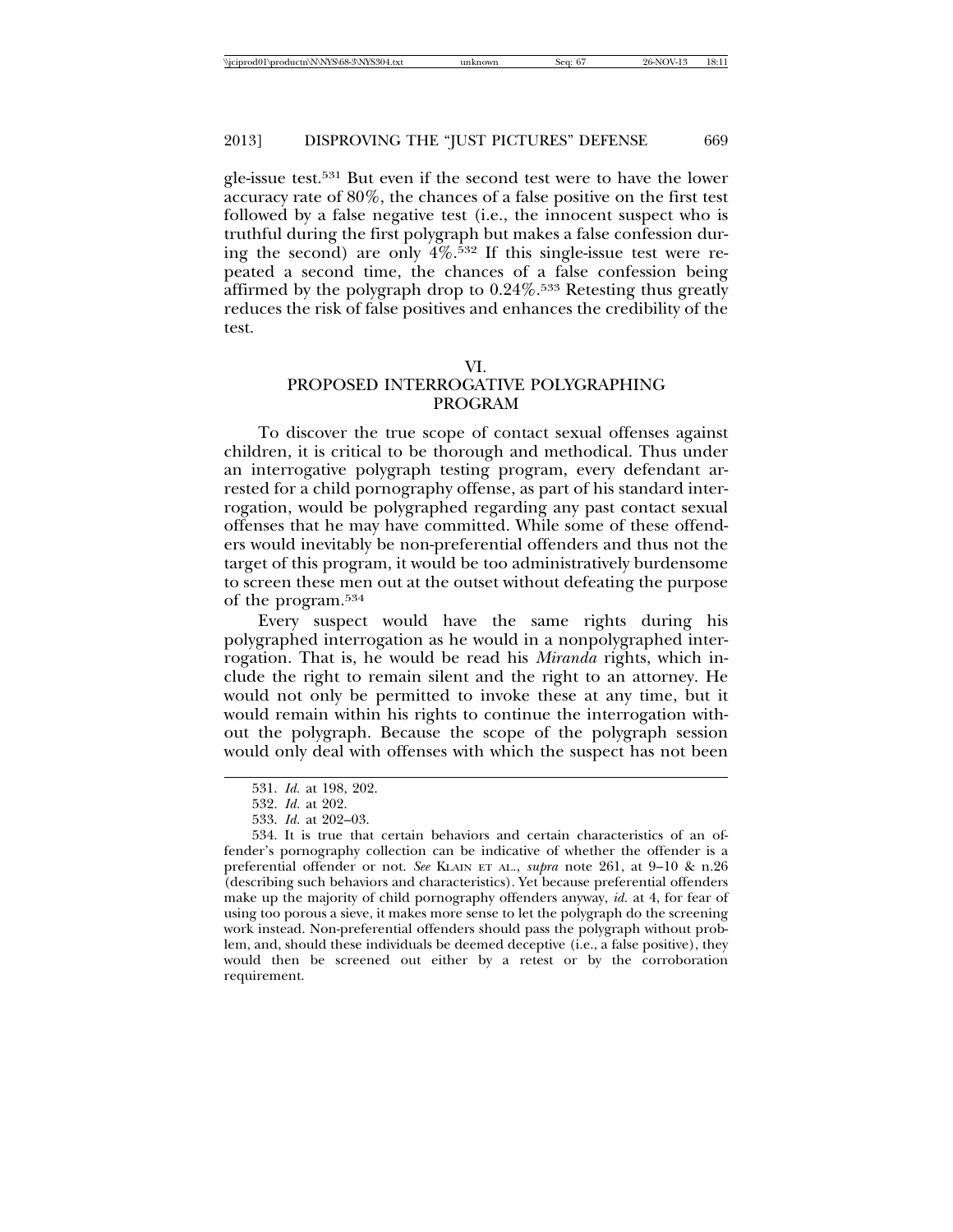charged, the suspect would not have a Sixth Amendment right to counsel.535

The polygraph-assisted interrogation would consist of the standard parts of any investigative polygraph session.<sup>536</sup> During the pretest interview, the suspect would be psychologically prepared for the examination. He would be convinced of the accuracy of the device as well as the importance of his telling the truth and the possible consequences of deception (i.e., this would be a catalyst for investigation). The polygraph session itself would be videotaped in order to provide an additional line of defense against the use of countermeasures.537

During the polygraph, the suspect would then be questioned about whether he had previously committed any contact sexual offenses. These questions must be carefully formulated to sufficiently distinguish them from the comparison questions and to ensure that they are sufficiently objective so as to prevent an offender from being able to rationalize away the criminality of his actions. Questions should focus on whether the suspect has in fact victimized any children, and, if he has, the polygraph examiner should seek to elicit detailed information about the crime and identifying information about the victim. This initial phase would screen out any individuals who have not victimized children, including any non-preferential offenders.

If deception were to be detected, the polygrapher then would further interrogate the suspect in the post-test interview with the aim of trying to induce a confession and uncover any previously unknown criminal activity. Any admissions made throughout this process could be used adversely to the suspect, subject to the conditions set forth below.

First, any inconclusive results or indications of deception would necessitate two follow-up procedures: 1) a blind reading by a trained polygrapher who is unfamiliar with the facts of the case; and 2) at least two retests. Even in a fairly straightforward case, at least three administrations of a particular test are needed for accuracy,538 reducing the likelihood of false positives and false confessions.539 In order to pursue an investigation, in the absence of an explicit confession, both the original polygrapher and the blind

- 538. Abrams, *supra* note 64, at 250.
- 539. *See supra* Section V.D.

<sup>535.</sup> *See* Texas v. Cobb, 532 U.S. 162, 172 (2001).

<sup>536.</sup> *See supra* Section II.B.

<sup>537.</sup> *See supra* note 179 and accompanying text.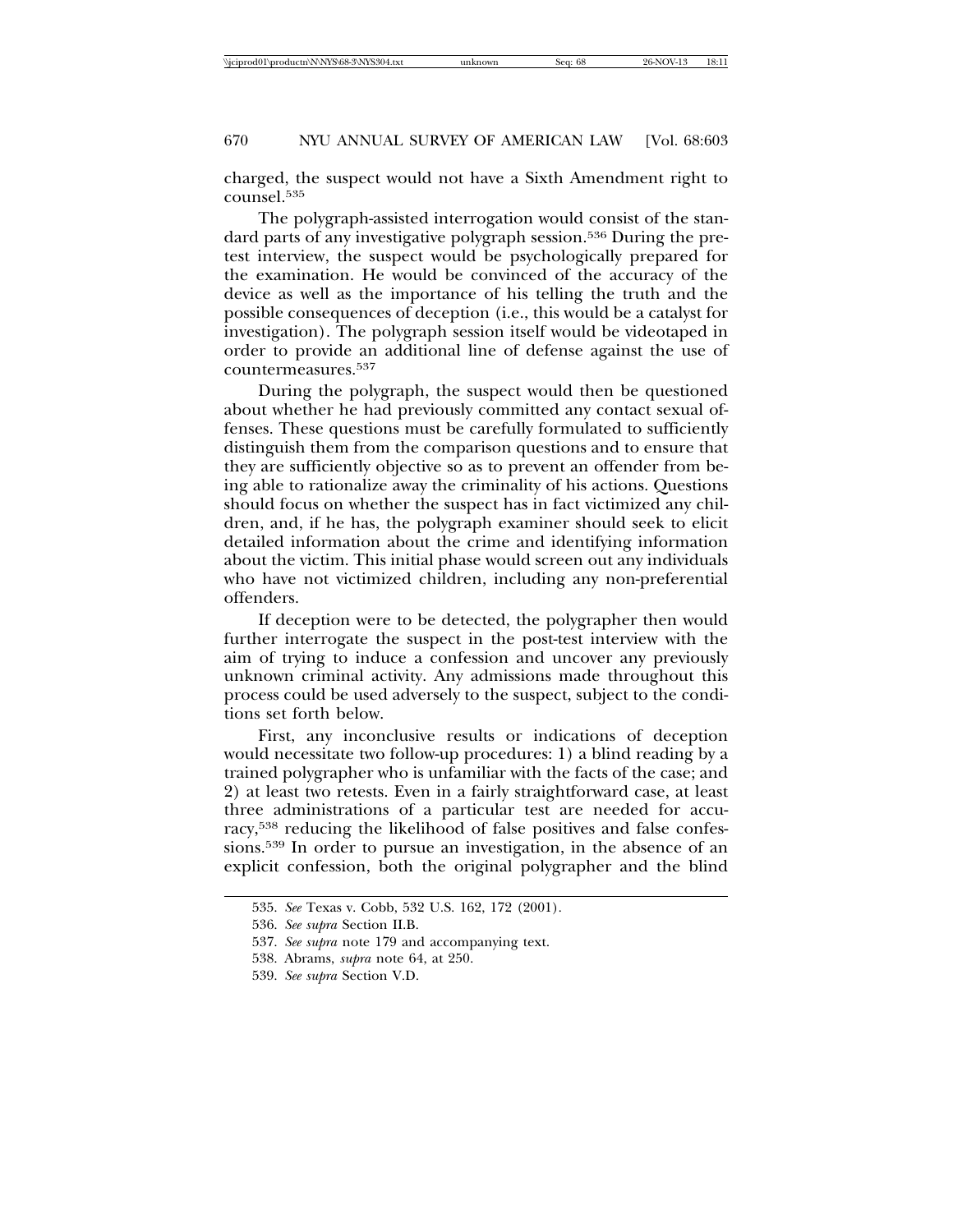reader must agree that the results of the second retest (i.e., the third test) indicated deception.

Second, no admission could be used adversely to a suspect in any way without some external corroboration. Rather than serving as prima facie evidence of guilt, a failed test would generate a hypothesis about where to focus investigative resources.540 The corroboration must be external to the interrogation, such that a suspect's confession would be insufficient. Possible examples of external corroboration include victim confirmation, medical evidence, or a statement from another victim, a witness, or another knowledgeable party (e.g., someone to whom the victim revealed the abuse). Hearsay would not be a complete bar to adverse action. "[S]o long as polygraph results are not used in isolation, the effect of [any] false negatives when they do occur should not be great."541

Any corroborated admission could then be used adversely to the suspect in a number of ways. It could be used by the prosecutor as leverage in plea bargaining for the original child pornography offense, to spur prosecution of any previously unknown crimes, or as evidence of dangerousness in civil commitment proceedings. This information could also be used as evidence at trial, either in the trial of the original child pornography offense or in the trial of any uncovered contact sexual offenses under Federal Rule of Evidence 414.542

In treatment programs, many therapists recommend immunizing statements that offenders reveal.543 I do not, however, think it is wise to allow undisclosed criminality to remain undetected, nor does the Supreme Court believe that immunization is necessary.544 While this may be helpful to treatment of offenders, this does nothing to help the victims and is not as wide-sweeping of a solution as an interrogative polygraph program.545

544. *Cf.* McKune v. Lile, 536 U.S. 24, 34–35 (2002) (permitting mandatory participation in SOTP where offenders were not granted blanket use immunity).

545. *See supra* Part I.C.

<sup>540.</sup> *See* Iacono, *supra* note 74, at 1305 ("[T]he CQT cannot be used as the ultimate arbiter of truthfulness.").

<sup>541.</sup> Grubin, *supra* note 117, at 183.

<sup>542.</sup> *See* FED. R. EVID. 414. Because pornography cases are defined in the United States Code as offenses of child molestation, child molestation evidence is admissible under Rule  $414(a)$ , to the extent that it is relevant, in prosecutions of child pornography crimes. United States v. Price, No. 09-30107, 2011 WL 3859700, at \*1 (C.D. Ill. Sept. 1, 2011).

<sup>543.</sup> *See, e.g.*, Hindman & Peters, *supra* note 57, at 13.